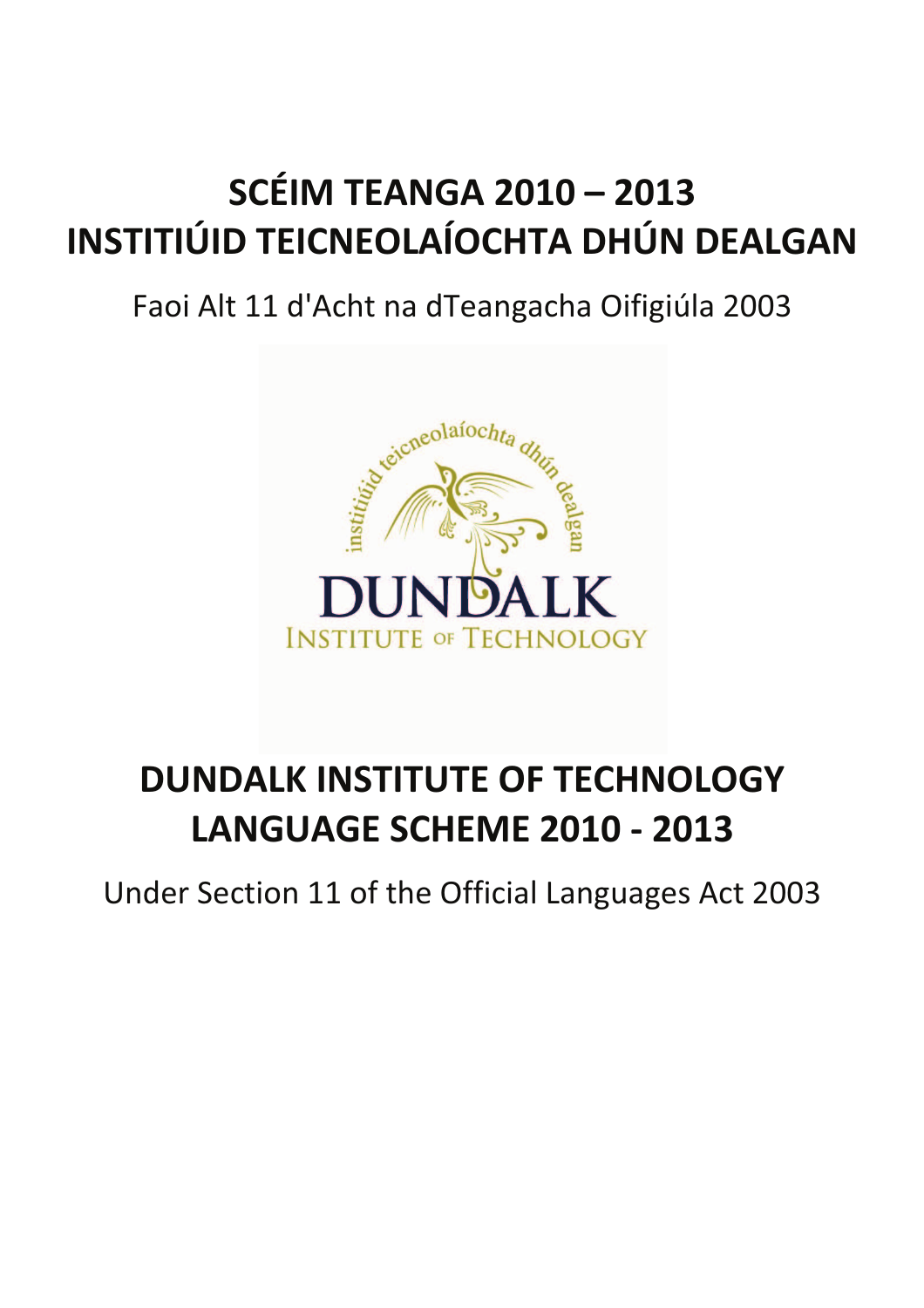#### Clár Ábhar

| Cuid 1 |                                                                                                        |
|--------|--------------------------------------------------------------------------------------------------------|
| 1.1    |                                                                                                        |
| 1.2    |                                                                                                        |
| 1.3    |                                                                                                        |
| 1.4    |                                                                                                        |
| 1.5    |                                                                                                        |
| Cuid 2 |                                                                                                        |
| 2.1    |                                                                                                        |
| 2.2    |                                                                                                        |
| 2.3    |                                                                                                        |
| 2.4    |                                                                                                        |
| 2.5    |                                                                                                        |
| 2.6    |                                                                                                        |
| Cuid 3 |                                                                                                        |
| 3.1    |                                                                                                        |
| 3.2    |                                                                                                        |
| 3.3    |                                                                                                        |
| 3.4    |                                                                                                        |
| 3.5    |                                                                                                        |
| Cuid 4 |                                                                                                        |
| Cuid 5 |                                                                                                        |
| 5.1    |                                                                                                        |
|        |                                                                                                        |
|        |                                                                                                        |
|        |                                                                                                        |
|        |                                                                                                        |
|        |                                                                                                        |
|        | Soláthar Foirmeacha Iarratais Dátheangacha, Bileog Eolais, Bróisiúr agus Seirbhísí Idirghníomhacha  30 |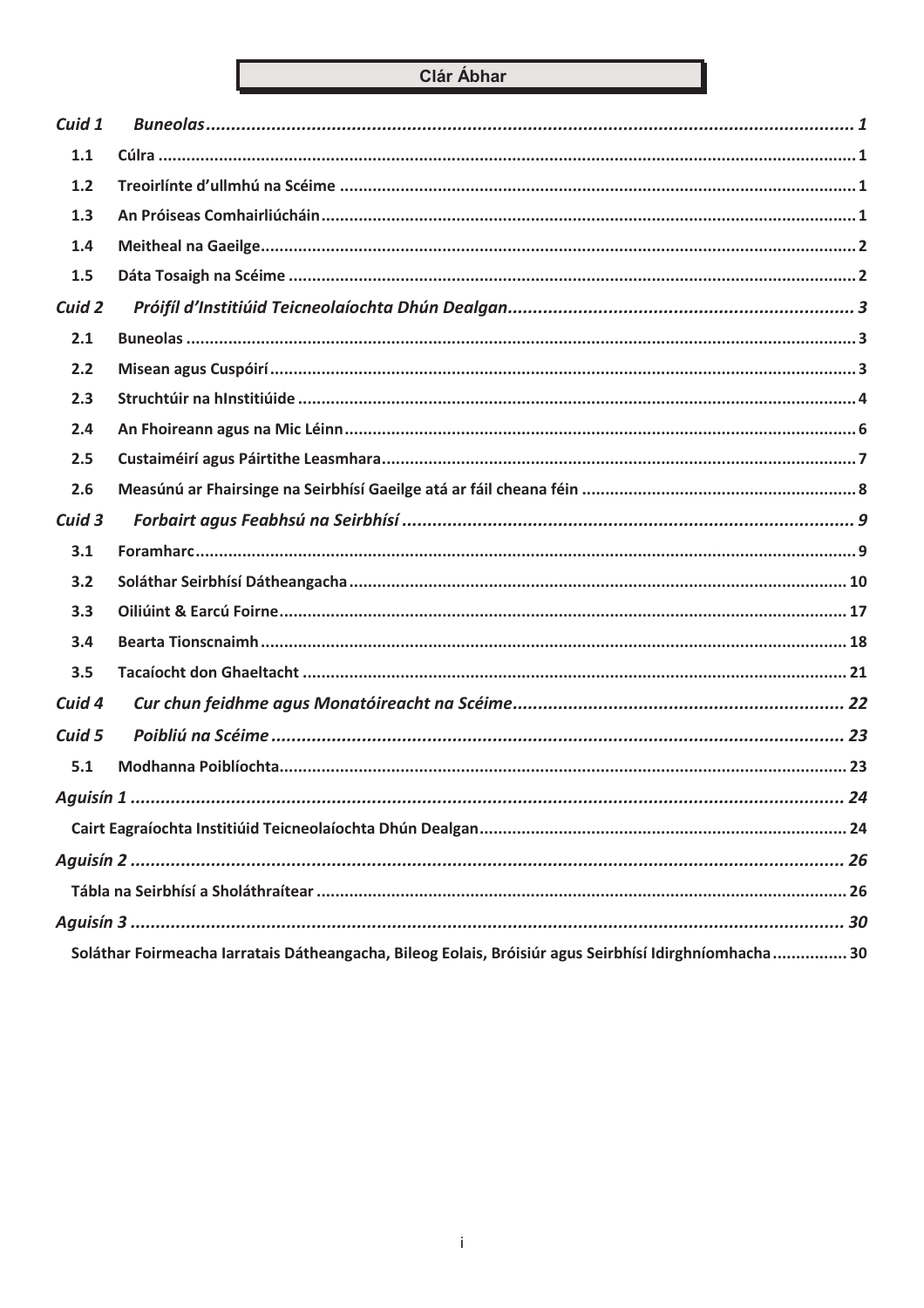#### **Table of Contents**

| Section 1                                                                                                   |    |
|-------------------------------------------------------------------------------------------------------------|----|
| 1.1                                                                                                         |    |
| 1.2                                                                                                         |    |
| 1.3                                                                                                         |    |
| 1.4                                                                                                         |    |
| 1.5                                                                                                         |    |
| <b>Section 2</b>                                                                                            |    |
| 2.1                                                                                                         |    |
| 2.2                                                                                                         |    |
| 2.3                                                                                                         |    |
| 2.4                                                                                                         |    |
| 2.5                                                                                                         |    |
| 2.6                                                                                                         |    |
| <b>Section 3</b>                                                                                            | 9  |
| 3.1                                                                                                         |    |
| 3.2                                                                                                         |    |
| 3.3                                                                                                         | 17 |
| 3.4                                                                                                         |    |
| 3.5                                                                                                         |    |
| <b>Section 4</b>                                                                                            | 22 |
| <b>Section 5</b>                                                                                            |    |
| 5.1                                                                                                         | 23 |
| <b>Appendix 1</b>                                                                                           | 25 |
|                                                                                                             |    |
|                                                                                                             | 28 |
|                                                                                                             | 28 |
|                                                                                                             | 31 |
| Provision of Bilingual Application Forms, Information Leaflets, Brochures and Interactive Services ________ | 31 |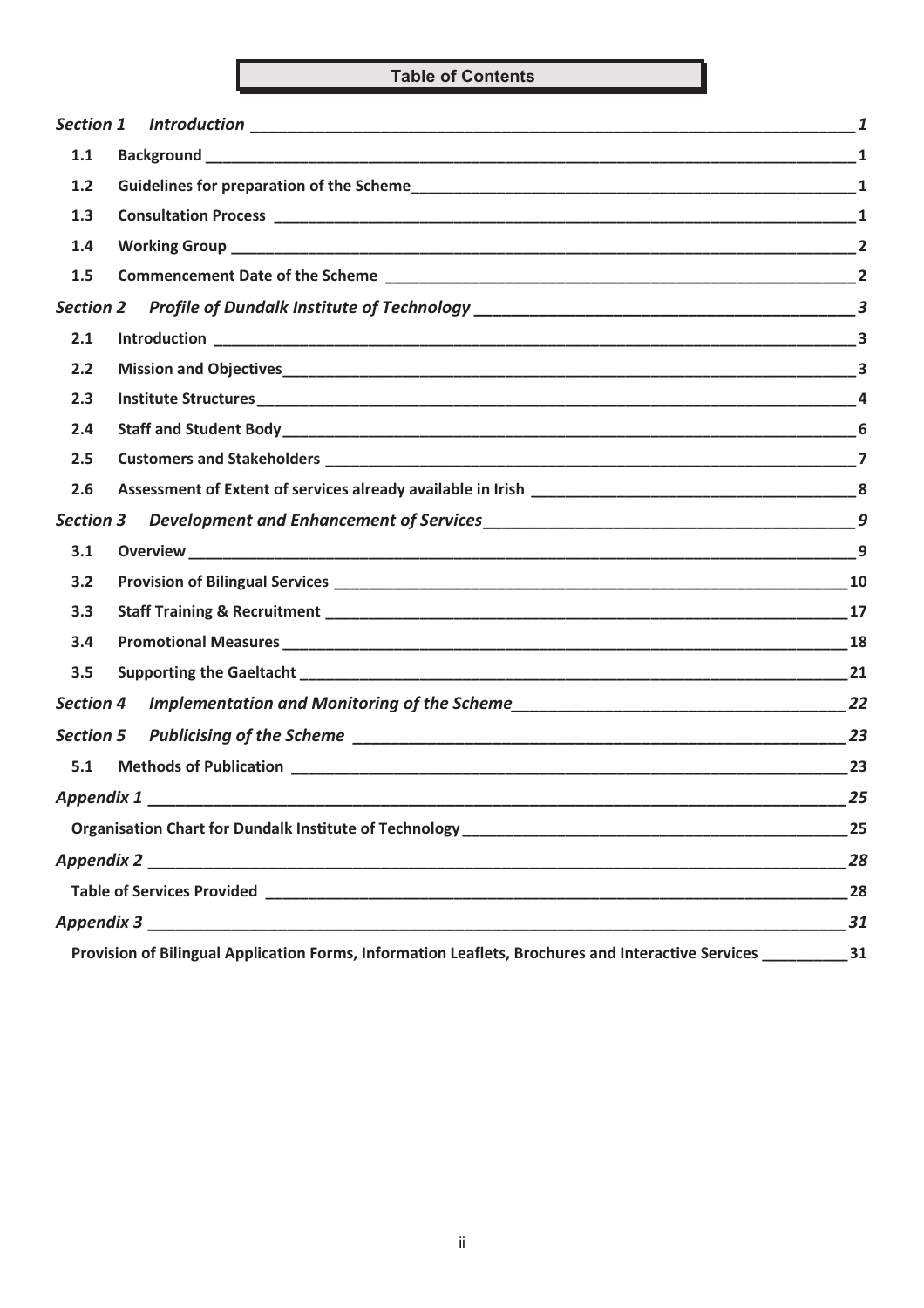|             | Cuid 1 Buneolas                                                                                                                                                                                                                                                                                                                                | Section 1 Introduction                                                                                                                                                                                                                                                                                                                         |
|-------------|------------------------------------------------------------------------------------------------------------------------------------------------------------------------------------------------------------------------------------------------------------------------------------------------------------------------------------------------|------------------------------------------------------------------------------------------------------------------------------------------------------------------------------------------------------------------------------------------------------------------------------------------------------------------------------------------------|
| $\tilde{L}$ | Cúlra                                                                                                                                                                                                                                                                                                                                          | Background<br>$\tilde{\mathcal{L}}$                                                                                                                                                                                                                                                                                                            |
|             | Réitigh Institiúid Teicneolaíochta Dhún Dealgan an scéim seo faoi<br>Acht 11 d'Acht na dTeangacha Oifigiúla 2003 (ar a dtugtar "an<br>chomhlachtaí<br>poiblí scéim reachtúil a réiteach ina mbeidh cur síos ar na seirbhísí<br>tAcht" anseo feasta). Foráileann Alt 11 nach mór do<br>a sholáthróidh siad:                                     | preparation by public bodies of a statutory scheme detailing the<br>Institute of Technology (DkIT). Section 11 provides for the<br>This scheme was prepared under Section 11 of the Official<br>Languages Act 2003 (hereafter referred to "the Act") by Dundalk<br>services they will provide:                                                 |
|             | trí mheán na Gaeilge<br>$\circ$                                                                                                                                                                                                                                                                                                                | through the medium of Irish                                                                                                                                                                                                                                                                                                                    |
|             | trí mheán an Bhéarla<br>$\circ$                                                                                                                                                                                                                                                                                                                | through the medium of English<br>$\circ$                                                                                                                                                                                                                                                                                                       |
|             | aon seirbhísí<br>e a sholáthar<br>agus na bearta a ghlacfar chun a áirithiú go ndéanfar<br>nach soláthraíonn an comhlacht trí mheán na Gaeilg<br>trí mheán na Gaeilge agus an Bhéarla<br>amhlaidh laistigh de thréimhse aontaithe.<br>$\circ$                                                                                                  | and the measures to be adopted to ensure that any service not<br>provided by the body through the medium of the Irish language will<br>through the medium of Irish and English<br>be so provided within an agreed timeframe.<br>$\circ$                                                                                                        |
| 1.2         | Treoirlínte d'ullmhú na Scéime                                                                                                                                                                                                                                                                                                                 | Guidelines for preparation of the Scheme<br>$\frac{2}{1}$                                                                                                                                                                                                                                                                                      |
|             | Foráileann Acht 12 den Acht go n-ullmhóidh an tAire Gnóthaí<br>ndiaidh dul i<br>-u ob snbe<br>réiteach na<br>e leasmhara<br>Pobail, Comhionannais agus Gaeltachta treoirlínte<br>eiseofar iad do chomhlachtaí poiblí chun cuidiú le<br>ndréacht-scéimeanna. Dréachtaíodh an scéim seo i<br>gcomhairle le mic léinn, baill foirne agus páirtith | schemes. This scheme has been drawn up following consultation<br>their issuance to public bodies to assist in the preparation of draft<br>Section 12 of the Act provides for the preparation of guidelines by<br>the Minister for Community, Equality and Gaeltacht Affairs and<br>with students, staff and other representative stakeholders. |
|             | ionadacha eile.                                                                                                                                                                                                                                                                                                                                | <b>Consultation Process</b><br>$\frac{3}{2}$                                                                                                                                                                                                                                                                                                   |
| <u>1.3</u>  | ag iarraidh<br>ó pháirtithe<br>D'fhoilsigh an Institiúid fógra poiblí faoi Alt 13<br>aighneachtaí maidir le hullmhú na dréacht-scéime<br>An Próiseas Comhairliúcháin                                                                                                                                                                           | from interested parties to be submitted by 18 <sup>th</sup> March 2010. One<br>representations in relation to the preparation of the draft scheme<br>The Institute published a public notice under Section 13 inviting                                                                                                                         |
|             | Márta 2010.<br>na Gaeilge.<br>Fuarthas aighneacht amháin ó Chomhdháil Náisiúnta<br>leasmhara a bheith curtha isteach roimh an 18                                                                                                                                                                                                               | Students were surveyed to ascertain the current level of demand<br>submission was received from Comhdháil Naisiúnta na Gaeilge.                                                                                                                                                                                                                |
|             | an t-éileamh<br>reatha ar agus an spéis i seirbhísí Gaeilge. Tionóladh grúpaí<br>Rinneadh suirbhé ar mhic léinn féachaint cérbh é                                                                                                                                                                                                              | for and interest in Irish language services. Student focus groups<br>were convened to solicit student ideas and suggestions                                                                                                                                                                                                                    |
|             | mac léinn a<br>fócais de mhic léinn chun smaointe agus moltaí na<br>fháil.                                                                                                                                                                                                                                                                     | ð<br>competence in the Irish language and attitudes to the use of Irish.<br>Institute staff were surveyed to assess the current levels                                                                                                                                                                                                         |
|             | chun leibhéil<br>$\sigma$<br>na Gaeilge<br>inniúlachta sa Ghaeilge agus dearcaí i leith úsáid<br>Rinneadh suirbhé ar fhoireann na hInstitiúide<br>mheas                                                                                                                                                                                        | Many of the views and recommendations gathered during the<br>consultation process have been incorporated into the scheme.                                                                                                                                                                                                                      |
|             | a bailíodh le<br>Cuireadh mórchuid de na tuairimí agus de na moltaí<br>linn an phróisis chomhairlithe san áireamh sa scéim.                                                                                                                                                                                                                    |                                                                                                                                                                                                                                                                                                                                                |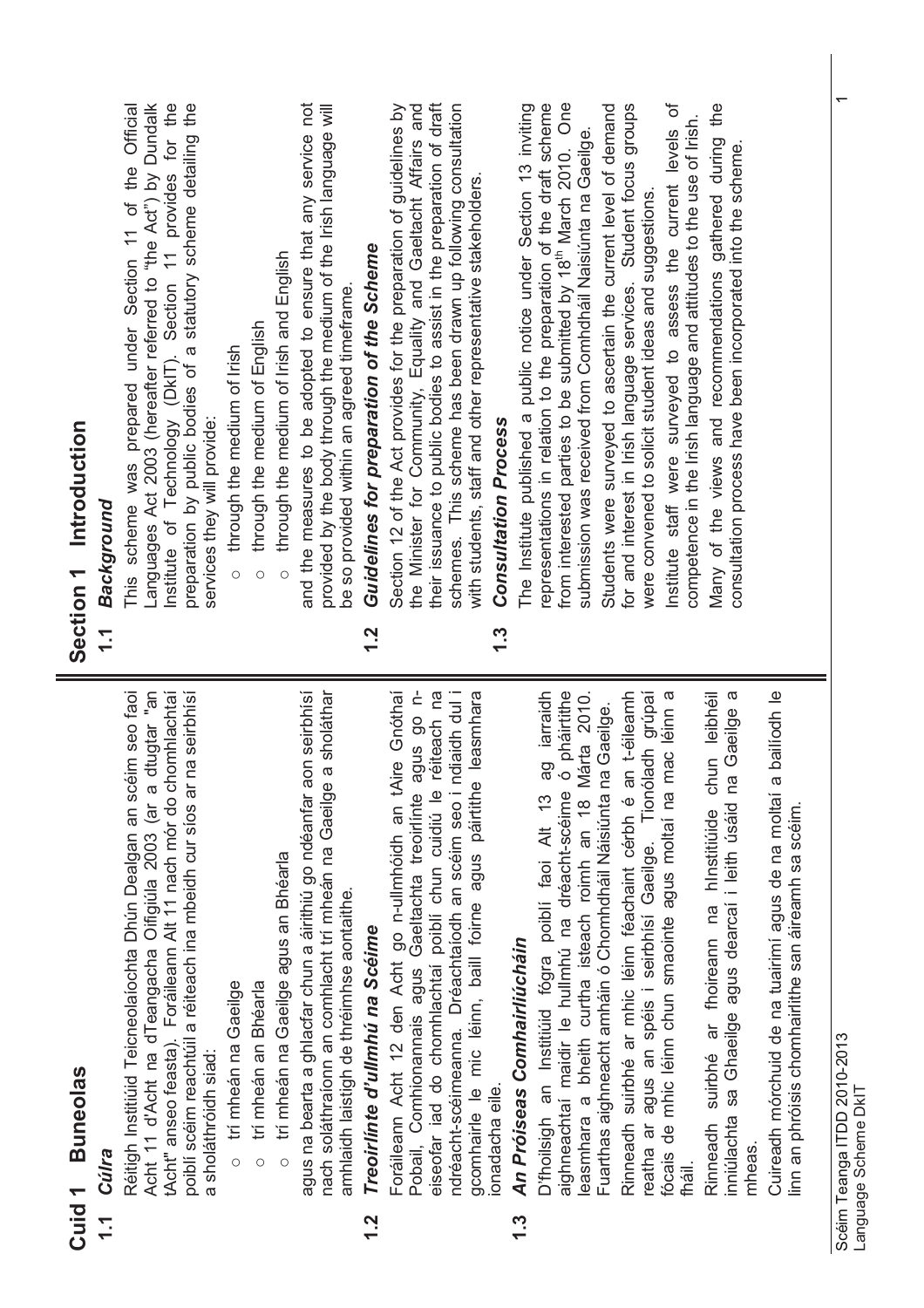| three-year period and indicates priority areas. Responsibility for<br>monitoring and review will rest with the Executive Board of the<br>This scheme sets out the targets that DkIT has set itself for the first<br><b>Working Group</b><br>Institute.                                                        | Executive Board to prepare a statutory scheme (language plan) for<br>The Meitheal consisted of one representative from each of the<br>A Working Group (Meitheal na Gaeilge) was established by the<br>DkIT for a three year renewable period in accordance with the Act.<br>areas identified: | This scheme has been confirmed by the Minister for Community,<br>of three years from this date or until a new scheme has been<br>Equality and Gaeltacht Affairs. The scheme will commence with<br>effect from 18 <sup>th</sup> October 2010 and shall remain in force for a period<br>confirmed by the Minister pursuant to Section 15 of the Act,<br>President's Office (Publicity & Communications)<br>School of Informatics and Creative Arts<br>School of Business and Humanities<br><b>Commencement Date of the Scheme</b><br>School of Health and Science<br>Executive Board (Chair)<br>School of Engineering<br>Human Resources<br>whichever is the earlier.<br>Students' Union<br>IT Services<br>Library<br>C<br>$\circ$ |  |
|---------------------------------------------------------------------------------------------------------------------------------------------------------------------------------------------------------------------------------------------------------------------------------------------------------------|-----------------------------------------------------------------------------------------------------------------------------------------------------------------------------------------------------------------------------------------------------------------------------------------------|----------------------------------------------------------------------------------------------------------------------------------------------------------------------------------------------------------------------------------------------------------------------------------------------------------------------------------------------------------------------------------------------------------------------------------------------------------------------------------------------------------------------------------------------------------------------------------------------------------------------------------------------------------------------------------------------------------------------------------|--|
| $\frac{4}{4}$                                                                                                                                                                                                                                                                                                 |                                                                                                                                                                                                                                                                                               | 1.5                                                                                                                                                                                                                                                                                                                                                                                                                                                                                                                                                                                                                                                                                                                              |  |
| Leagann an scéim amach na spriocanna atá socraithe ag ITDD di<br>féin sa chéad tréimhse trí bliana agus léiríonn sí na réimsí<br>tosaíochta. Is ar Bhord Feidhmiúcháin na hInstitiúide a bheidh an<br>fhreagracht maidir le monatóireacht agus athbhreithniú.<br>Meitheal na Gaeilge<br>féin<br>$\frac{1}{4}$ | Sa Mheitheal bhí ionadaí amháin ó gach ceann de na réimsí<br>Bhunaigh an Bord Feidhmiúcháin Meitheal na Gaeilge chun scéim<br>reachtúil (plean teanga) in-athnuaite a réiteach go ceann tréimhse<br>trí bliana i gcomhréir leis an Acht.<br>sainaitheanta:                                    | agus<br>bhfeidhm le<br>héifeacht ón 18 Deireadh Fómhair 2010 agus mairfidh sí go ceann<br>trí bliana ón dáta sin nó go dtí go ndaingneoidh an tAire scéim nua<br>Scoil na Faisnéisíochta agus na nEalaíon Cruthaitheach<br>Dhaingnigh an tAire Gnóthaí Pobail, Comhionannais<br>Oifig an Uachtaráin (Poiblíocht agus Cumarsáid)<br>Gaeltachta an scéim seo. Tiocfaidh an scéim i<br>de bhun Alt 15 den Acht, cibé acu is luaithe.<br>Bord Feidhmiúcháin (Cathaoirleach)<br>An Scoil Sláinte agus Eolaíochta<br>An Scoil Gnó agus Daonnachtaí<br>An Scoil Innealtóireachta<br>Aontas na Mac Léinn<br>Dáta Tosaigh na Scéime<br>Acmhainní Daonna<br>Leabharlann<br>Seirbhísí TF<br>$\circ$<br>$\circ$<br>O<br>1.5                  |  |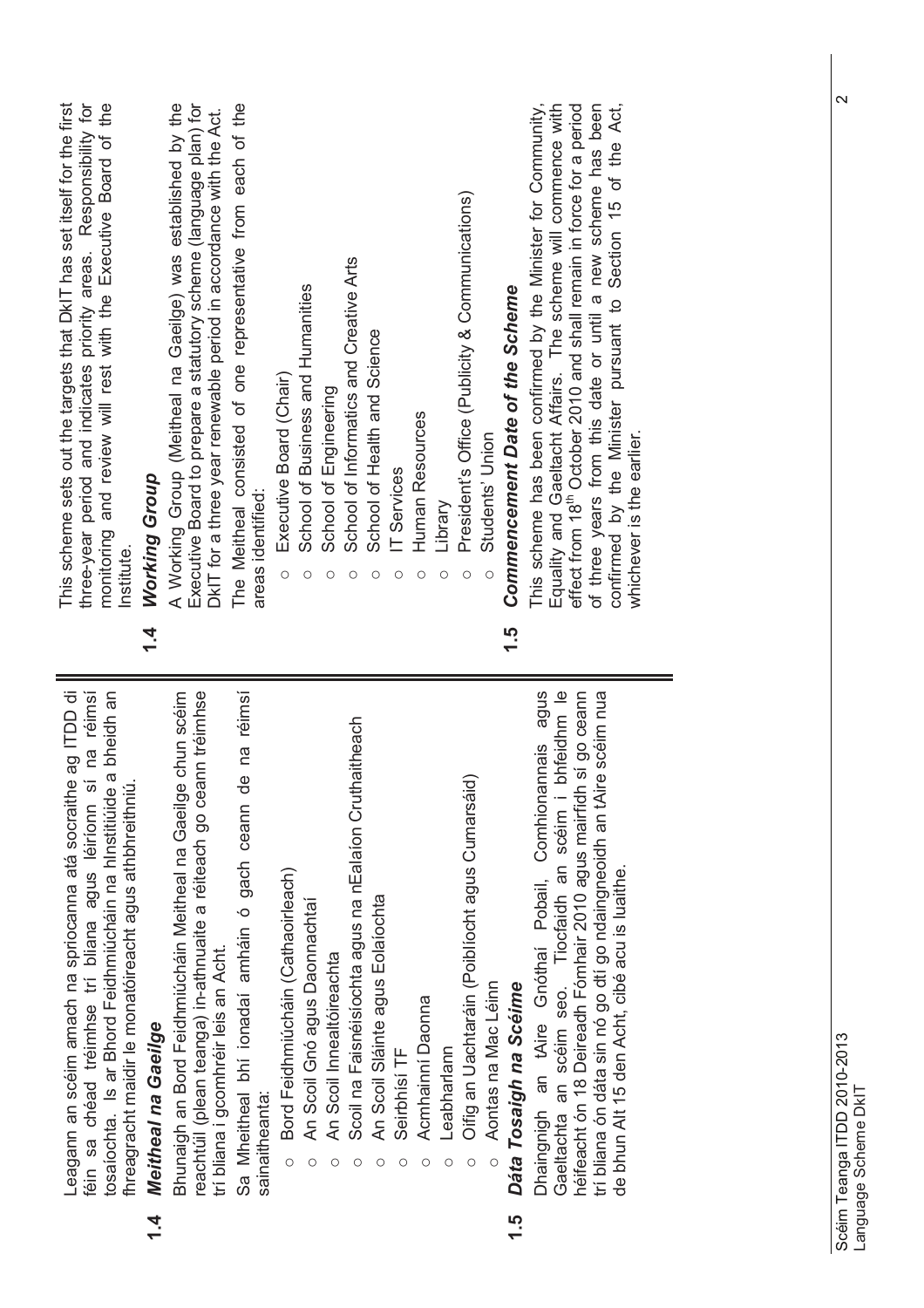| Profile of Dundalk Institute of Technology<br>Section <sub>2</sub>             | Ireland through its top quality teaching and innovative<br>Dundalk Institute of Technology is a major provider of higher<br>primarily technician and apprenticeship courses, it has evolved<br>since then as one of the leading Institutes of Technology in<br>programmes. Set in a state of the art 90 acre campus, DkIT is a<br>Third Level Institute with the statutory authority to award its own<br>degrees up to level 9 (taught) on the National Qualifications<br>Framework and it offers a full suite of programmes at craft,<br>The Institute is located half way between Dublin and Belfast off the<br>education in the North East region of the Republic of Ireland.<br>Established in 1970 as the Regional Technical College, offering<br>of programmes<br>undergraduate and postgraduate levels<br><b>Campus Size and Buildings</b><br>Introduction<br>2.1                                                        | It aims to promote personal responsibility among all its students<br>Dundalk Institute of Technology has undergone enormous change<br>over the last five years. These changes are most visible in the<br>transformation of the physical appearance of the campus, most<br>particularly with the Wind Turbine, the T.K. Whitaker building, the<br>Nursing and Health Studies building, the Faulkner Student<br>"To provide the community with quality third-level education and<br>and cultural<br>$\omega$<br>Services building, the refurbished PJ Carroll's building and further<br>development of the region in the national and international context.<br>professionalism of all its members in<br>services, relevant to the economic, social<br>supportive, inclusive and productive environment."<br>expansion to the Regional Development Centre<br>The Institute's Strategic Objectives are:<br>The Institute's Mission Statement is<br><b>Mission and Objectives</b><br>and enhance the<br>M1 motorway.<br>2.2                                                                                     |
|--------------------------------------------------------------------------------|---------------------------------------------------------------------------------------------------------------------------------------------------------------------------------------------------------------------------------------------------------------------------------------------------------------------------------------------------------------------------------------------------------------------------------------------------------------------------------------------------------------------------------------------------------------------------------------------------------------------------------------------------------------------------------------------------------------------------------------------------------------------------------------------------------------------------------------------------------------------------------------------------------------------------------|-------------------------------------------------------------------------------------------------------------------------------------------------------------------------------------------------------------------------------------------------------------------------------------------------------------------------------------------------------------------------------------------------------------------------------------------------------------------------------------------------------------------------------------------------------------------------------------------------------------------------------------------------------------------------------------------------------------------------------------------------------------------------------------------------------------------------------------------------------------------------------------------------------------------------------------------------------------------------------------------------------------------------------------------------------------------------------------------------------------|
| iún<br>Próifíl d'Institiúid Teicneolaíochta Dh<br>Dealgan<br>Cuid <sub>2</sub> | shin ionas go bhfuil sí anois ar cheann de phríomh-Institiúidí<br>Teicneolaíochta na hÉireann de thoradh ardchaighdeán a clár<br>hInstitiúide agus is institiúid tríú leibhéal í a bhfuil an t-údarás<br>reachtach aici a céimeanna féin a bhronnadh suas go leibhéal 9<br>thairgeann raon iomlán clár ag leibhéil cheirde, fochéimithe agus<br>Mórsholáthraí ardoideachais is ea Institiúid Teicneolaíochta Dhún<br>bhliain 1970<br>mar Choláiste Teicniúil Réigiúnach, ag soláthar cúrsaí teicneora<br>agus printíseachta den chuid is mó, agus tá forás tagtha uirthi ó<br>gcampas na<br>$\sigma$<br>agus<br>(múinte) ar Chreatoibre Náisiúnta na gCáilíochtaí agus<br>Cliath<br>Tá an Institiúid suite leath bhealach idir Baile Átha<br>Dealgan i oirthuaisceart na hÉireann. Bunaíodh í sa<br>teagaisc agus nuálaíochta. Achar 90 acra atá i<br>Méid agus Foirgnimh an Champais<br>iarchéimithe<br><b>Buneolas</b><br>2.1 | comhaltaí uile i<br>go mór mór<br>sa chlaochlú ar dhreach fisiceach an champais, go háirithe i gcás<br>"Oideachas tríú leibhéal ar ardchaighdeán a sholáthar mar aon le<br>seirbhísí a bhaineann le forbairt eacnamaíoch, shóisialta agus<br>Féachann an Institiúid le freagracht phearsanta a chothú i measc a<br>Is mór an t-athrú atá tagtha ar Institiúid Teicneolaíochta Dhún<br>Faulkner do Sheirbhísí Mac Léinn, foirgneamh<br>athchóirithe PJ Carroll agus an leathnú breise a rinneadh ar an<br>foirgneamh T.K.<br>Altranais agus Sláinte,<br>idirnáisiúnta.<br>Dealgan le cúig bliana anuas. Is léir na hathruithe sin<br>chultúrtha an réigiúin sa chomhthéacs náisiúnta agus<br>dtimpeallacht tacúil, cuimsitheach agus táirgiúil."<br>mac léinn uile agus cur le gairmiúlachas a<br>na nithe seo a leanas: an Tuirbín Gaoithe,<br>Béal Feirste amach ó mhótarbhealach an M1.<br>Is iad Cuspóirí Straitéiseacha na hInstitiúide:<br>Staidéir<br>s é Ráiteas Misean na hInstitiúide<br>ິ<br>ສ<br>Ionad Forbartha Réigiúnaí.<br>Misean agus Cuspóirí<br>Whitaker, foirgneamh<br>foirgneamh<br>2.2 |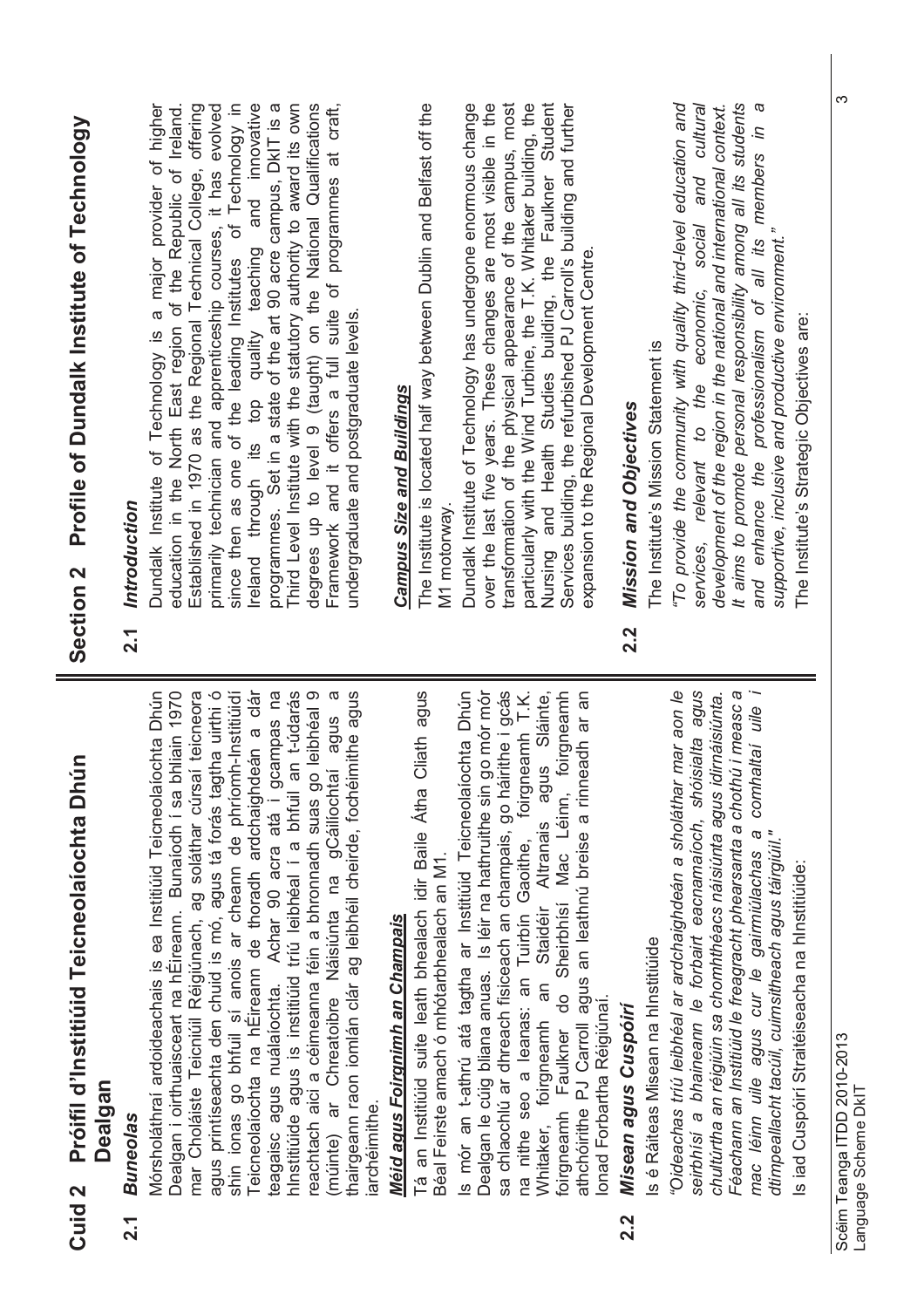$2.3$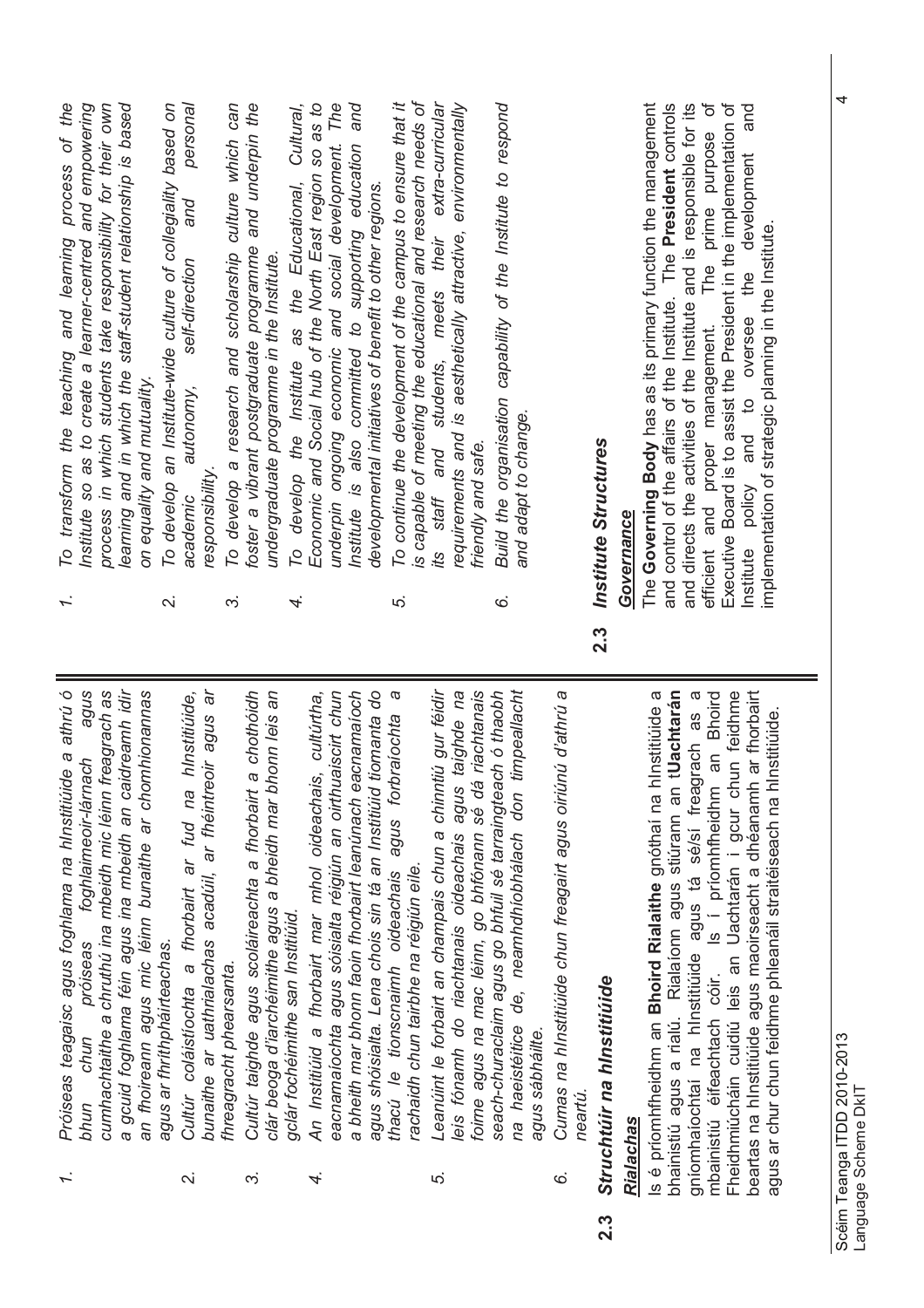### **An Chomhairle Acadúil** *An Chomhairle Acadúil*

obair oideachasúil na hInstitiúide a phleanáil, a chomhordú, a obair oideachasúil na hInstitiúide a phleanáil, a chomhordú, a fhorbairt agus maoirseacht a dhéanamh uirthi agus lena chois sin, caighdeáin acadúla chúrsaí agus ghníomhaíochtaí na hInstitiúide Cabhraíonn an Chomhairle Acadúil leis an mBord Rialaithe chun caighdeáin acadúla chúrsaí agus ghníomhaíochtaí na hInstitiúide Cabhraíonn an Chomhairle Acadúil leis an mBord Rialaithe chun fhorbairt agus maoirseacht a dhéanamh uirthi agus lena chois sin, a chosaint, a choimeád agus a fhorbairt. a chosaint, a choimeád agus a fhorbairt.

## Scoileanna agus Ranna Acadúla *Scoileanna agus Ranna Acadúla*

Tá an Institiúid eagraithe ina ceithre scoil acadúla, a sholáthraíonn Tá an Institiúid eagraithe ina ceithre scoil acadúla, a sholáthraíonn na seirbhísí oideachais, ag leibhéil fochéimithe agus iarchéimithe. na seirbhísí oideachais, ag leibhéil fochéimithe agus iarchéimithe.

| Tá roinnt roinn agus rannóg i ngach scoil, mar seo a leanas: |                                                         |
|--------------------------------------------------------------|---------------------------------------------------------|
| Scoil                                                        | Roinn/Rannóg                                            |
| An Scoil Gnó & Daonnachtaí                                   | An Roinn Staidéar Gnó                                   |
|                                                              | An Roinn Daonnachtai                                    |
|                                                              | An Roinn Bainistíochta &<br>Staidéar Airgeadais         |
|                                                              | An Rannóg Fáilteachais                                  |
|                                                              | An Rannóg um Fhoghlaim ar<br>feadh an tSaoil            |
| An Scoil Innealtóireachta                                    | Sibhialta agus Comhshaoil<br>An Roinn Innealtóireachta  |
|                                                              | An Roinn Foirgníochta agus<br>Suirbhéireachta           |
|                                                              | Leictreonaí agus Meicniúla<br>An Roinn Innealtóireachta |
|                                                              |                                                         |
|                                                              | An Roinn Ceirdeanna<br>Innealtóireachta                 |
| An Scoil Sláinte agus Eolaíochta                             | An Roinn Eolaíochtaí<br>Feidhmeacha                     |
|                                                              | An Roinn Altranais,                                     |
|                                                              | Cnáimhseachais agus                                     |
|                                                              | An Roinn Cnáimhseachais<br>Staidéar Sláinte             |
|                                                              |                                                         |
| Scoil na Faisnéisíochta agus na<br>nEalaíon Cruthaitheach    | An Roinn Ríomhaireachta<br>agus Matamaitice             |
|                                                              | Roinn an Cheoil agus na<br>Meán Cruthaitheach           |
|                                                              |                                                         |

### **Academic Council** *Academic Council*

ordination, development and overseeing of the educational work of the Institute as well as protecting, maintaining and developing the Academic Council assists the Governing Body in the planning, co-Academic Council assists the Governing Body in the planning, coordination, development and overseeing of the educational work of the Institute as well as protecting, maintaining and developing the academic standards of the courses and activities of the Institute academic standards of the courses and activities of the Institute

# **Academic Schools and Departments** *Academic Schools and Departments*

and contains a number of The Institute is organised into four academic schools, which postgraduate level. Each school contains a number of The Institute is organised into four academic schools, which provide the educational services, at undergraduate and at undergraduate postgraduate level. Each school educational services, departments and sections as follows: departments and sections, as follows: provide the

| - לאמר המוני המוני המוני המוני המוני המוני המוני המוני המוני המוני המוני המוני המוני המוני המוני המוני המוני ה<br>במוני המוני המוני המוני המוני המוני המוני המוני המוני המוני המוני המוני המוני המוני המוני המוני המוני המוני המ |                                                      |
|----------------------------------------------------------------------------------------------------------------------------------------------------------------------------------------------------------------------------------|------------------------------------------------------|
| School                                                                                                                                                                                                                           | Department/Section                                   |
| School of Business &<br>Humanities                                                                                                                                                                                               | Department of Business<br>Studies                    |
|                                                                                                                                                                                                                                  | Department of Humanities                             |
|                                                                                                                                                                                                                                  | Department of Management &<br>Financial Studies      |
|                                                                                                                                                                                                                                  | Hospitality Section                                  |
|                                                                                                                                                                                                                                  | Lifelong Learning Section                            |
| School of Engineering                                                                                                                                                                                                            | Environmental Engineering<br>Department of Civil and |
|                                                                                                                                                                                                                                  | Department of Construction                           |
|                                                                                                                                                                                                                                  | and Surveying                                        |
|                                                                                                                                                                                                                                  | Department of Electronic &<br>Mechanical Engineering |
|                                                                                                                                                                                                                                  |                                                      |
|                                                                                                                                                                                                                                  | Department of Engineering<br><b>Trades</b>           |
| School of Health & Science                                                                                                                                                                                                       | Department of Applied<br>Sciences                    |
|                                                                                                                                                                                                                                  | Midwifery & Health Studies<br>Department of Nursing, |
|                                                                                                                                                                                                                                  | Midwifery Section                                    |
| School of Informatics & Creative<br><b>Arts</b>                                                                                                                                                                                  | Department of Computing &<br>Mathematics             |
|                                                                                                                                                                                                                                  | Department of Music &<br><b>Creative Media</b>       |

<u>(၂</u>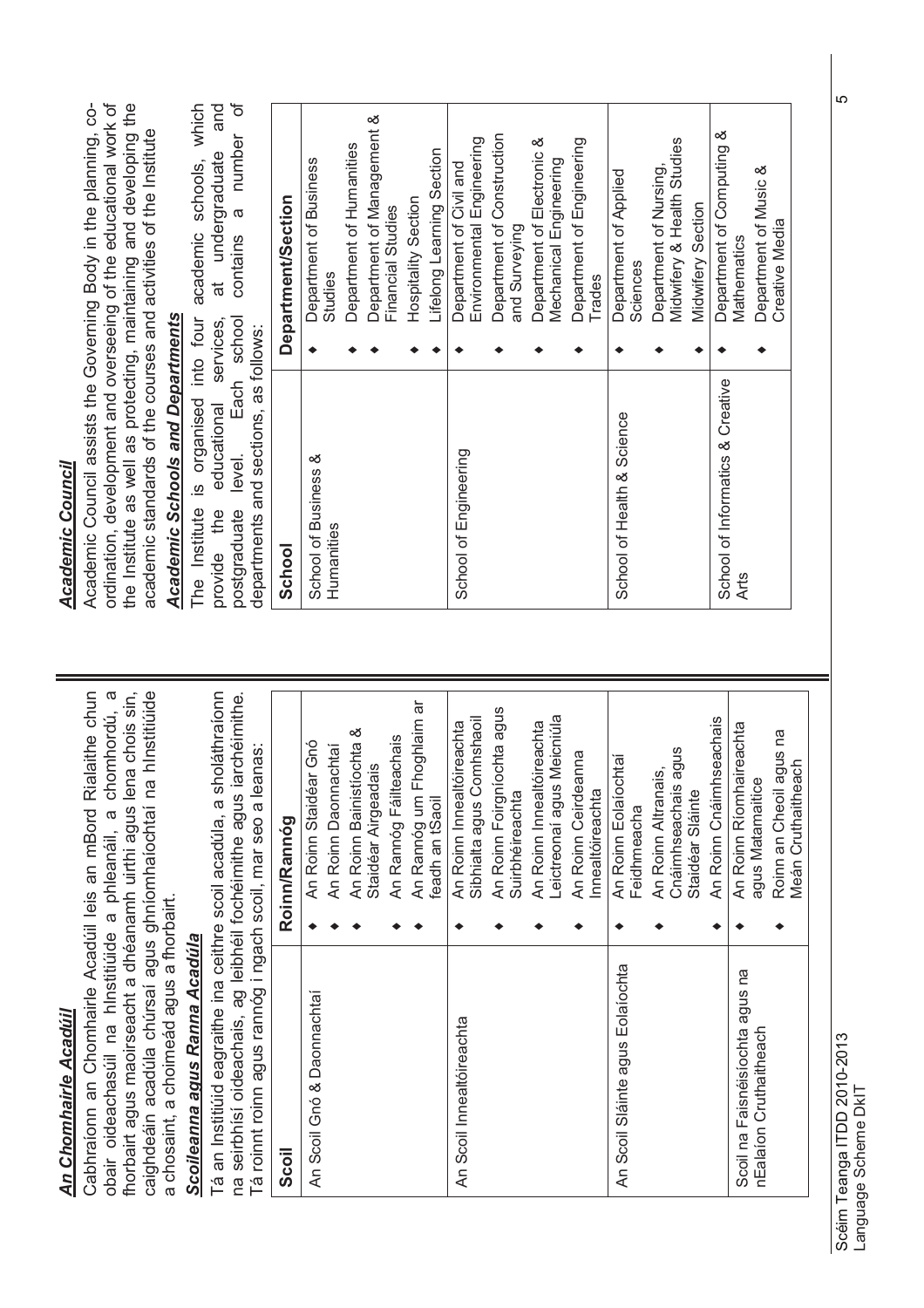| I                                        |   |
|------------------------------------------|---|
| 1                                        |   |
|                                          |   |
| I                                        |   |
|                                          |   |
|                                          |   |
|                                          |   |
| y                                        | j |
| Í                                        |   |
|                                          |   |
| ļ                                        |   |
|                                          |   |
| Š                                        |   |
|                                          |   |
|                                          |   |
|                                          |   |
|                                          | ļ |
|                                          |   |
|                                          |   |
|                                          |   |
| i                                        |   |
|                                          |   |
| ı.<br>t                                  |   |
|                                          |   |
|                                          |   |
|                                          |   |
| ۰,                                       |   |
| I                                        |   |
|                                          |   |
|                                          |   |
|                                          |   |
|                                          |   |
| ļ                                        | l |
| J                                        |   |
| ֧֢ׅ֧ׅ֚֚֚֚֚֚֚֚֚֚֚֚֚֚֚֚֚֚֚֚֚֚֚֚֞֡֓֡֡֡֓֡֡֡֬ |   |
|                                          | I |

mór Léiríonn an struchtúr riaracháin agus tacaíocht lear mór Léiríonn an struchtúr riaracháin agus tacaíocht lear aniamhainchtaí na hInetitiúide

| gníomhaíochtaí na hInstitiúide. |                                      |
|---------------------------------|--------------------------------------|
| Oifig                           | Limistéar Feidhme                    |
| Oifig an Uachtaráin             | Taighde                              |
|                                 | Teagasc agus Foghlaim                |
| Oifig an Chláraitheora          | Dearbhú na Cáilíochta                |
|                                 | Acadúla                              |
|                                 | Seirbhísí TF                         |
|                                 | Leabharlann                          |
|                                 | Seirbhísí na Mac Léinn               |
| Oifig an Rúnaí/Rialaitheora     | Airgeadas                            |
| Airgeadais                      | Acmhainní Daonna                     |
| An Oifig Forbartha              | Forbairt agus Cothú<br>Fiontraíochta |
|                                 | Oifig na nEastát                     |
|                                 | Seirbhísí Tionsclaíocha              |
|                                 | Idirchaidreamh                       |

Gheofar in Aguisín 1 cairt a thaispeánann struchtúr foriomlán na Gheofar in Aguisín 1 cairt a thaispeánann struchtúr foriomlán na hInstitiúide.

### An Fhoireann agus na Mic Léinn **2.4** *An Fhoireann agus na Mic Léinn*  $\overline{2}$ .4

lánaimseartha agus pháirtaimseartha ar chláir ó Leibhéil 6 go 10 ar Chreatoibre Tá tuairim is 5,500 mac léinn cláraithe in Insititiúid Teicneolaíochta Tá tuairim is 5,500 mac léinn cláraithe in Insititiúid Teicneolaíochta Dhún Dealgan, idir mhic léinn lánaimseartha agus pháirtaimseartha ar chláir ó Leibhéil 6 go 10 ar Chreatoibre idir mhic léinn Náisiúnta na gCáilíochtaí. Náisiúnta na gCáilíochtaí. Dhún Dealgan,

thagann ó thíortha lasmuigh den AE, ar nós na Síne, ag dul i méid dara leibhéil in Éirinn agus aistríonn líon beag ó choláistí eile. Mic éinn malairte is ea cuid díobh a thagann ó choláistí comhpháirtíochta san Eoraip. Tá líon na mac léinn idirnáisiúnta a i gcónaí. Tá fás réidh ag teacht ar líon na mac léinn lánfhásta le cúpla bliain anuas agus tá súil go mbeidh 20% de líon na mac Tagann formhór na mac léinn isteach san Institiúid ó scoileanna Tagann formhór na mac léinn isteach san Institiúid ó scoileanna dara leibhéil in Éirinn agus aistríonn líon beag ó choláistí eile. Mic léinn malairte is ea cuid díobh a thagann ó choláistí comhpháirtíochta san Eoraip. Tá líon na mac léinn idirnáisiúnta a i gcónaí. Tá fás réidh ag teacht ar líon na mac léinn lánfhásta le cúpla bliain anuas agus tá súil go mbeidh 20% de líon na mac thagann ó thíortha lasmuigh den AE, ar nós na Síne, ag dul i méid éinn ina mic léinn lánfhásta go luath. léinn ina mic léinn lánfhásta go luath.

The administrative and support structure reflects the many The administrative and support structure reflects the many activities of the Institute

| activities of the Institute.      |                               |
|-----------------------------------|-------------------------------|
| Office                            | Functional Area               |
| Office of the President           | Research                      |
|                                   | Teaching and Learning         |
| Office of the Registrar           | Academic Quality<br>Assurance |
|                                   | IT Services                   |
|                                   | Library                       |
|                                   | Student Services              |
| Office of the Secretary/Financial | Finance                       |
| Controller                        | Human Resources               |
| Development Office                | Enterprise Development        |
|                                   | and Incubation                |
|                                   | Estates Office                |
|                                   | Industrial Services / Liaison |
|                                   |                               |

A chart showing the overall organisation structure of the Institute is A chart showing the overall organisation structure of the Institute is presented in Appendix 1. presented in Appendix 1.

### **2.4** *Staff and Student Body* Staff and Student Body  $2\frac{4}{3}$

There are approximately 5,500 registered students in Dundalk There are approximately 5,500 registered students in Dundalk nstitute of Technology studying both full-time and part-time on programmes ranging from Levels 6 to 10 on the National Institute of Technology studying both full-time and part-time on programmes ranging from Levels 6 to 10 on the National Framework of Qualifications. Framework of Qualifications.

nternational students coming from non EU countries such as Most of the student body are students entering DkIT from second evel Irish schools but some may be transferring from other level Irish schools but some may be transferring from other colleges. Part of the student body are exchange students coming from partner colleges in Europe as well as an increasing number of from partner colleges in Europe as well as an increasing number of China. Mature student numbers have been increasing steadily China. Mature student numbers have been increasing steadily over the last number of years and it is intended that this number Most of the student body are students entering DkIT from second colleges. Part of the student body are exchange students coming international students coming from non EU countries such as over the last number of years and it is intended that this number will soon constitute 20% of the student cohort. will soon constitute 20% of the student cohort.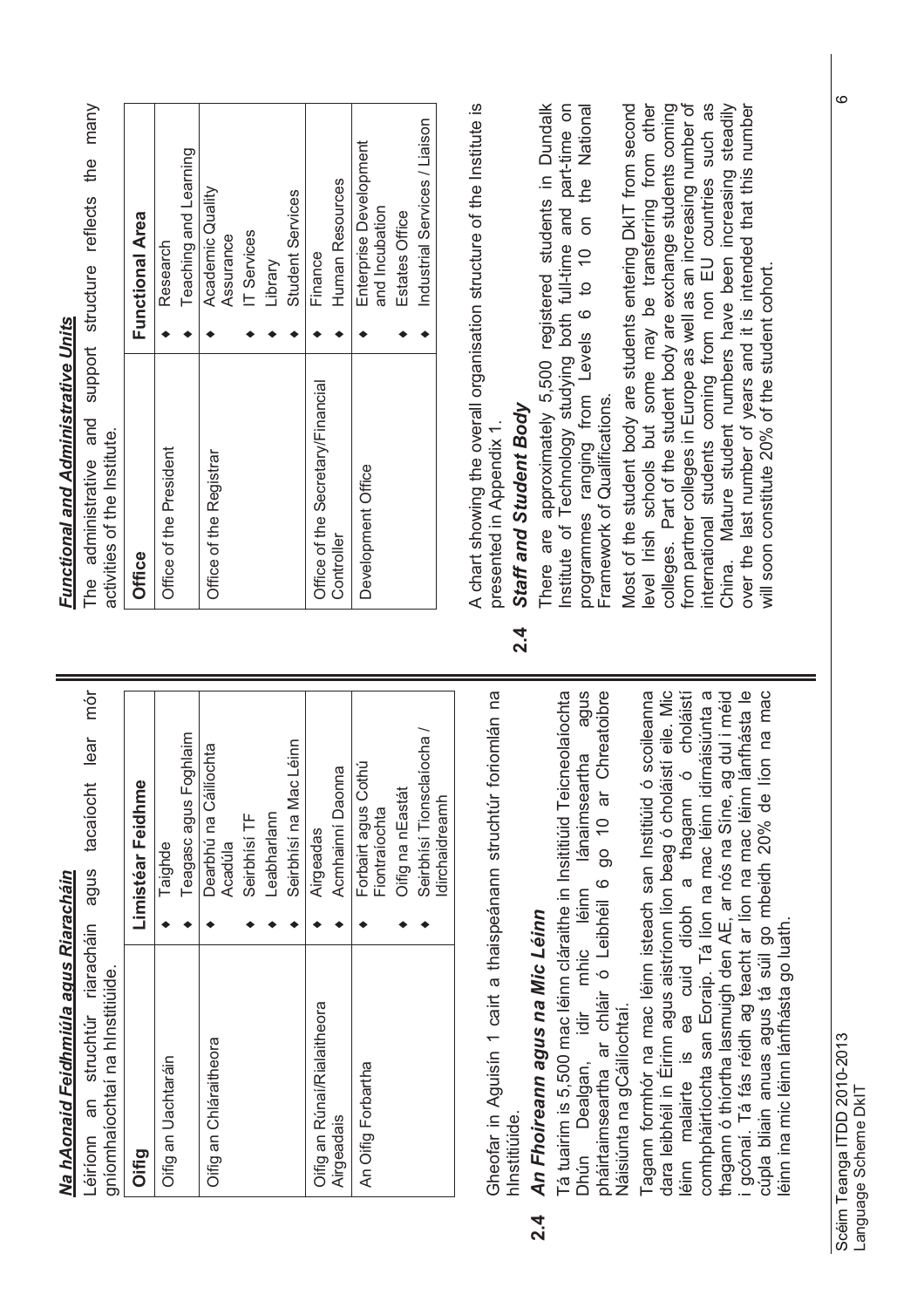| addition to providing academic teaching, other grades of staff are<br>committed to providing services to support and enhance overall<br>the student experience in DkIT. Student supports at the Institute<br>can be identified as being academic, pastoral and post-study in<br>experience. This places the student at the centre of the learning<br>by an Institute-wide commitment to learning as an empowering<br>The vision for the student experience as outlined is underpinned<br>approximately 500 staff in the Institute made up<br>administrative, technical and service personnel.<br>pastoral care<br>Facilities: the recreational and cultural life<br>experience<br>academic<br>and<br>Supports: the well-being<br>and Learning: the<br>nature and include areas such as:<br>1. Teaching<br>Student<br>Student<br>There are<br>academic,<br>process.<br>student.<br>student.<br>student<br>$\ddot{\circ}$<br>$\overline{\mathcal{N}}$<br>9P<br>phearsanra acadúil, riaracháin, teicniúil agus seirbhíse. Le cois na<br>tríd is tríd. I measc na dtacaíochtaí a sholáthraíonn an Institiúid do<br>Is é an bonn atá leis an bhfís thuas d'eispéireas an mhic léinn<br>tiomantas ar fud na hInstitiúide don fhoghlaim mar eispéireas<br>gceartlár an<br>$\infty$<br>thacaíonn agus a fheabhsaíonn taithí na mac léinn san Institiúid<br>mhic léinn tá tacaíocht acadúil, tacaíocht thréadach agus tacaíocht<br>3. Aiseanna Mac Léinn: saol caitheamh aimsire agus cultúrtha na<br>foirne acadúla, cuireann gráid eile foirne seirbhísí ar fáil<br>2. Tacaíocht Mac Léinn: leas agus cúram tréadach na mac léinn.<br>comhdhéanta<br>1. Teagasc agus Foghlaim: taithí acadúil na mac léinn.<br>cumhachtaithe. Cuireann an fhís sin an mac léinn<br>san Institiúid, | The main customers of the Institute are its students to whom we<br>their welfare. In addition, the Institute also interacts with a variety<br>of other educational bodies and agencies as well as the general<br>have a duty of care in delivering their education and maintaining<br>People of Dundalk and catchment area<br>Customers and Stakeholders<br>Career Guidance personnel<br>External Customers / Clients<br>Government Departments<br>Central Statistics Office<br>General Public:<br>Schools<br>Industry<br>Parents<br>public.<br>2.5<br>eile<br>agus tá       |
|-----------------------------------------------------------------------------------------------------------------------------------------------------------------------------------------------------------------------------------------------------------------------------------------------------------------------------------------------------------------------------------------------------------------------------------------------------------------------------------------------------------------------------------------------------------------------------------------------------------------------------------------------------------------------------------------------------------------------------------------------------------------------------------------------------------------------------------------------------------------------------------------------------------------------------------------------------------------------------------------------------------------------------------------------------------------------------------------------------------------------------------------------------------------------------------------------------------------------------------------------------------------------------------------------------------------------------------------------------------------------------------------------------------------------------------------------------------------------------------------------------------------------------------------------------------------------------------------------------------------------------------------------------------------------------------------------------------------------------------------------------------------------------|------------------------------------------------------------------------------------------------------------------------------------------------------------------------------------------------------------------------------------------------------------------------------------------------------------------------------------------------------------------------------------------------------------------------------------------------------------------------------------------------------------------------------------------------------------------------------|
| iar-staidéir, sna réimsí seo a leanas:                                                                                                                                                                                                                                                                                                                                                                                                                                                                                                                                                                                                                                                                                                                                                                                                                                                                                                                                                                                                                                                                                                                                                                                                                                                                                                                                                                                                                                                                                                                                                                                                                                                                                                                                      | dualgas cúraim orainn ina leith chun oideachas a chur orthu agus<br>a leas a choimeád. Lena chois sin, bíonn idirchaidreamh ag an<br>Institiúid le comhlachtaí agus gníomhaireachtaí oideachais<br>Is iad na mic léinn príomhchustaiméirí na hInstitiúide<br>Muintir Dhún Dealgan agus an dobharcheantair<br>Custaiméirí agus Páirtithe Leasmhara<br>Custaiméirí/Cliaint Sheachtracha<br>Pearsanra Gairmthreorach<br>agus leis an bpobal i gcoitinne.<br>An Lár-Oifig Staidrimh<br>An Pobal i gCoitinne:<br>Lucht Tionscail<br>Tuismitheoirí<br>Scoileanna<br>Ranna Rialtais |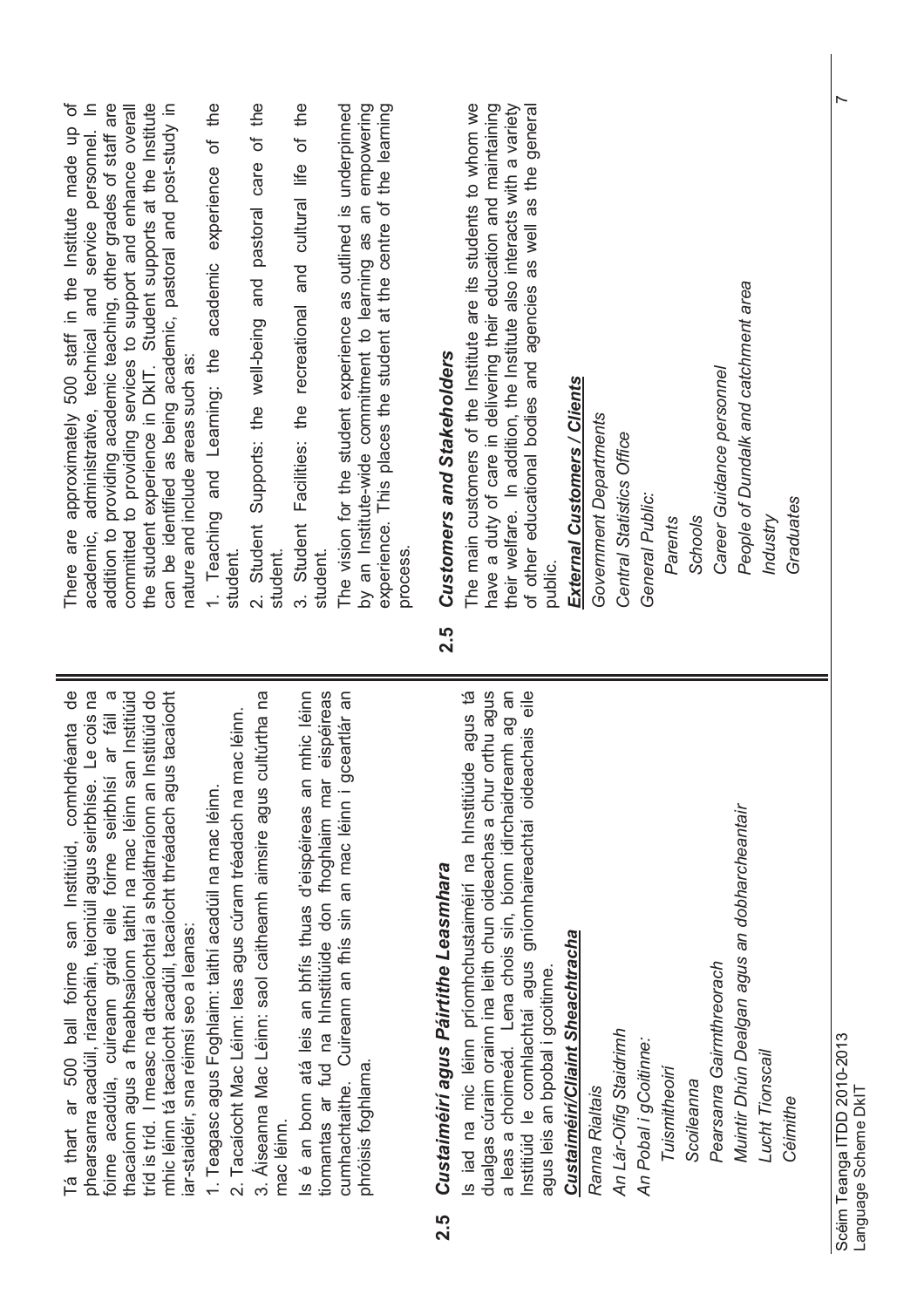| Other bodies:     | Urban and county councils       | Chamber of commerce    | Trades council          | ForFás | Enterprise Ireland   | FÁS | Other educational organisations | 2.5.1 Means of Communication | media and through DkIT's representation on multiple committees<br>Communication with external stakeholders happens both formally<br>and informally through the Institute's website, local and national<br>and bodies at local, regional and national levels.                                                              | Assessment of Extent of services already available in<br>Irish<br><u>୦</u><br>2.     | Currently, almost all services are provided in English only.<br>Appendix 2 shows a table listing the services.                                              |  |
|-------------------|---------------------------------|------------------------|-------------------------|--------|----------------------|-----|---------------------------------|------------------------------|---------------------------------------------------------------------------------------------------------------------------------------------------------------------------------------------------------------------------------------------------------------------------------------------------------------------------|--------------------------------------------------------------------------------------|-------------------------------------------------------------------------------------------------------------------------------------------------------------|--|
| Comhlachtaí eile: | Comhairlí uirbeacha agus contae | Comhlachtais tráchtála | Comhairle lucht trádála | ForFás | Fiontraíocht Éireann | FÁS | Eagraíochtaí oideachais eile    | 2.5.1 Modhanna Cumarsáide    | áitiúla agus<br>náisiúnta agus trí ionadaíocht na hInstitiúide ar choistí éagsúla<br>dhéantar an chumarsáid le páirtithe leasmhara seachtracha, go<br>$\sigma$<br>náisiúnta<br>Is trí shuíomh Gréasáin na hInstitiúide, sna meáin<br>agus ar chomhlachtaí áitiúla, réigiúnacha agus<br>foirmiúil agus go neamhfhoirmiúil. | atá ar fáil<br>Measúnú ar Fhairsinge na Seirbhísí Gaeilge<br>cheana féin<br><u>୍</u> | liostaionn na<br>I láthair na huaire is i mBéarla amháin a chuirtear gach seirbhís,<br>Gheofar tábla in Aguisín 2 a<br>nach mór, ar fáil.<br>seirbhísí sin. |  |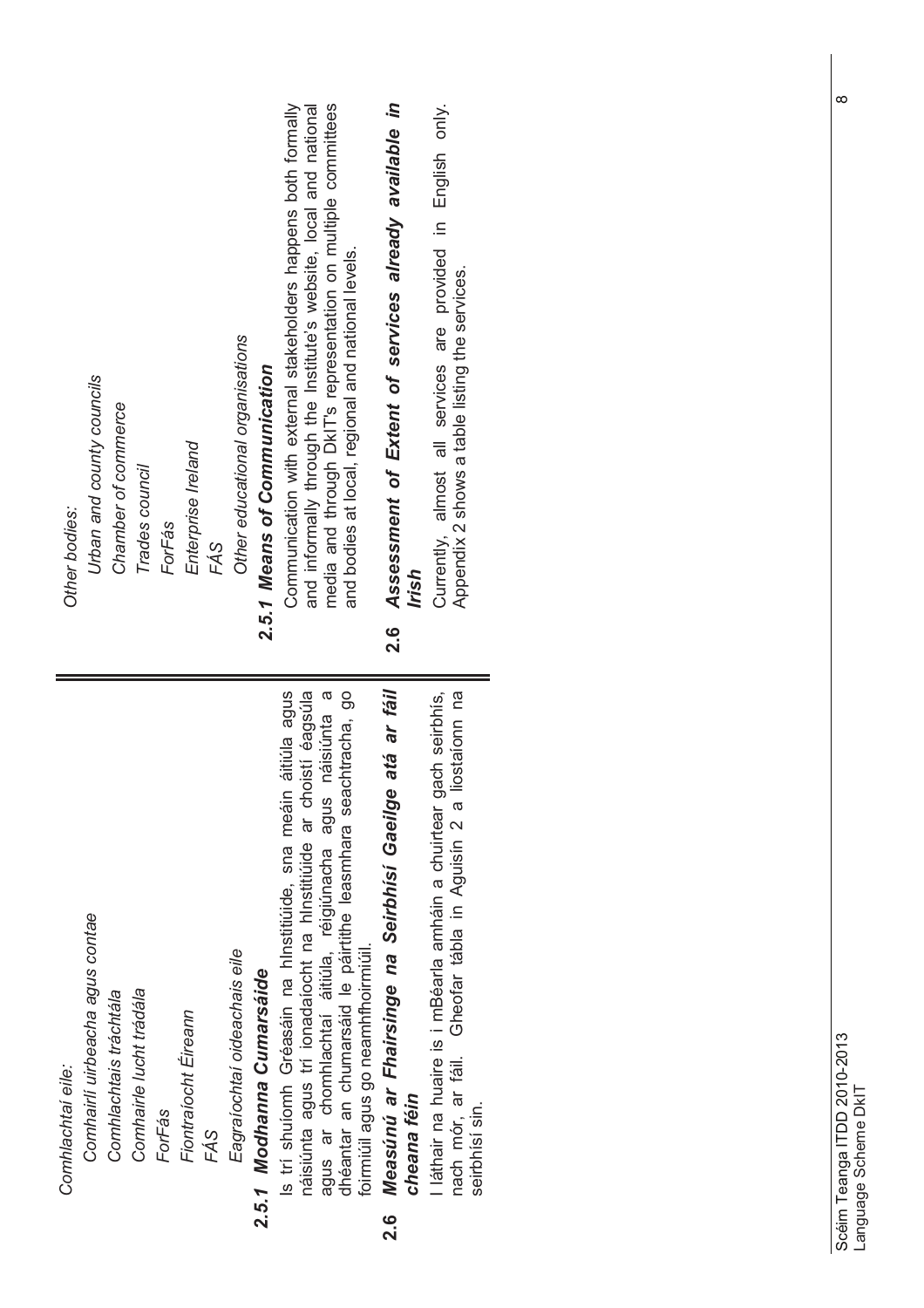| Feabhsú na Seirbhísí |        |
|----------------------|--------|
|                      |        |
|                      |        |
| Forbairt agus        |        |
|                      |        |
|                      |        |
| $\bullet$<br>p       | l      |
| <b>Cuid</b>          | י<br>י |

### Foramharc **3.1** *Foramharc*  $\overline{3}$

caitheamh leis an dá theanga mar theangacha comhionanna agus Aithníonn an Institiúid go hiomlán na dualgais atá uirthi, mar chomhlacht poiblí, maidir le soláthar seirbhísí Gaeilge agus maidir Aithnímid nádúr bunúsacha na gcearta Gaeilge agus an gá atá le fáiltímid roimh dhaoine ar mian leo a gcuid gnó a dhéanamh leis Aithníonn an Institiúid go hiomlán na dualgais atá uirthi, mar chomhlacht poiblí, maidir le soláthar seirbhísí Gaeilge agus maidir e cearta an phobail chun leas a bhaint as na seirbhísí sin. Aithnímid nádúr bunúsacha na gcearta Gaeilge agus an gá atá le caitheamh leis an dá theanga mar theangacha comhionanna agus fáiltímid roimh dhaoine ar mian leo a gcuid gnó a dhéanamh leis an Institiúid trí Ghaeilge agus tugaimid gach spreagadh dóibh le cearta an phobail chun leas a bhaint as na seirbhísí sin. an Institiúid trí Ghaeilge agus tugaimid gach spreagadh dóibh chun déanamh amhlaidh. chun déanamh amhlaidh.

Ghaeilge a sholáthar, aithnímid ag an am céanna gur beag<br>soláthar a dhéantar don Ghaeilge i láthair na huaire, mar a soláthar a dhéantar don Ghaeilge i láthair na huaire, mar a thaispeántar i gCuid 2.6. Féachann an chéad scéim teanga leis É sin ráite, cé go bhfuilimid dearfach mar gheall ar sheirbhís an leibhéal soláthair a mhéadú i dtréimhse trí bliana i roinnt réimsí É sin ráite, cé go bhfuilimid dearfach mar gheall ar sheirbhís thaispeántar i gCuid 2.6. Féachann an chéad scéim teanga leis an leibhéal soláthair a mhéadú i dtréimhse trí bliana i roinnt réimsí Ghaeilge a sholáthar, aithnímid ag an am céanna gur beag tosaíochta.

spriocanna a mheasaimid a bheidh insroichte sa tréimhse sin agus do mhic léinn agus don phobal i gcoitinne agus socróimid a mbeidh na hacmhainní againn dóibh, ainneoin na ndeacrachtaí geilleagracha. Nuair is féidir, bainfear leas as eolas agus seirbhísí comhroinnte ar fud earnáil na nInstitiúidí Teicneolaíochta chun gur Direoimid ar réimsí atá sa líne tosaigh maidir le soláthar seirbhísí Díreoimid ar réimsí atá sa líne tosaigh maidir le soláthar seirbhísí do mhic léinn agus don phobal i gcoitinne agus socróimid spriocanna a mheasaimid a bheidh insroichte sa tréimhse sin agus a mbeidh na hacmhainní againn dóibh, ainneoin na ndeacrachtaí geilleagracha. Nuair is féidir, bainfear leas as eolas agus seirbhísí<br>comhraíonta ar fud acrostil na plastiticidí Teiconolaíonta chun aur comhroinnte ar fud earnáil na nInstitiúidí Teicneolaíochta chun gur féidir na spriocanna sainaitheanta a bhaint amach. féidir na spriocanna sainaitheanta a bhaint amach.

ardchaighdeán, a bheith ar fáil go réidh agus a bheith sofheicthe go hiomlán d'úsáideoirí. Lena chois sin, aithnímid a thábhachtaí is atá sé íomhá agus timpeallacht dhearfach dhátheangach a chothú aistigh den Institiúid, faoin scéim seo agus faoi fhorálacha Aithnímid go gcaithfidh aon seirbhís dhátheangach a bheith ar go hiomlán d'úsáideoirí. Lena chois sin, aithnímid a thábhachtaí is<br>منذ مذ نصصف حمست tiemeollacht Aithnímid go gcaithfidh aon seirbhís dhátheangach a bheith ar ardchaighdeán, a bheith ar fáil go réidh agus a bheith sofheicthe atá sé íomhá agus timpeallacht dhearfach dhátheangach a chothú laistigh den Institiúid, faoin scéim seo agus faoi fhorálacha reachtúla eile an Achta. reachtúla eile an Achta.

# Section 3 Development and Enhancement of **Section 3 Development and Enhancement of Services**

**3.1** *Overview* of those services. We acknowledge the fundamental nature of rish language rights and the need to treat both official languages on the basis of equality and we welcome and encourage those the provision of services in Irish and the rights of the public to avail of those services. We acknowledge the fundamental nature of The Institute fully recognises its duties, as a public body, regarding the provision of services in Irish and the rights of the public to avail Irish language rights and the need to treat both official languages on the basis of equality and we welcome and encourage those who may wish to interact with the Institute through Irish. who may wish to interact with the Institute through Irish.

However, we recognise that, whilst adopting an attitude of positivity in terms of service through Irish, our current service provision is at a very low level, as shown in Section 2.6. This first However, we recognise that, whilst adopting an attitude of provision is at a very low level, as shown in Section 2.6. This first anguage scheme aims to improve the level of provision over the positivity in terms of service through Irish, our current service language scheme aims to improve the level of provision over the three-year period in a number of priority areas. three-year period in a number of priority areas.

We will focus on areas that are in the frontline of service provision to students and the general public and will set goals that are deemed as attainable in this timescale and which are feasible in terms of being resourced in this difficult economic climate. Where possible, we will avail of shared knowledge and services across the Institute of Technology sector to assist in achieving the deemed as attainable in this timescale and which are feasible in We will focus on areas that are in the frontline of service provision to students and the general public and will set goals that are terms of being resourced in this difficult economic climate. Where possible, we will avail of shared knowledge and services across the Institute of Technology sector to assist in achieving the

We recognise the importance that any bilingual service be of a<br>tisk storaged that it be readily subjected and that it be fully visible dentified goals.<br>We recognise the importance that any bilingual service be of a high standard, that it be readily available and that it be fully visible to users. Also, we note the importance of creating within the nstitute, under this scheme and other statutory provisions of the high standard, that it be readily available and that it be fully visible to users. Also, we note the importance of creating within the Institute, under this scheme and other statutory provisions of the Act, a positive bilingual corporate image and environment. Act, a positive bilingual corporate image and environment.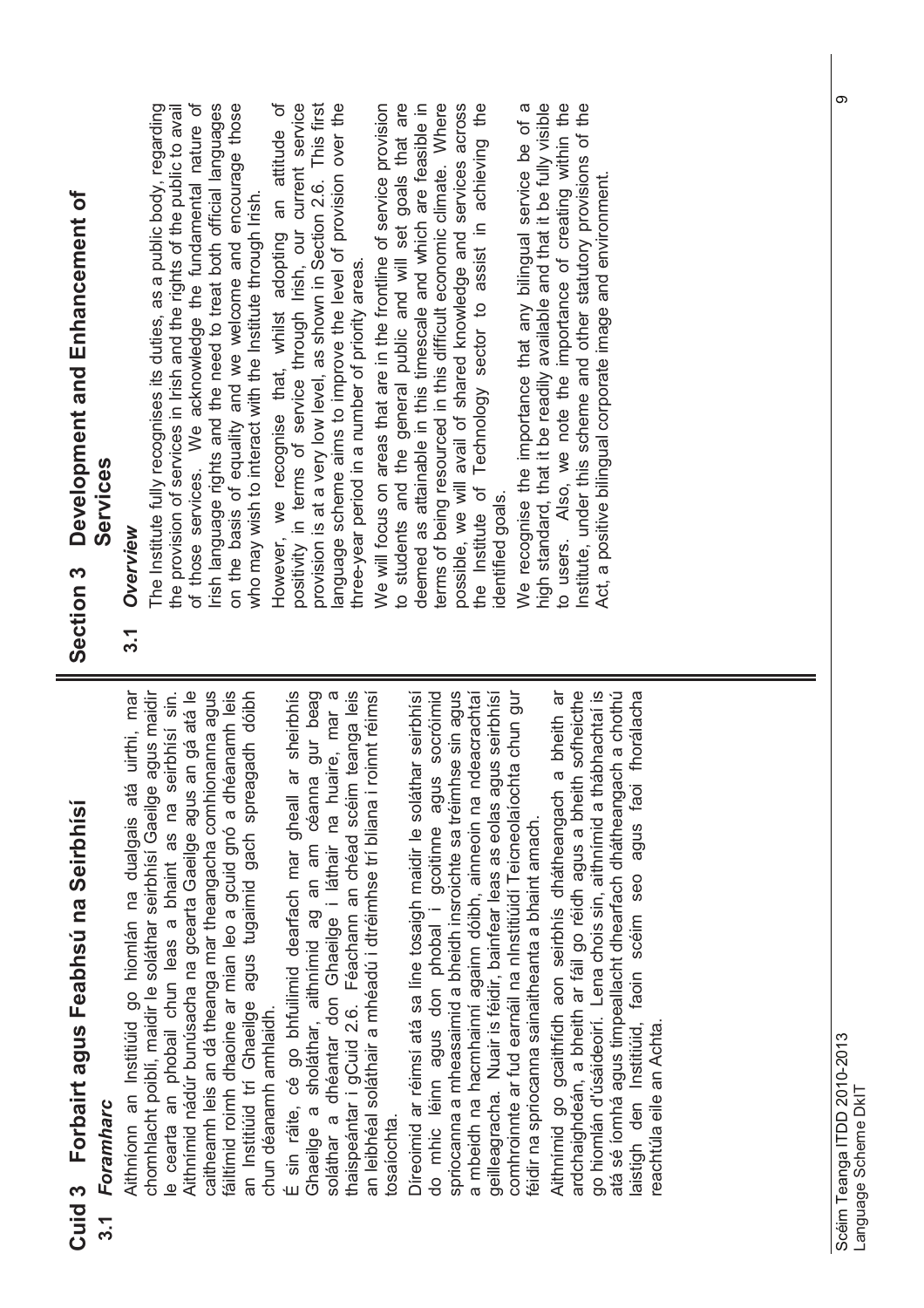| Soláthar Seirbhísí Dátheangacha<br>3.2<br>                                                                                                                                                                                                                                                                                                                                                                   | <b>Provision of Bilingual Services</b><br>3.2                                                                                                                                                                                                                                                                                                               |
|--------------------------------------------------------------------------------------------------------------------------------------------------------------------------------------------------------------------------------------------------------------------------------------------------------------------------------------------------------------------------------------------------------------|-------------------------------------------------------------------------------------------------------------------------------------------------------------------------------------------------------------------------------------------------------------------------------------------------------------------------------------------------------------|
| 3.2.1 Cumarsáid leis an bPobal                                                                                                                                                                                                                                                                                                                                                                               | 3.2.1 Communications with the Public                                                                                                                                                                                                                                                                                                                        |
| seo a leanas na<br>I láthair na huaire is i mBéarla amháin a dhéantar gach cumarsáid,<br>poiblí<br>Aithnítear an gá<br>nach mór, leis an bpobal. Eisceacht shuntasach is ea na cártaí<br>cuiridh dátheangacha a eisítear chuig ceolchoirmeacha<br>Roinn an Cheoil agus na Meán Cruthaitheach. Aithnítear<br>atá le cur chuige dátheangach a chothú, agus<br>gealltanais a dhéantar faoin gcéad scéim teanga. | A notable exception is in the use of bilingual invitation cards to<br>public concerts by the Department of Music and Creative Media.<br>Recognising the need to develop a bilingual approach, the<br>At present almost all communications with the public is in English.<br>following commitments are being made in respect of the first<br>anguage scheme. |
| 3.2.1.1 Cártaí Gnó                                                                                                                                                                                                                                                                                                                                                                                           | <b>Business Cards</b><br>3.2.1.1                                                                                                                                                                                                                                                                                                                            |
| nGaeilge ar<br>Beidh na cártaí gnó atá in úsáid ag an bhfoireann i<br>thaobh amháin agus i mBéarla ar an taobh eile.                                                                                                                                                                                                                                                                                         | Business cards used by staff members will be in Irish on one side<br>and in English on the other side                                                                                                                                                                                                                                                       |
| $\triangleright$ Gach cárta a ordófar ó dháta tosaigh na scéime.                                                                                                                                                                                                                                                                                                                                             | $\triangleright$ All newly ordered cards from commencement of the                                                                                                                                                                                                                                                                                           |
| dheireadh<br>Athsholáthar na gcártaí atá ann Roimh<br>$\lambda$                                                                                                                                                                                                                                                                                                                                              | scheme.                                                                                                                                                                                                                                                                                                                                                     |
| Bhliain 3.                                                                                                                                                                                                                                                                                                                                                                                                   | Replacement of existing cards by end of Year 3.<br>$\overline{\mathbf{A}}$                                                                                                                                                                                                                                                                                  |
| Cártaí Mac Léinn<br>3.2.1.2                                                                                                                                                                                                                                                                                                                                                                                  | 3.2.1.2 Student Cards                                                                                                                                                                                                                                                                                                                                       |
| Tá leagan Gaeilge ar chúl na gcártaí mac léinn atá in úsáid faoi<br>dáta thios.<br>láthair. Beidh Gaeilge ar aghaidheanna na gcártaí ón                                                                                                                                                                                                                                                                      | This will be<br>Student cards currently have Irish on the back.<br>extended to include Irish on the front.                                                                                                                                                                                                                                                  |
| $\triangleright$ Ó thús Bhliain 2.                                                                                                                                                                                                                                                                                                                                                                           | From beginning of Year 2.<br>$\lambda$                                                                                                                                                                                                                                                                                                                      |
| Lámhleabhair na Mac Léinn<br>3.2.1.3                                                                                                                                                                                                                                                                                                                                                                         | Student Handbook<br>3.2.1.3                                                                                                                                                                                                                                                                                                                                 |
| Cuirfear na ranna seo a leanas de lámhleabhair na mac léinn, a<br>fhoilsítear gach bliain, ar fáil sa dá theanga:                                                                                                                                                                                                                                                                                            | The following sections in the student handbook, published each<br>year, will be bilingual:                                                                                                                                                                                                                                                                  |
| Clúdach                                                                                                                                                                                                                                                                                                                                                                                                      | Cover<br>$\circ$                                                                                                                                                                                                                                                                                                                                            |
| Fáilte an Uachtaráin<br>O                                                                                                                                                                                                                                                                                                                                                                                    | President's Welcome<br>$\circ$                                                                                                                                                                                                                                                                                                                              |
| eathanaigh an Fhéilire agus na Dialainne<br>Leathanach na Sonraí Pearsanta<br>О<br>O                                                                                                                                                                                                                                                                                                                         | Calendar and Diary pages<br>Personal Details page<br>О<br>О                                                                                                                                                                                                                                                                                                 |
| eathanach na nUimhreacha Gutháin Úsáideacha                                                                                                                                                                                                                                                                                                                                                                  | Useful Telephone Numbers page<br>C                                                                                                                                                                                                                                                                                                                          |
| Ó thús Bhliain 2.                                                                                                                                                                                                                                                                                                                                                                                            | From beginning of Year 2.<br>$\overline{\mathbf{A}}$                                                                                                                                                                                                                                                                                                        |
| Lámhleabhair Iontrálacha<br>3.2.1.4                                                                                                                                                                                                                                                                                                                                                                          | <b>Admissions Handbooks</b><br>3.2.1.4                                                                                                                                                                                                                                                                                                                      |
| lámhleabhair iontrálacha (do mhic léinn lánaimseartha,<br>iimseartha agus iarchéime) tugtar do mhic léinn<br>Sna                                                                                                                                                                                                                                                                                             | and<br>part-time<br>(full-time,<br>handbooks<br>admissions<br>The                                                                                                                                                                                                                                                                                           |
| ionchasacha sonraí na gcúrsaí agus na n-áiseanna. Foilsítear<br>páirtaimseartha                                                                                                                                                                                                                                                                                                                              | postgraduate) give details of courses and facilities to prospective<br>students. The full-time version is published more than a year in                                                                                                                                                                                                                     |
| leagan na mac léinn lánaimseartha breis is bliain roimh an dáta                                                                                                                                                                                                                                                                                                                                              | advance of the stated admission date. The following sections will                                                                                                                                                                                                                                                                                           |
| Beidh na ranna seo a leanas ar fáil sa dá<br>iontrála tugtha.                                                                                                                                                                                                                                                                                                                                                | be bilingual:                                                                                                                                                                                                                                                                                                                                               |
| theanga:                                                                                                                                                                                                                                                                                                                                                                                                     |                                                                                                                                                                                                                                                                                                                                                             |
|                                                                                                                                                                                                                                                                                                                                                                                                              |                                                                                                                                                                                                                                                                                                                                                             |

់<br>ត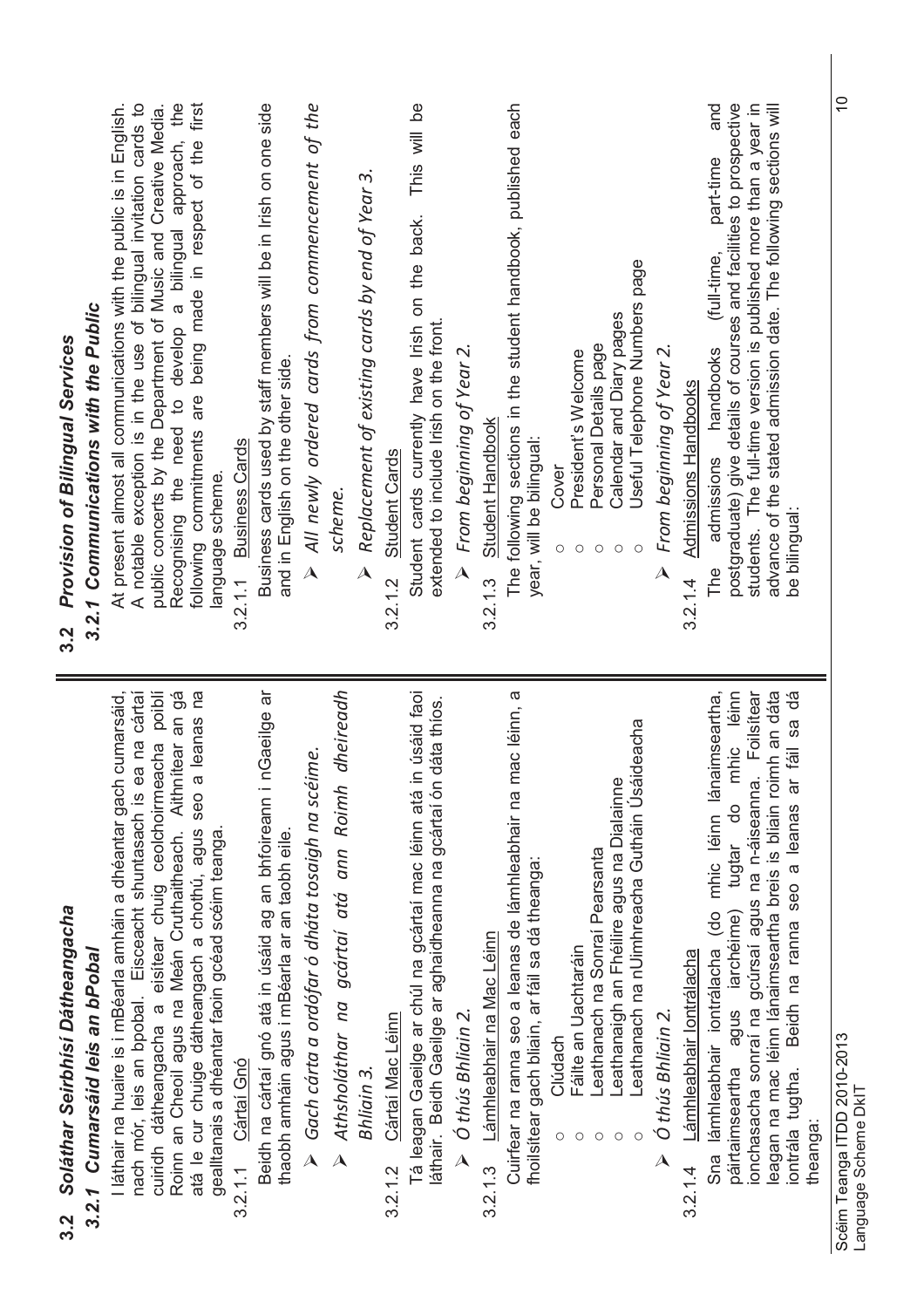| Names of Departments in list of Institute Personnel<br>During Year 1 of the scheme for Year 3 admission.<br>President's Welcome<br>Both covers<br>Library<br>$\circlearrowright$<br>$\circ$<br>$\circ$<br>О<br>$\overline{\mathbf{A}}$      | per<br>open days, conferring ceremonies, official openings will be<br>bilingual, whether printed or electronic. Printed invitations with be<br>DkITimes is an electronic newsletter published weekly on the<br>The cafeteria service provider is an external company. They will<br>be asked to provide bilingual menu notices. It will be a condition<br>The graduation handbook is published in time for the graduation<br>All formal invitations issued to public events such as concerts,<br>ceremony, mainly to give a list of the students being conferred.<br>institute's website. Two articles in Irish will be published<br>semester accompanied by a glossary of selected terminology<br>of the contract when this comes up for renewal or tender<br>in Irish on one side and in English on the other side.<br>Titles of courses and programmes<br>$\triangleright$ From commencement of the scheme.<br>$\triangleright$ From commencement of the scheme.<br>The following sections will be bilingual:<br>$\triangleright$ From beginning of Year 2.<br>Introductory Pages<br><b>Graduation Handbook</b><br>By end of Year 3.<br>3.2.1.8 Cafeteria Menus<br>Newsletter<br>3.2.1.6 Invitations<br>$\circ$<br>$\bigcirc$<br>$\lambda$<br>3.2.1.7<br>3.2.1.5                                                                                                                                                                                                                                                   | $\overline{1}$                     |
|---------------------------------------------------------------------------------------------------------------------------------------------------------------------------------------------------------------------------------------------|----------------------------------------------------------------------------------------------------------------------------------------------------------------------------------------------------------------------------------------------------------------------------------------------------------------------------------------------------------------------------------------------------------------------------------------------------------------------------------------------------------------------------------------------------------------------------------------------------------------------------------------------------------------------------------------------------------------------------------------------------------------------------------------------------------------------------------------------------------------------------------------------------------------------------------------------------------------------------------------------------------------------------------------------------------------------------------------------------------------------------------------------------------------------------------------------------------------------------------------------------------------------------------------------------------------------------------------------------------------------------------------------------------------------------------------------------------------------------------------------------------------------|------------------------------------|
| Ainmneacha na Ranna i liosta Phearsanra na<br>Le linn Bhliain 1 den scéim d'iontráil i mBliain 3.<br>Fáilte an Uachtaráin<br>An dá chlúdach<br>Leabharlann<br>hInstitiúide<br>$\circ$<br>$\circ$<br>$\circ$<br>О<br>$\overline{\mathbf{A}}$ | bronnta céimeanna, oscailtí oifigiúla, cibé i gcló crua nó go<br>ă<br>roimh an<br>imeachtaí<br>90<br>bheidh ag fáil céime a sholáthar, thar aon ní eile. Beidh na ranna<br>poiblí, ar nós ceolchoirmeacha, laethanta oscailte, searmanas<br>9P<br>den chonradh a bheidh ann nuair a bheidh an conradh le<br>$\omega$<br>seachtainiúil ar shuíomh Gréasáin na hInstitiúide. Foilseofar dhá<br>Coinníoll<br>bialainne.<br>Foilsítear lámhleabhar bhronnadh na gcéimeanna roimh a<br>searmanas bronnta céimeanna, chun liosta na mac léinn<br><b>Béarla</b><br>gluais<br>fhoilsitear<br>leictreonach. Beidh Gaeilge ar thaobh amháin agus<br>Eiseofar sa dá theanga gach cuireadh foirmiúil chuig<br>larrfar orthu fógraí biachláir a sholáthar sa dá theanga.<br>Comhlacht seachtrach is ea soláthraí seirbhíse na<br>agus beidh<br>gcéimeanna<br>is ea DkITimes a<br>hathnuachan nó nuair a bheidh tairiscintí á lorg.<br>Lámhleabhar Bhronnadh na gCéimeanna<br>Teidil na gcúrsaí agus na gclár<br>alt sa Ghaeilge i ngach seimeastar<br>théarmaíocht roghnaithe ag gabháil leo.<br>Na Leathanaigh Tosaigh<br>$\triangleright$ Ó dháta tosaigh na scéime.<br>$\triangleright$ Ó dháta tosaigh na scéime.<br>$\triangleright$ Roimh dheireadh Bhliain 3.<br>seo a leanas ar fáil sa dá theanga;<br>Biachláir na Bialainne<br>thaobh eile na gcuirí clóite.<br>Nuachtlitir leictreonach<br>$\triangleright$ $\circ$ thús Bhliain 2.<br><u>Nuachtlitir</u><br>3.2.1.6 Cuirí<br>$\circ$<br>3.2.1.5<br>3.2.1.8<br>3.2.1.7 | Scéim Teanga ITDD 2010-2013<br>ヒュこ |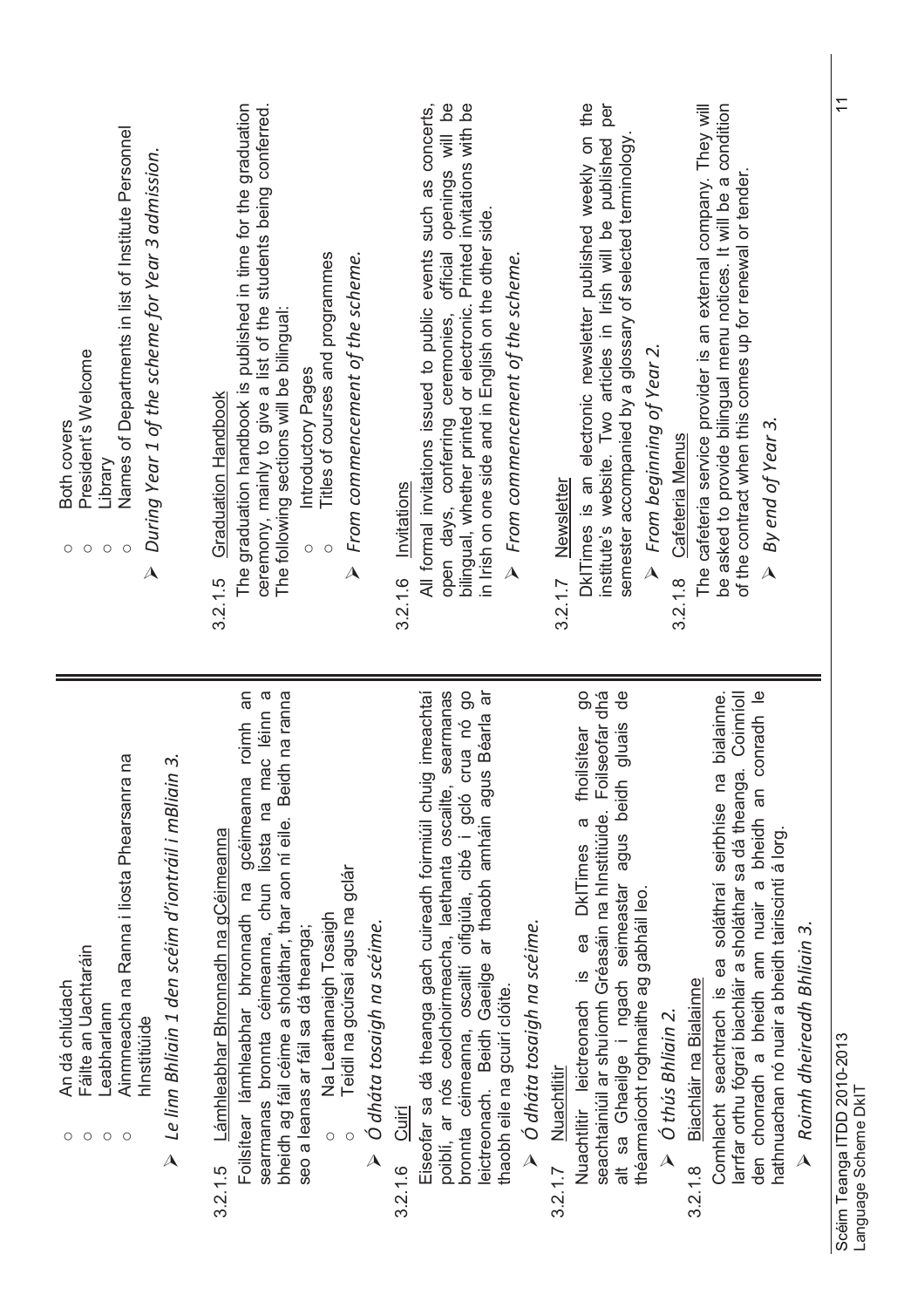| <b>Dedicated Email Address</b><br>3.2.1.9 | ð<br>address will be established<br>external communication to the Institute in Irish.<br>A dedicated general email              | $\blacktriangleright$ From commencement of the scheme. | 3.2.1.10 Email Disclaimer    | At present there is no general disclaimer attached to all outgoing<br>email messages. When this is provided it will be bilingual | $\triangleright$ By end of Year 1.                                                            | 3.2.2 Application Forms, Information Leaflets, Brochures | published under the same cover except in instances where this is<br>Application forms, information leaflets and brochures will be made<br>available bilingually as shown in Appendix 3. These will be<br>not feasible due to the nature or size of the document. | 3.2.3 Press Releases | There are approximately 50 press releases each year from the<br>Institute. The following proportion of those will be issued<br>simultaneously in Irish during the lifetime of the scheme: | 5% during Year 1;<br>$\lambda$ | 10% during Year 2;     | > 15% during Year 3.                    | 3.2.4 Websites            | 3.2.4.1 Main Institute Website                    | the following pages will be made available in Irish. Please note<br>that where an underlying document is being accessed by means<br>built-in capability to mirror each page in multiple languages and<br>to allow users to switch between them. During the first scheme<br>of a link with accompanying text, it is the accompanying text that<br>Very little of the website is currently in Irish. However it has a<br>will be made available, not necessarily the underlying document.                                                                                              |
|-------------------------------------------|---------------------------------------------------------------------------------------------------------------------------------|--------------------------------------------------------|------------------------------|----------------------------------------------------------------------------------------------------------------------------------|-----------------------------------------------------------------------------------------------|----------------------------------------------------------|------------------------------------------------------------------------------------------------------------------------------------------------------------------------------------------------------------------------------------------------------------------|----------------------|-------------------------------------------------------------------------------------------------------------------------------------------------------------------------------------------|--------------------------------|------------------------|-----------------------------------------|---------------------------|---------------------------------------------------|--------------------------------------------------------------------------------------------------------------------------------------------------------------------------------------------------------------------------------------------------------------------------------------------------------------------------------------------------------------------------------------------------------------------------------------------------------------------------------------------------------------------------------------------------------------------------------------|
| Seoladh Ríomhphoist ar leith<br>3.2.1.9   | Bunófar seoladh ríomhphoist ar leith le gur féidir le baill<br>sheachtracha cumarsáid a dhéanamh leis an Institiúid i nGaeilge. | $\triangleright$ O dháta tosaigh na scéime.            | 3.2.1.10 Séanadh Ríomhphoist | I láthair na huaire níl aon séanadh ginearálta ceangailte de<br>theachtaireachtaí ríomhphoist ag dul amach. Beidh an séanadh     | sin sa dá theanga nuair a chuirfear é ar fáil.<br>$\triangleright$ Roimh dheireadh Bhliain 1. | 3.2.2 Foirmeacha Iarratais, Bileoga Faisnéise, Bróisiúir | Cuirfear foirmeacha iarratais, bileoga faisnéise agus bróisiúir ar fáil<br>gclúdach céanna ach amháin i gcásanna nuair nach indéanta sin i<br>sa dá theanga mar a thaispeántar in Aguisín 3. Foilseofar iad faoin<br>ngeall ar nádúr nó ar mhéid an doiciméid.   | 3.2.3 Preasráitis    | an am<br>bliain.<br>Eisíonn an Institiúid tuairim is 50 preasráiteas gach<br>ල<br>බ<br>Eiseofar an cion seo a leanas díobh sa dá theanga<br>céanna le linn thréimhse na scéime:           | > 5% le linn Bhliain 1;        | 10% le linn Bhliain 2; | $\triangleright$ 15% le linn Bhliain 3; | 3.2.4 Suíomhanna Gréasáin | Príomhshuíomh Gréasáin na hInstitiúide<br>3.2.4.1 | a chur ar fáil i dteangacha éagsúla agus chun ligean d'úsáideoirí<br>a thabhairt<br>ar fáil de<br>leathanach<br>cuirfear na<br>ar aird sa chás go bhfuil tú ag teacht ar bhundoiciméad trí nasc a<br>a chuirfear<br>na huaire.<br>Is beag Gaeilge atá ar an suíomh Gréasáin i láthair<br>ar fáil, agus nach gcuirfear an doiciméad bunúsach<br>Bíodh sin mar atá, tá cumas ionsuite ann chun gach l<br>dul ó theanga go teanga. Le linn na chéad scéime<br>leathanaigh seo a leanas ar fáil i nGaeilge. larrtar ort<br>ghabhann le téacs, gurb é an téacs a ghabhann leis<br>ghnáth. |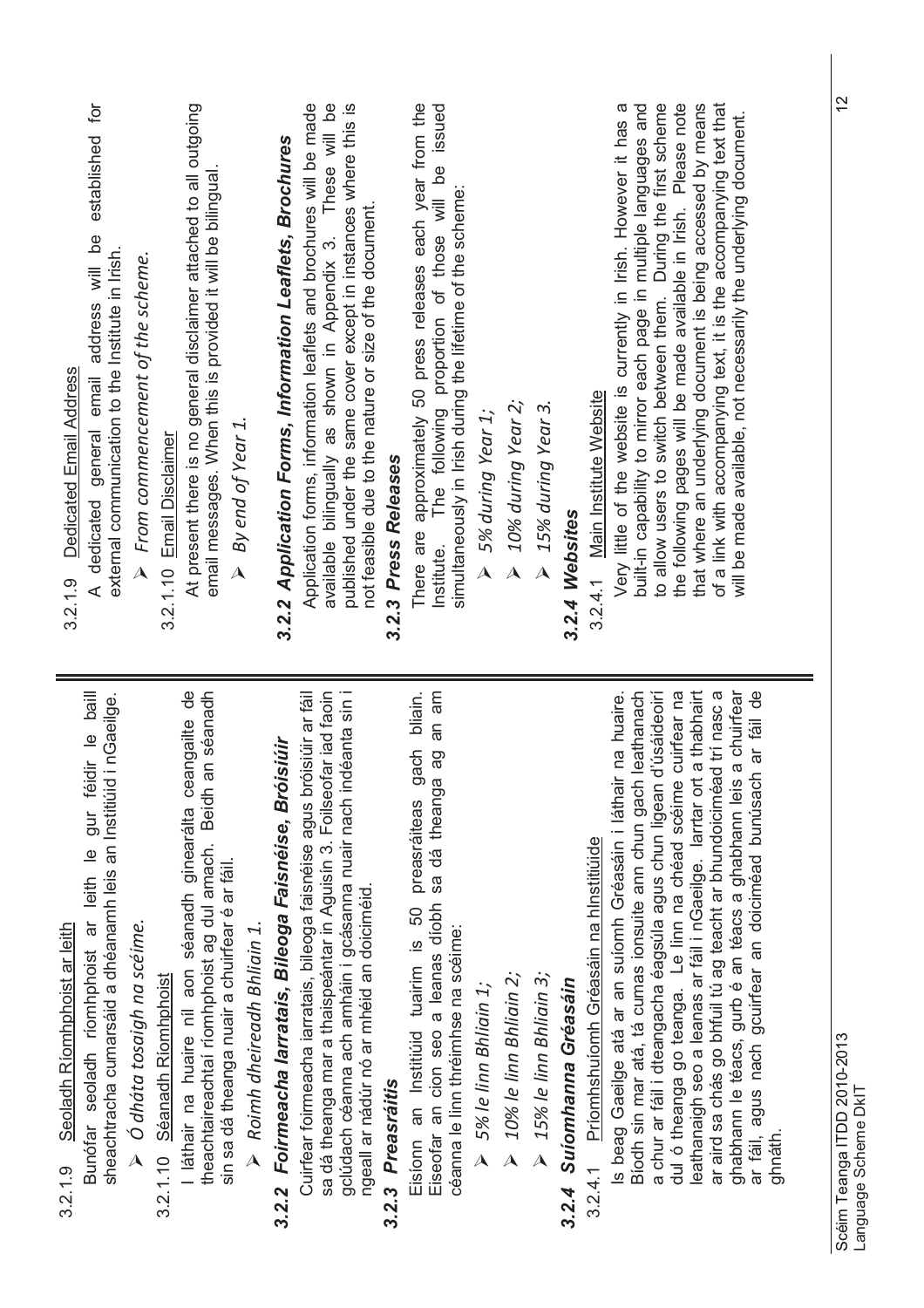| The pages one level down from the Home page, i.e.<br>the six choices from the top menu bar and the six<br>Student Links section in Student Life, 11 pages<br>Examinations section in Student Life, 8 pages.<br>President's Welcome in About DkIT.<br>choices from the bottom line.<br>By end of Year 1 - 33 pages<br>$\bigcirc$<br>$\circ$<br>$\circ$<br>$\overline{\mathbf{A}}$                                                                 | and will comment on intentions and current progress on the use<br>In addition the opening section of the Home page will be bilingual<br>of Irish within the website.                                                         | Mission Statement and Strategic Plan in About DkIT,<br>Student Services section in Student Life, 13 pages.<br>DkIT Regulations section in Student Life, 7 pages.<br>Student Finance section in Student Life, 4 pages.<br>Documents and Policies section in About DkIT, 3<br>DKIT Campus section in About DKIT, 11 pages.<br>Admissions section in About DKIT, 5 pages.<br>Handbooks section in About DkIT, 5 pages.<br>Newsletter section in About DkIT, 5 pages.<br>Links section in About DkIT, 4 pages.<br>Contact section in About DkIT<br>By end of Year 3 - 30 pages<br>By end of Year 2 - 33 pages<br>3 pages.<br>pages.<br>$\circ$<br>$\circ$<br>$\circ$<br>$\bigcirc$<br>$\circ$<br>$\bigcirc$<br>$\circ$<br>O<br>$\circ$<br>$\circ$<br>$\circ$<br>$\lambda$<br>$\overline{\mathcal{A}}$                                                                                                     | The Library catalogue (OPAC) menu page search options will be<br>By end of Year 1.<br>Library Catalogue<br>made available in Irish<br>$\lambda$<br>3.2.4.2                             |
|--------------------------------------------------------------------------------------------------------------------------------------------------------------------------------------------------------------------------------------------------------------------------------------------------------------------------------------------------------------------------------------------------------------------------------------------------|------------------------------------------------------------------------------------------------------------------------------------------------------------------------------------------------------------------------------|-------------------------------------------------------------------------------------------------------------------------------------------------------------------------------------------------------------------------------------------------------------------------------------------------------------------------------------------------------------------------------------------------------------------------------------------------------------------------------------------------------------------------------------------------------------------------------------------------------------------------------------------------------------------------------------------------------------------------------------------------------------------------------------------------------------------------------------------------------------------------------------------------------|----------------------------------------------------------------------------------------------------------------------------------------------------------------------------------------|
| leathanach Baile, .i. na sé rogha ón roghchlár ar barr<br>Roinn na scrúduithe in Student Life, 8 leathanach.<br>Roinn Naisc an Mhic Léinn in Student Life, 11<br>Na leathanaigh atá leibhéal amháin síos ón<br>Roimh dheireadh Bhliain 1 - 33 leathanach<br>Fáilte an Uachtaráin in AboutDKIT.<br>agus na sé rogha ón mbunlíne.<br>leathanach.<br>$\circ$<br>$\circlearrowright$<br>$\circlearrowright$<br>$\bigcirc$<br>$\overline{\mathbf{A}}$ | Lena chois sin, beidh an roinn tosaigh den leathanach Baile sa<br>aithe agus ar<br>an dul chun cinn go dtí sin maidir le húsáid na Gaeilge ar an<br>dá theanga agus déanfar trácht ann ar a bhfuil beart<br>suíomh Gréasáin. | Roinn na Nuachtlitreach in About DKIT, 5 leathanach.<br>Roinn Champas DKIT in About DKIT, 11 leathanach.<br>leathanach.<br>Roinn na nIontrálacha in About DKIT, 5 leathanach.<br>in About<br>Roinn na Nasc in About DKIT, 4 leathanach.<br>$\overline{ }$<br>Seirbhísí na Mac Léinn in Student Life, 13<br>4<br>Ráiteas Misin agus Plean Straitéiseach in<br>Roimh dheireadh Bhliain 2 - 33 leathanach<br>Roinn na nDoiciméad agus na mBeartas<br>Rialacháin na hInstitiúide in Student Life,<br>Roinn na Lámhleabhar in About DKIT, 5<br>Airgeadas na Mac Léinn in Student Life,<br>Roimh dheireadh Bhliain 3 -30 leathanach<br>Roinn na dteagmhálacha in AboutDKIT.<br>AboutDKIT, 3 leathanach.<br>DKIT, 3 leathanach.<br>leathanach.<br>leathanach.<br>leathanach.<br>$\circ$<br>$\circ$<br>O<br>$\circ$<br>$\circ$<br>$\circ$<br>$\circ$<br>О<br>$\circ$<br>$\circ$<br>O<br>$\lambda$<br>$\Delta$ | ma<br>chatalóg<br>na roghanna cuardaigh ar rogh-leathanach<br>Roimh dheireadh Bhliain 1.<br>eabharlainne ar fáil sa dá theanga.<br>Catalóg na Leabharlainne<br><b>Beidh</b><br>3.2.4.2 |

 $3.2.4.2$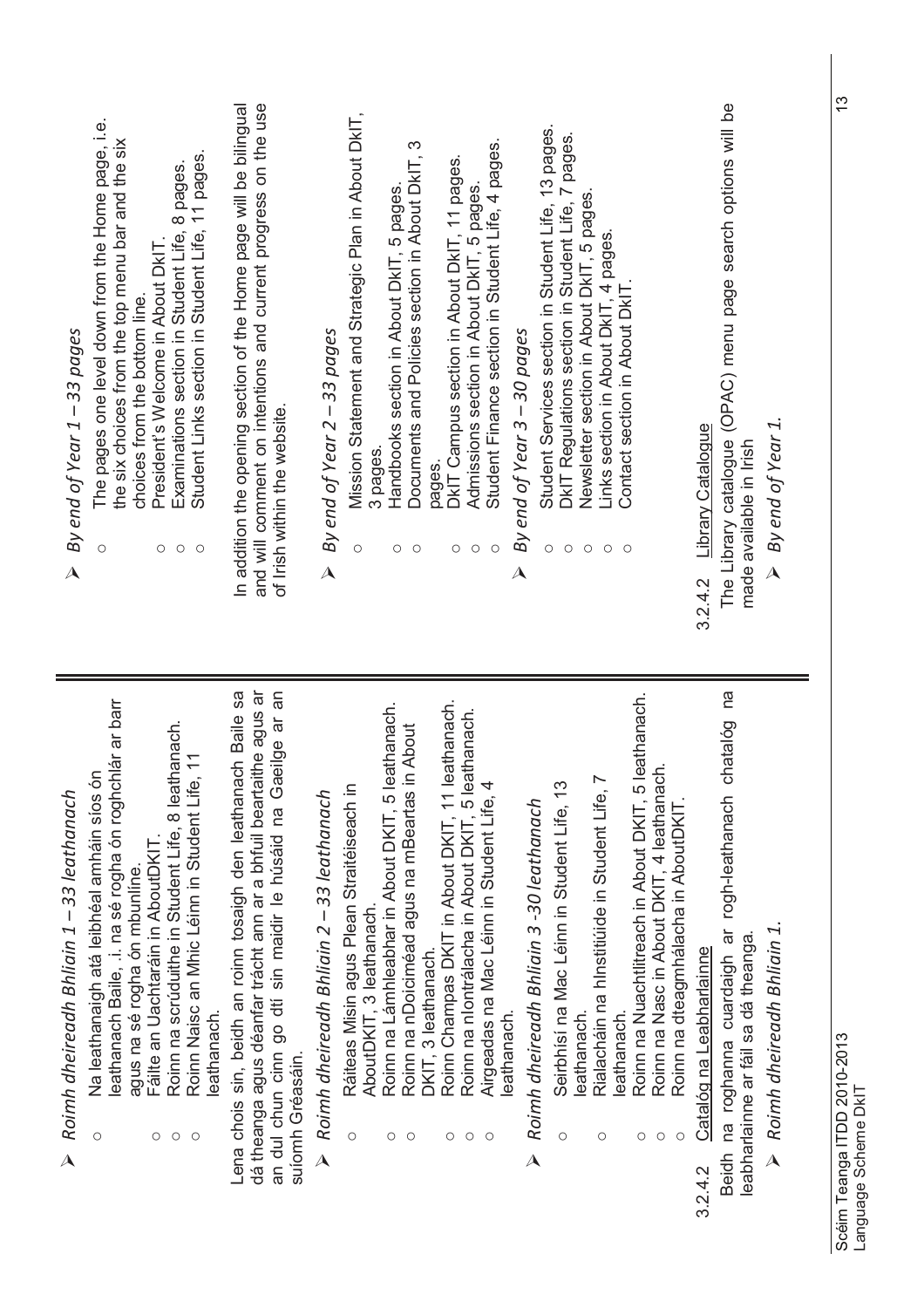| 3.2.5 Córais Ríomhaireachta                                                                                                                                                                                                                                | 3.2.5 Computer Systems                                                                                                                                                                                                                               |
|------------------------------------------------------------------------------------------------------------------------------------------------------------------------------------------------------------------------------------------------------------|------------------------------------------------------------------------------------------------------------------------------------------------------------------------------------------------------------------------------------------------------|
| Tá ar chumas na gcóras ríomhaireachta san Institiúid Gaeilge a<br>láimhsiú agus tá pacaí bogearraí Gaeilge ar fáil ach iad a iarraidh.<br>Beidh ar chumas aon chórais nua a shuiteálfar Gaeilge a láimhsiú.<br>$\triangleright$ Roimh dheireadh Bhliain 3. | request. Any new systems installed will also be fully capable of<br>The computer systems at DkIT are all capable of handling the Irish<br>language with Irish language packs for software being available on<br>By end of Year 3.<br>handling Irish. |
| 3.2.6 Seirbhísí Idirghníomhacha                                                                                                                                                                                                                            | 3.2.6 Interactive Services                                                                                                                                                                                                                           |
| I láthair na huaire is teoranta líon na seirbhísí idirghníomhacha atá<br>ag an Institiúid. Beidh siad sin ar fáil sa dá theanga mar a<br>thaispeántar in Aguisín 3.                                                                                        | ð<br>as<br>The Institute currently operates only a very limited number<br>These will be made available bilingually<br>shown in Appendix 3<br>interactive services.                                                                                   |
| chumasú) a bheith mar chuid d'fhorbairtí todhchaí ar na córais<br>Dealraíonn sé go bhféadfadh forbairt bhreise ar chórais ar líne<br>(m.sh. chun clárú ar líne le haghaidh clár lánaimseartha a                                                            | registration for full-time programmes) is most likely to be part of<br>future developments of the common systems used by the Institute<br>Further development of on-line systems (e.g. to allow on-line                                              |
| An Chéim. Tá sé ceaptha, mar sin, iarratas a dhéanamh ar An<br>chomónta in earnáil na nInstitiúidí Teicneolaíochta, le tacaíocht ó                                                                                                                         | of Technology sector, supported by An Chéim. It is intended,                                                                                                                                                                                         |
| iad<br>a<br>dhéanfar ar chórais idirghníomhacha a bheith ar fáil i bhformáid<br>Chéim, ar an leibhéal náisiúnta, ar aon fhorbairtí mar<br>dhátheangach.                                                                                                    | therefore, to lodge a request at national level with An Chéim<br>seeking that any such developments of interactive systems be<br>made available in bilingual format.                                                                                 |
| $\triangleright$ Roimh dheireadh Bhliain 1.                                                                                                                                                                                                                | As any other interactive services are developed which allow the<br>By end of Year 1.                                                                                                                                                                 |
| chumasóidh don phobal iarratais a dhéanamh ar line, tabharfar<br>eile<br>a<br>De réir mar a fhorbrófar seirbhísí idirghníomhacha<br>isteach sa dá theanga iad ag an am céanna.                                                                             | general public to make applications on line, they will be introduced<br>simultaneously in both languages.<br>$\triangleright$ By end of Year 3.                                                                                                      |
| $\triangleright$ Roimh dheireadh Bhliain 3.                                                                                                                                                                                                                |                                                                                                                                                                                                                                                      |
| 3.2.7 Pointe na chéad teagmhála                                                                                                                                                                                                                            | 3.2.7 Point of first contact                                                                                                                                                                                                                         |
| Tá beartaithe tús áite a thabhairt do na réimsí seo a leanas:                                                                                                                                                                                              | It is proposed that the following areas be prioritised:                                                                                                                                                                                              |
| 3.2.7.1 Uathchórais freagartha                                                                                                                                                                                                                             | 3.2.7.1 Automated answering systems                                                                                                                                                                                                                  |
| Is minic gurb í seo an chéad phointe teagmhála don phobal i<br>gcoitinne agus tá córas nua teileafóin á shuiteáil san Institiúid i<br>láthair na huaire (in 2010). Cumrófar é sa tslí go gcuirfidh sé                                                      | This is often the first point-of-contact for members of the public<br>installed in the Institute. This will be configured so that it will offer<br>and a new telephone system is in the process (in 2010) of being                                   |
| rogha Gaeilge ar fáil d'úsáideoirí agus go mbeidh na roghchláir<br>barrleibhéil agus chéad leibhéil ar fáil i nGaeilge agus i mBéarla.                                                                                                                     | users an Irish-language option with top and first-level menus<br>being in both Irish and English.                                                                                                                                                    |
| Roimh dheireadh Bhliain 1.                                                                                                                                                                                                                                 | $\triangleright$ By end of Year 1.                                                                                                                                                                                                                   |
|                                                                                                                                                                                                                                                            |                                                                                                                                                                                                                                                      |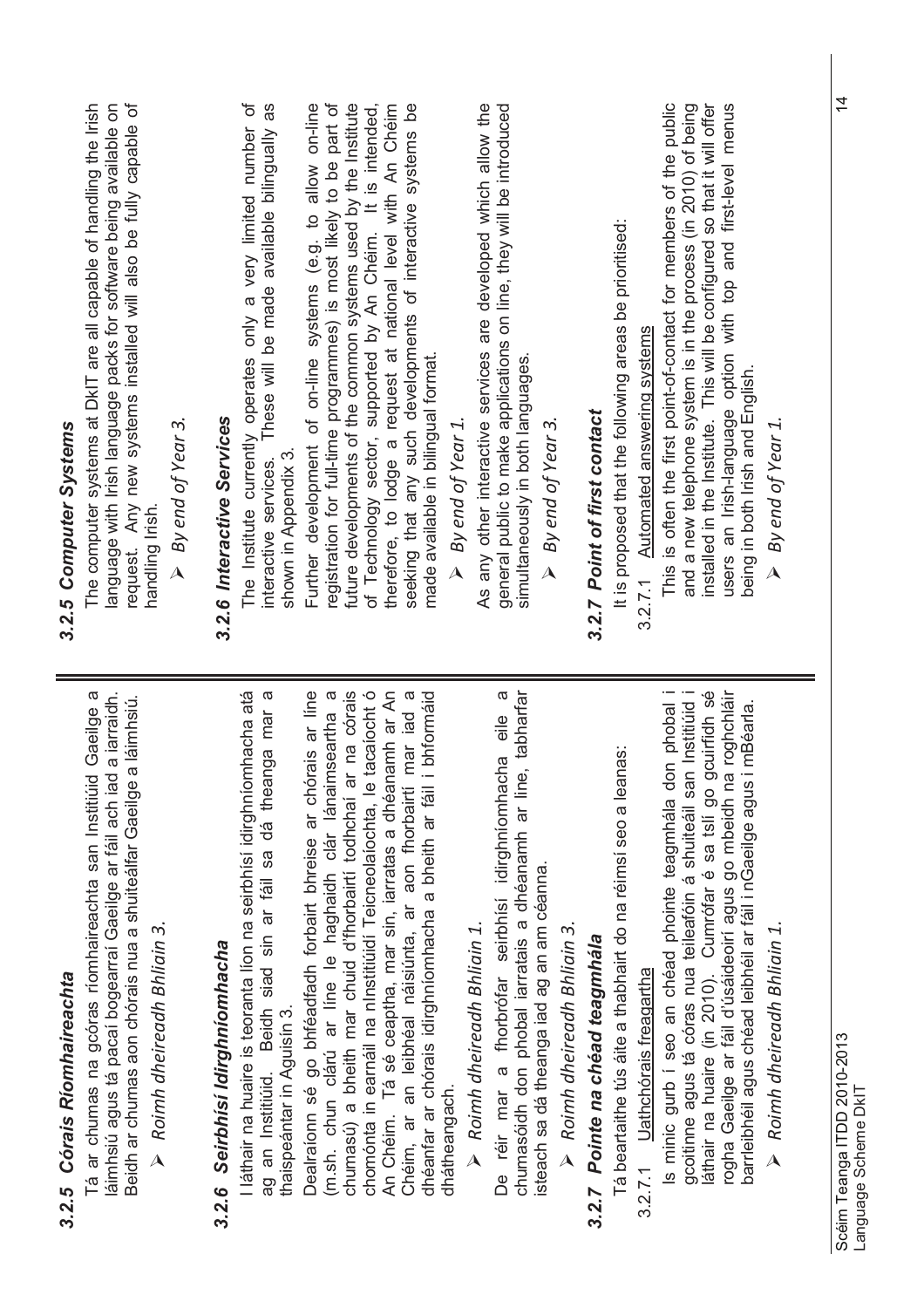| their<br>δ<br>Staff members can choose to create a recording<br>answering service either bilingually or in Irish only.<br>By end of Year 2.<br>$\lambda$                                                                | by offering them the opportunity to communicate in their choice of<br>encounter staff at the institute, it is important to facilitate the public<br>area is where members of the public first<br>Irish or English, where feasible.<br>As the reception<br>3.2.7.2 Reception  | Reception/switchboard staff will give the name of the Institute in<br>$\triangleright$ By end of Year 1.<br>Irish and in English                                                                                              | Support material such as laminated sheets of phrases featuring<br>basic greetings in Irish will be provided to staff at reception<br>$\triangleright$ By end of Year 1. | be able to transfer queries in Irish to staff competent to deal with<br>Reception staff will be familiar with basic greetings in Irish and will<br>By end of Year 3.<br>the particular query.                                                                                               | Accordingly, a number of staff members, either through<br>recruitment, redeployment or training, will be identified who will be<br>Consultation with students led to the library being identified as a<br>point-of-contact where a service should be provided through Irish.<br>in a position to provide such a service<br>By end of Year 3.<br>3.2.7.3 Library<br>$\lambda$ |  |
|-------------------------------------------------------------------------------------------------------------------------------------------------------------------------------------------------------------------------|------------------------------------------------------------------------------------------------------------------------------------------------------------------------------------------------------------------------------------------------------------------------------|-------------------------------------------------------------------------------------------------------------------------------------------------------------------------------------------------------------------------------|-------------------------------------------------------------------------------------------------------------------------------------------------------------------------|---------------------------------------------------------------------------------------------------------------------------------------------------------------------------------------------------------------------------------------------------------------------------------------------|------------------------------------------------------------------------------------------------------------------------------------------------------------------------------------------------------------------------------------------------------------------------------------------------------------------------------------------------------------------------------|--|
| Beidh sé de rogha ag baill foirne taifeadadh a dhéanamh dá<br>nglór féin ar a seirbhís freagartha agus an teachtaireacht a bheith<br>i nGaeilge amháin nó sa dá theanga.<br>$\triangleright$ Roimh dheireadh Bhliain 2. | Ós rud é gur sa limistéar fáiltithe de ghnáth a chasann baill den<br>a éascú trí rogha a thabhairt dóibh a gcuid gnó a dhéanamh i<br>phobal ar bhaill foirne den chéad uair, tá sé tábhachtach an pobal<br>mBéarla nó i nGaeilge, nuair is féidir sin.<br>Fáiltiú<br>3.2.7.2 | de<br>na<br>ainm<br>Cuirfear ábhar tacaíochta ar nós leathanach lannaithe<br>an lasc-chláir<br>Tabharfaidh an oifig fáilte/foireann<br>hInstitiúide i nGaeilge agus i mBéarla.<br>$\triangleright$ Roimh dheireadh Bhliain 1. | bheannachtaí bunúsacha Gaeilge ar fáil don fhoireann fáiltithe.<br>$\triangleright$ Roimh dheireadh Bhliain 1.                                                          | beannachtaí<br>chuireann<br>ceisteanna i nGaeilge a chur ar aghaidh chuig duine a mbeidh ar a<br>bunúsacha Gaeilge agus beidh ar a gcumas daoine a<br>Beidh cur amach ag an fhoireann fáiltithe ar na<br>$\triangleright$ Roimh dheireadh Bhliain 3.<br>gcumas déileáil leis an gceist sin. | Dá réir sin, sainaithneofar roinnt ball foirne, trí earcaíocht, ath-<br>Sa chomhairliú le mic léinn sainaithníodh an leabharlann mar<br>sholáthar.<br>imlonnú nó oiliúint, a bheidh in ann seirbhís Ghaeilge a sholáthar.<br>phointe teagmhála mar ar cheart seirbhís Ghaeilge a<br>Roimh dheireadh Bhliain 3.<br>3.2.7.3 Leabharlann<br>$\lambda$                           |  |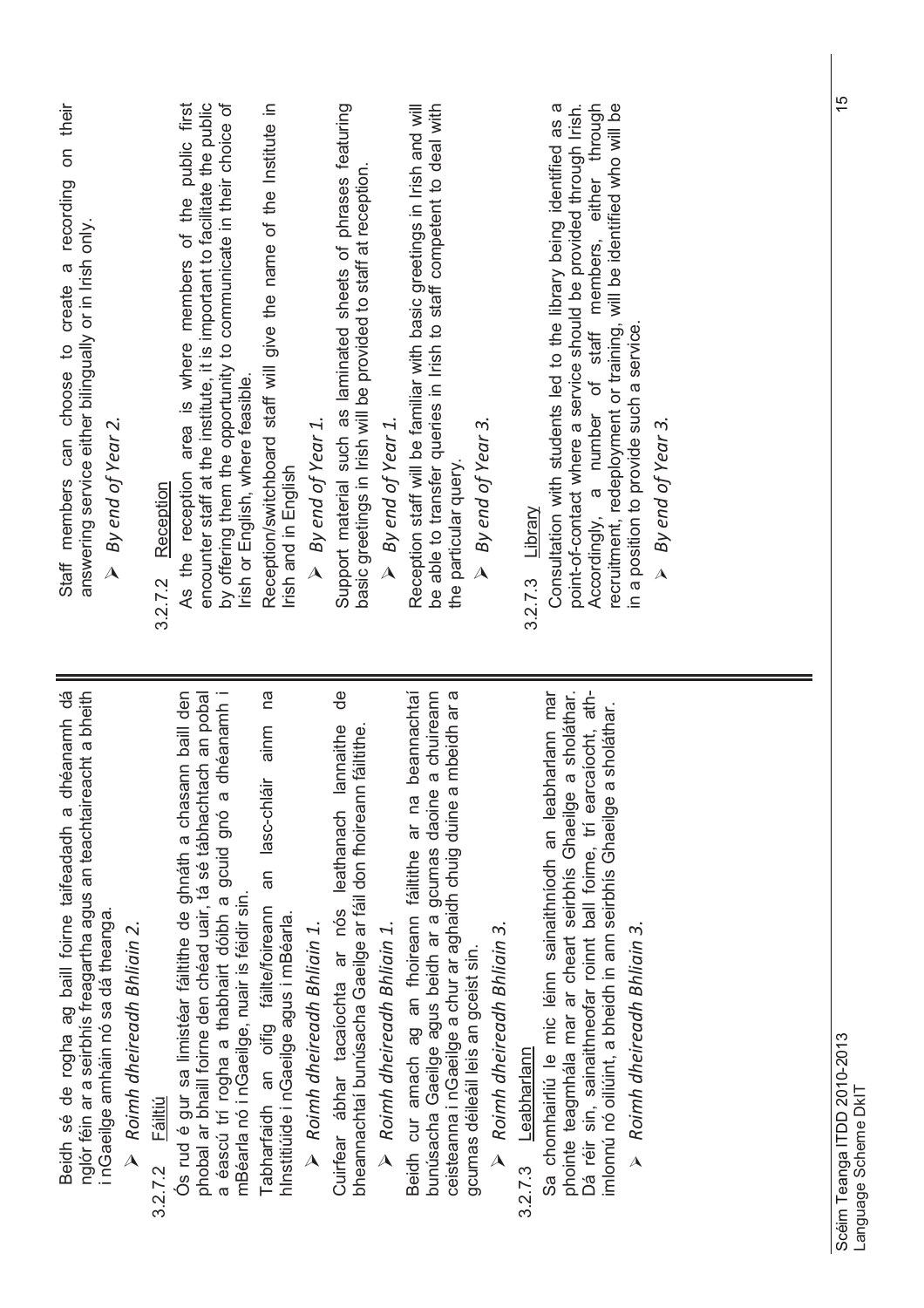| ŗ<br>ር<br>ር | ح<br>کار داخلہ<br>estation lander<br>Il foirno<br>liedd ah liet da haoi l<br>,<br>.<br>j<br>ğ |
|-------------|-----------------------------------------------------------------------------------------------|
|             |                                                                                               |

Aithnímid go gcaithfear baill foirne a bhfuil Gaeilge acu a Aithnímid go gcaithfear baill foirne a bhfuil Gaeilge acu a chumhachtú agus a spreagadh chun an Ghaeilge a labhairt san onad oibre. Dá réir sin, rinneadh suirbhé ar bhaill foirne fad a bhí bheidís déileáil leis an bpobal i nGaeilge agus seirbhísí a sholáthar Gaeilge. Cuirfear an liosta ar fáil don fhoireann fáiltithe agus beidh sé ar shuíomh Gréasáin na hInstitiúide chomh maith. Déanfar an scéim seo á ceapadh, féachaint cé chomh toilteanach is an scéim seo á ceapadh, féachaint cé chomh toilteanach is iosta ball foirne ar fáil a bheidh sásta seirbhís a sholáthar as chumhachtú agus a spreagadh chun an Ghaeilge a labhairt san ionad oibre. Dá réir sin, rinneadh suirbhé ar bhaill foirne fad a bhí bheidís déileáil leis an bpobal i nGaeilge agus seirbhísí a sholáthar trí Ghaeilge agus cad é an leibhéal cumais a bhí acu sa teanga. Beidh an chéad phlean oiliúna bunaithe ar na torthaí sin. Beidh liosta ball foirne ar fáil a bheidh sásta seirbhís a sholáthar as Gaeilge. Cuirfear an liosta ar fáil don fhoireann fáiltithe agus beidh sé ar shuíomh Gréasáin na hInstitiúide chomh maith. Déanfar deimhin de go rialta go bhfuil an suirbhé sin cothrom le dáta (gach deimhin de go rialta go bhfuil an suirbhé sin cothrom le dáta (gach trí Ghaeilge agus cad é an leibhéal cumais a bhí acu sa teanga. Beidh an chéad phlean oiliúna bunaithe ar na torthaí sin. Beidh re bliain ar a laghad). re bliain ar a laghad)

 $\triangleright$  Roimh dheireadh Bhliain 3. *Roimh dheireadh Bhliain 3.*

### 3.2.8 Na Cláir Acadúla *3.2.8 Na Cláir Acadúla*

isteach de réir a chéile i gcúrsaí na hInstitiúide, chun freastal don éileamh de dhroim an Achta, éileamh a bheidh i dul i méid, a éileamh de dhroim an Achta, éileamh a bheidh i dul i méid, a Glacann an Institiúid leis gur cheart an Ghaeilge a thabhairt Glacann an Institiúid leis gur cheart an Ghaeilge a thabhairt isteach de réir a chéile i gcúrsaí na hInstitiúide, chun freastal don<br>«ilocomb de disciple on Aphra Aileann a bheidh i dul i máid a mheastar.

e hinstitiúidí tríú leibhéal eile chun an soláthar sin a le hinstitiúidí tríú leibhéal eile chun an soláthar sin a bharrfheabhsú. Chun é sin a bhaint amach, tá an Institiúid sásta dul i gcomhar le hInstitiúidí Teicneolaíochta eile chun an fhreagracht sa réimse seo a chomhroinnt de réir neart na nInstitiúidí éagsúla. Tá sé ceaptha, mar sin, iarratas a thaisceadh air seo mar thionscadal speisialta a d'fhéadfaí a leathnú sna Creideann an Institiúid gurb é an cur chuige stuama dul i gcomhar Creideann an Institiúid gurb é an cur chuige stuama dul i gcomhar bharrfheabhsú. Chun é sin a bhaint amach, tá an Institiúid sásta fhreagracht sa réimse seo a chomhroinnt de réir neart na nInstitiúidí éagsúla. Tá sé ceaptha, mar sin, iarratas a thaisceadh go ndíreoidh IOTI (foras ionadach na Institiúidí Teicneolaíochta) go ndíreoidh IOTI (foras ionadach na Institiúidí Teicneolaíochta) air seo mar thionscadal speisialta a d'fhéadfaí a leathnú sna dul i gcomhar le hInstitiúidí Teicneolaíochta eile chun an scéimeanna a thiocfaidh ina diaidh. scéimeanna a thiocfaidh ina diaidh.

 *Roimh dheireadh Bhliain 3.*  $\triangleright$  Roimh dheireadh Bhliain 3.

encouraged to operate through the language. Accordingly, a encouraged to operate through the language. Accordingly, a survey of staff members was carried out during the development of this scheme to establish their willingness to deal with the public competence in the language. The results of this will be used to inform the initial training plan. It will also give a list of staff available to provide services through Irish. This list will be made We recognise that Irish speaking staff need to be empowered and survey of staff members was carried out during the development of this scheme to establish their willingness to deal with the public and provide some services through Irish and their degree of and provide some services through Irish and their degree of inform the initial training plan. It will also give a list of staff We recognise that Irish speaking staff need to be empowered and competence in the language. The results of this will be used to available to provide services through Irish. This list will be made available to reception staff and also on the Institute website. This available to reception staff and also on the Institute website. survey will be regularly updated (at least on a biennial basis). survey will be regularly updated (at least on a biennial basis)

 *By end of Year 3.*  $\triangleright$  By end of Year 3.

## 3.2.8 Academic Programmes *3.2.8 Academic Programmes*

DkIT accepts that Irish should be introduced incrementally in its course offerings, to meet the anticipated growing demand arising DkIT accepts that Irish should be introduced incrementally in its course offerings, to meet the anticipated growing demand arising

Towards achieving this, the Institute is happy to work with other Institutes of Technology with the objective of sharing responsibility in this area from the Act.<br>DkIT believes that the rational approach is to collaborate with other DkIT believes that the rational approach is to collaborate with other achieving this, the Institute is happy to work with other Institutes of according to the strengths of the different Institutes. It is intended, therefore, to lodge a request that IOTI (the representative body for therefore, to lodge a request that IOTI (the representative body for the Institutes of Technology) address this as a special project the Institutes of Technology) address this as a special project third level institutions in optimising this provision. Towards Technology with the objective of sharing responsibility in this area according to the strengths of the different Institutes. It is intended, third level institutions in optimising this provision. which could be extended during subsequent schemes. which could be extended during subsequent schemes.

 *By end of Year 3.*By end of Year 3.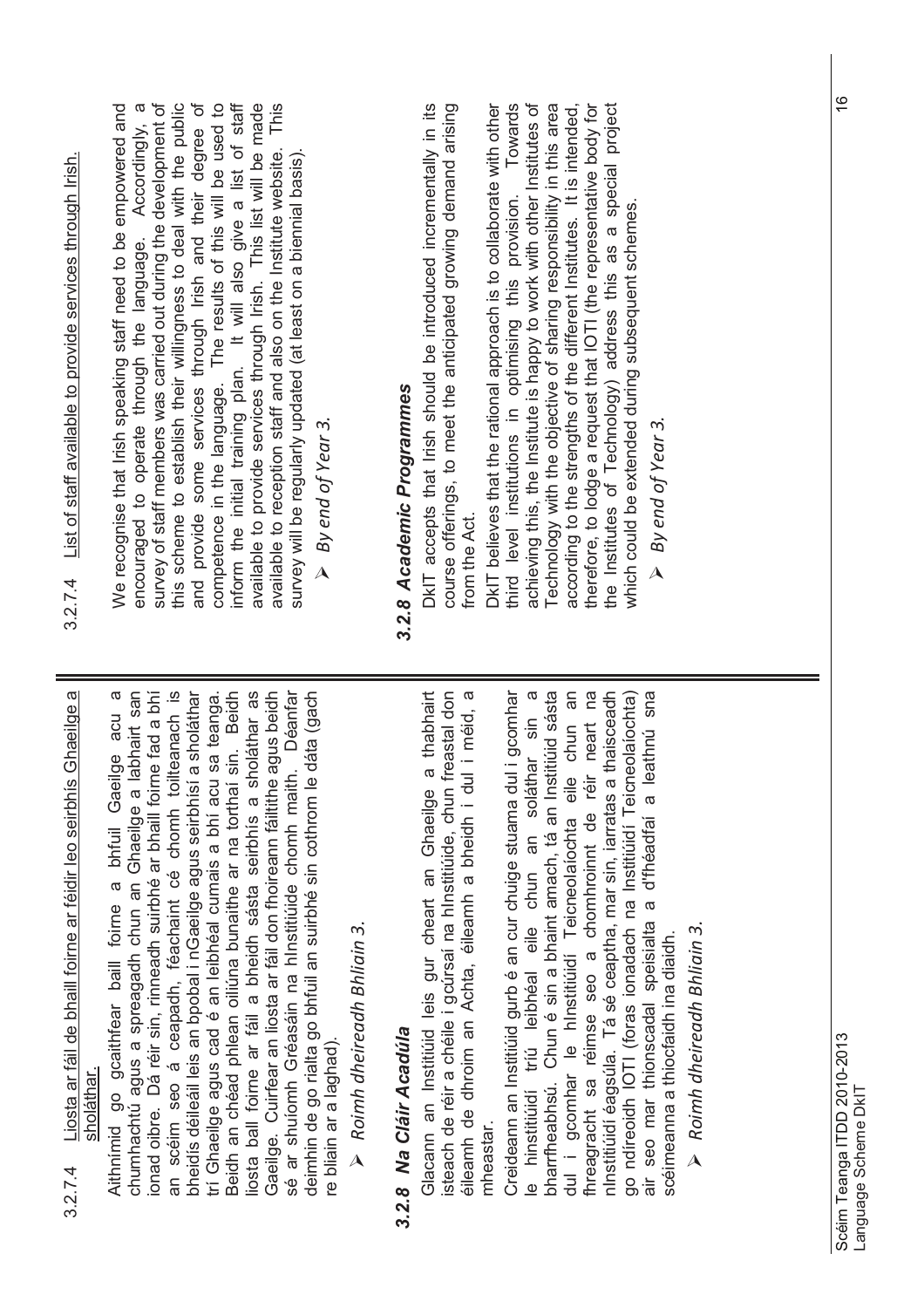| Oiliúint & Earcú Foirne<br><u>ვ.ვ</u>                                                                                                                                                                                                                                                                                                                                                                                                                                     | Staff Training & Recruitment<br>3.3                                                                                                                                                                                                                                                                                                                                                                                                                                |
|---------------------------------------------------------------------------------------------------------------------------------------------------------------------------------------------------------------------------------------------------------------------------------------------------------------------------------------------------------------------------------------------------------------------------------------------------------------------------|--------------------------------------------------------------------------------------------------------------------------------------------------------------------------------------------------------------------------------------------------------------------------------------------------------------------------------------------------------------------------------------------------------------------------------------------------------------------|
| Tá freagracht ar an Rannóg Acmhainní Daonna as earcú agus<br>oiliúint agus a fhorbairt. Bainistíonn an Roinn leas na bhfostaithe<br>roghnú foirne agus as baill foirne nua agus baill atá anois ann a<br>cheapadh<br>agus a chur chun feidhme agus ghaol a fhorbairt idir fhostaithe san<br>Foráis Foirne<br>ó lá go lá, idir bheartais a thacaíonn le teaghlaigh a<br>Beidh an Beartas Oiliúna agus<br>rithábhachtach i gcur chun feidhme an phlean seo.<br>ionad oibre. | Institute Staff Training and Development Policy will be a key factor<br>recruitment and selection, and training and development of new<br>and existing staff. This Department manages day to day employee<br>The<br>the<br>welfare, from promoting and administering family friendly policies<br>The Human Resources Department has responsibility for<br>to developing employee relationships in the workplace.<br>in the successful implementation of this plan. |
| 3.3.1 Cumas a Neartú / Feasacht a Mhúscailt                                                                                                                                                                                                                                                                                                                                                                                                                               | 3.3.1 Improving Capability / Increasing Awareness                                                                                                                                                                                                                                                                                                                                                                                                                  |
| agus ardleibhéil ag baill foirne áirithe san Institiúid agus<br>scileanna teanga a fhorbairt chun feabhas a chur ar an tseirbhís<br>a mhisniú<br>agus a thacú ag gach grád. Misneoimid an fhoireann chun a gcuid<br>Ghaeilge atá anois ann. Tá Gaeilge bhunúsach, mheánleibhéil<br>déanfaimid gach is féidir chun an cumas sin a fheabhsú tuilleadh.<br>Is é sainmheon na hInstitiúide oiliúint agus forás foirne                                                         | of staff at all grades. We will encourage the development of staff<br>anguage skills to improve the services we currently provide<br>through the Irish language. A number of staff throughout the<br>It is our ethos to encourage and support training and development<br>Institute have already skills at basic, intermediate and advanced<br>evels and our aim will be to build on these existing skills.                                                        |
| Chun feasacht teanga a mhúscailt beidh sin mar chuid dár gcúrsaí<br>Oiliúna Ionduchtúcháin chun an fhoireann a chur ar an eolas mar<br>tríd is tríd. Déanfar monatóireacht leanúnach air sin agus déanfar<br>feidhme san Institiúid agus impleachtaí an Achta don eagraíocht<br>gheall ar Acht na dTeangacha Oifigiúla, an tslí a chuirfear í chun<br>iniúchadh bliantúil air ina gcuirfear aiseolas ó rannpháirtithe san<br>áireamh.                                     | of our Induction Training courses to advise staff on the purpose of<br>the Official Language Act, how it is implemented in the Institute<br>and its implications for the organisation. This will be monitored on<br>To increase language awareness we will include this topic as part<br>an ongoing basis and, on an annual basis, be audited taking<br>account of feedback received from participants<br>By end of Year 1                                         |
| 3.3.2 Fógairt Cúrsaí agus Eascú Fhreastal na Foirne:<br>$\triangleright$ Roimh dheireadh Bhliain 1.                                                                                                                                                                                                                                                                                                                                                                       | staff<br>of<br>Facilitation<br>and<br><b>Advertisement</b><br>Course<br>3.3.2                                                                                                                                                                                                                                                                                                                                                                                      |
| Tabharfar<br>Cuirfear ranganna Gaeilge ar fáil ar gach leibhéal de réir a chéile<br>spreagadh do Chinn Roinne agus Feidhme chun an fhoireann a<br>mar chuid den Phlean um Oiliúint agus Forás Foirne.<br>éascú chun freastal ar na cúrsaí seo nuair is féidir.<br>O Bhliain 2.<br>$\lambda$                                                                                                                                                                               | Irish language courses at all levels will be made available as part<br>of the Staff Training and Development Plan on a phased basis.<br>Department and Function Heads will be encouraged to facilitate<br>their staff in attending these courses where possible<br>> From Year 2.<br>attendance:                                                                                                                                                                   |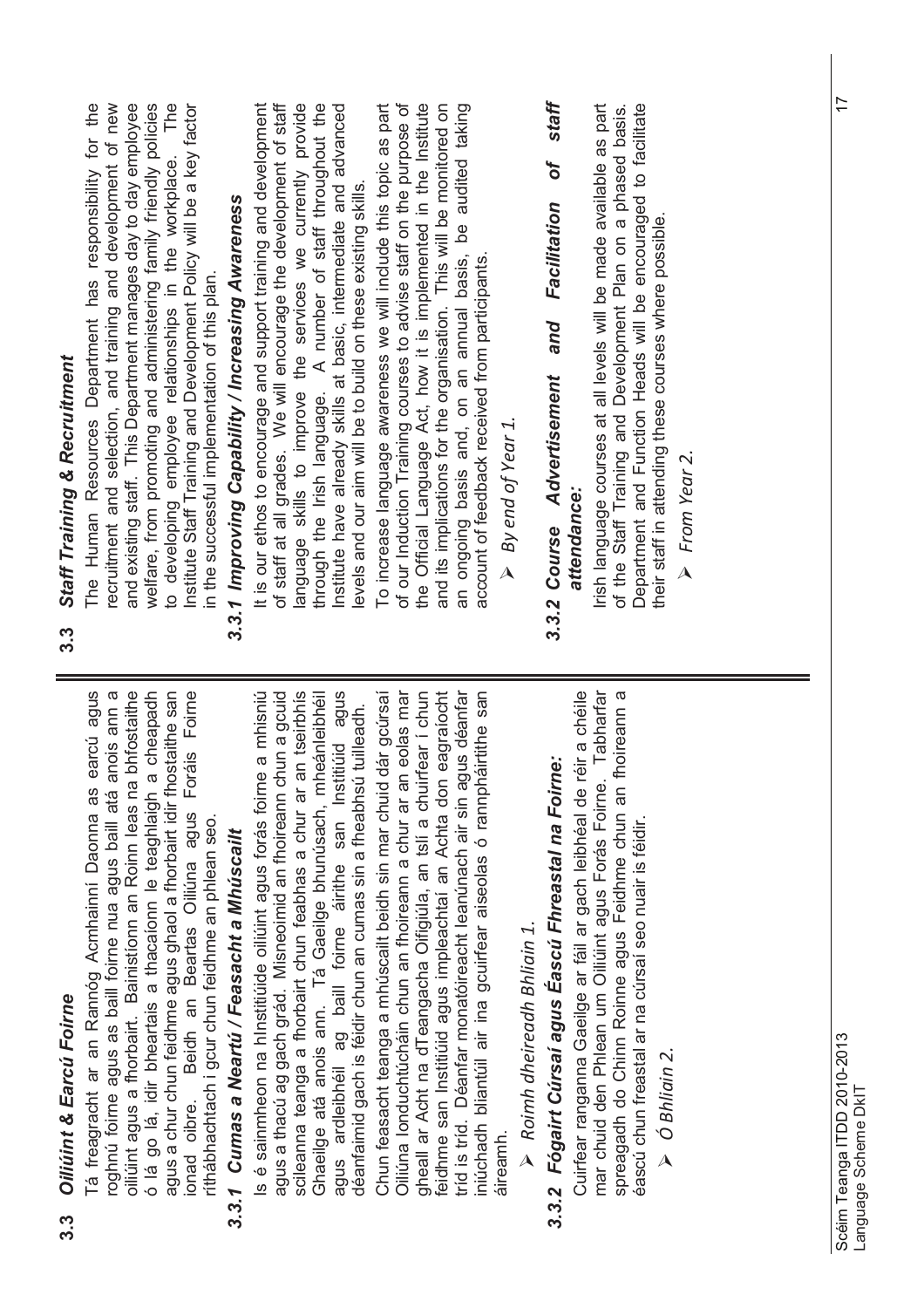| Saorálaithe<br>3.3.3                                                                                                                                                                                                                                                                                                                                          | 3.3.3 Volunteers                                                                                                                                                                                                                                                                                                                                                                     |
|---------------------------------------------------------------------------------------------------------------------------------------------------------------------------------------------------------------------------------------------------------------------------------------------------------------------------------------------------------------|--------------------------------------------------------------------------------------------------------------------------------------------------------------------------------------------------------------------------------------------------------------------------------------------------------------------------------------------------------------------------------------|
| Gaeilge san Institiúid, agus cinnteoimid go dtabharfar an tacaíocht<br>Tá sé curtha in iúl ag roinnt ball foirne cheana féin gur mhaith leo a<br>sheirbhísí<br>chuí do na baill foirne seo chun seirbhís Ghaeilge a sholáthar.<br>gcion a dhéanamh chun fáil níos fearr a thabhairt ar<br>Roimh dheireadh Bhliain 1.<br>$\lambda$                             | volunteering their services as appropriate to increase the use of<br>≘.<br>the Irish Language in the Institute and we will ensure that these<br>staff volunteering to provide their Irish language services will be<br>A number of staff have already expressed an interest<br>given the necessary support they need.<br>$\triangleright$ By end of Year 1.                          |
| 3.3.4 An Tionchar ar Earcaíocht                                                                                                                                                                                                                                                                                                                               | 3.3.4 Impact on Recruitment                                                                                                                                                                                                                                                                                                                                                          |
| páirtí. Beidh foirmeacha iarratais ar fáil i mBéarla agus i nGaeilge<br>más mian<br>Déantar earcaíocht ar líne - ríomh-earcaíocht - trí bhogearraí tríú<br>araon mar chuid den phlean seo agus beidh ar chumas iarrthóirí<br>dul ó leagan amháin den fhoirm go dtí an leagan eile                                                                             | software. Application forms will appear in both English and Irish as<br>part of this plan and applicants will have the ability to alternate<br>Recruitment is carried out on line - e-recruitment - via third party<br>between both versions of the form if required.                                                                                                                |
| Roimh dheireadh Bhliain 3.<br>leo.                                                                                                                                                                                                                                                                                                                            | $\triangleright$ By end of Year 3.                                                                                                                                                                                                                                                                                                                                                   |
| todhchaí. Athbhreithneofar fógraí poist agus jabthuairiscí de réir<br>Ní bheidh ag an Institiúid le linn théarmaí na Scéime seo na<br>a chur ar fáil i<br>nGaeilge, ach d'fheadfaí é sin a bhreithniú i scéimeanna sa<br>mar a thagann siad chun cinn féachaint an gá nó an inmhianaithe<br>hacmhainní chun fógraí poist / jabthuairiscí<br>cumas sa Ghaeilge | The Institute would not have the resources during this Scheme to<br>provide job advertisements / job descriptions in Irish however, this<br>$\frac{d}{d}$<br>advertisements and job descriptions will be reviewed as they arise<br>to note the desirability and/or necessity of Irish language<br>However,<br>may be considered in future schemes.<br>capability, where appropriate. |
| Bearta Tionscnaimh<br>$3\overline{4}$                                                                                                                                                                                                                                                                                                                         | Promotional Measures<br><u>ა</u><br>4                                                                                                                                                                                                                                                                                                                                                |
| 3.4.1 Plean Straitéiseach                                                                                                                                                                                                                                                                                                                                     | 3.4.1 Strategic Plan                                                                                                                                                                                                                                                                                                                                                                 |
| Beidh Plean Straitéiseach nua á cheapadh ag an Institiúid le linn<br>théarma na scéime seo. Léireofar sa phlean sin tiomantas na<br>a chur ar<br>hInstitiúide don scéim agus do fheabhas leanúnach<br>sholáthar seirbhísí dátheangacha.                                                                                                                       | The Institute will be developing a new Strategic Plan during the<br>lifetime of this scheme. The Institute's commitment to this scheme<br>and the continuous improvement of bilingual service provision will<br>be reflected in this plan.                                                                                                                                           |
| Roimh dheireadh Bhliain 1.                                                                                                                                                                                                                                                                                                                                    | By end of Year 1.                                                                                                                                                                                                                                                                                                                                                                    |
|                                                                                                                                                                                                                                                                                                                                                               |                                                                                                                                                                                                                                                                                                                                                                                      |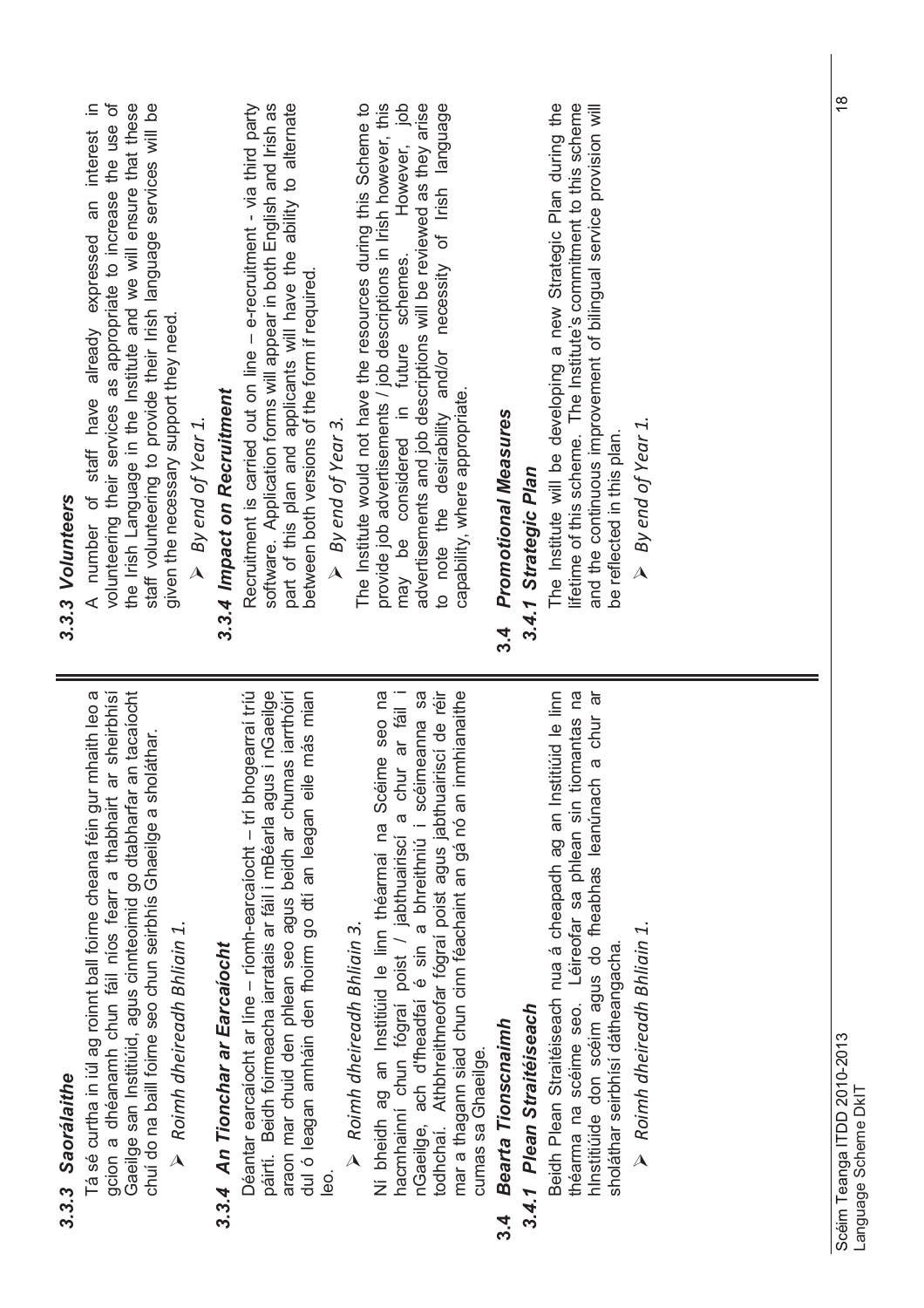| 3.4.2 Imeachtaí Poiblí agus Sóisialta                                                                                                                                                                                                                                                                                                               | 3.4.2 Public and Social Events                                                                                                                                                                                                                                                                                          |
|-----------------------------------------------------------------------------------------------------------------------------------------------------------------------------------------------------------------------------------------------------------------------------------------------------------------------------------------------------|-------------------------------------------------------------------------------------------------------------------------------------------------------------------------------------------------------------------------------------------------------------------------------------------------------------------------|
| Le linn óráidí ag imeachtaí poiblí san Institiúid, labhrófar beagán<br>Gaeilge ag tús na hóráide i nGaeilge chun soláthar dearfach a<br>éascú.                                                                                                                                                                                                      | During speeches at public events held in the Institute, a portion of<br>the introductory remarks will include some Irish in order to facilitate<br>positive provision.                                                                                                                                                  |
| $\triangleright$ Ó thús na scéime                                                                                                                                                                                                                                                                                                                   | $\triangleright$ From commencement of scheme.                                                                                                                                                                                                                                                                           |
| leo an<br>shaol<br>an champais. Dá réir sin, sainaithníodh roinnt imeachtaí sóisialta<br>bheo i<br>an Ghaeilge, tá sé tábhachtach go mbeadh sí mar chuid de<br>Ghaeilge a chloisteáil sa timpeallacht. Os rud é gur teanga<br>Tá sé curtha in iúl ag mic léinn agus baill foirne gur spéis<br>mar a bhféadfaí an Ghaeilge a labhairt. Orthu seo tá: | Staff and students have expressed an interest in the cultivation of<br>an environment where the Irish language is spoken. As Irish is a<br>living language, it is important to foster its inclusion in campus life.<br>Accordingly, a number of social events have been identified to<br>cultivate this. These include: |
| Ostáil imeachtaí le linn Sheachtain na Gaeilge gach bliain.                                                                                                                                                                                                                                                                                         | Hosting of events during Seachtain na Gaeilge each year.                                                                                                                                                                                                                                                                |
| Imeachtaí sóisialta a sholáthar don fhoireann agus do mhic<br>léinn, agus Ciorcail Chomhrá san áireamh, ag a bhféadfaí<br>Gaeilge a labhairt.                                                                                                                                                                                                       | including a Ciorcal Comhrá, as well as other social events to<br>create an environment where it would be possible to speak<br>The provision of social events for staff and students,                                                                                                                                    |
| Tá sé curtha in iúl ag mic léinn gur mhaith leo cumann                                                                                                                                                                                                                                                                                              | lrish.                                                                                                                                                                                                                                                                                                                  |
| Gaeilge nó cumann Gaelach a bhunú. Toisc nár mhór do<br>chumann mar seo a bheith faoi threoir na mac léinn,<br>déanfaidh an Institiúid gach is féidir chun é sin a spreagadh.                                                                                                                                                                       | language society (or Cumann Gaelach). Since this has to be<br>student-led, the Institute will encourage the students to do<br>Students have expressed an interest in establishing an Irish                                                                                                                              |
| $\triangleright$ Roimh dheireadh Bhliain 3.                                                                                                                                                                                                                                                                                                         | this.                                                                                                                                                                                                                                                                                                                   |
|                                                                                                                                                                                                                                                                                                                                                     | $\triangleright$ By end of Year 3.                                                                                                                                                                                                                                                                                      |
| 3.4.3 Aontas na Mac Léinn                                                                                                                                                                                                                                                                                                                           | 3.4.3 Students' Union                                                                                                                                                                                                                                                                                                   |
| Breathnaítear ar Aontas na Mac Léinn mar eagraíocht a théann i<br>gceannas ar ghníomhaíochtaí na mac léinn agus spreagfaidh an<br>Institiúid an tAontas chun a bheith bainteach le cur chun cinn na<br>Gaeilge                                                                                                                                      | The Students Union is seen as a leader in student activities and<br>SU involvement in this process will be encouraged by the Institute.<br>$\triangleright$ From commencement of scheme.                                                                                                                                |
| $\triangleright$ $\circ$ thús na scéime                                                                                                                                                                                                                                                                                                             |                                                                                                                                                                                                                                                                                                                         |
| 3.4.4 Acmhainní foghlama                                                                                                                                                                                                                                                                                                                            | 3.4.4 Learning resources                                                                                                                                                                                                                                                                                                |
| Tá roinnt acmhainní foghlama Gaeilge sa leabharlann agus tá sé<br>curtha in iúl ag mic léinn gur mhaith leo tuilleadh acmhainní mar<br>sin a bheith ann mar aon le tuilleadh ficsin Ghaeilge.                                                                                                                                                       | a desire to see such resources<br>The library has a number of Irish language learning resources, and<br>increased with further Irish-language fiction being provided.<br>students have expressed                                                                                                                        |
| $\triangleright$ Roimh dheireadh Bhliain 3.                                                                                                                                                                                                                                                                                                         | $\triangleright$ By end of Year 3.                                                                                                                                                                                                                                                                                      |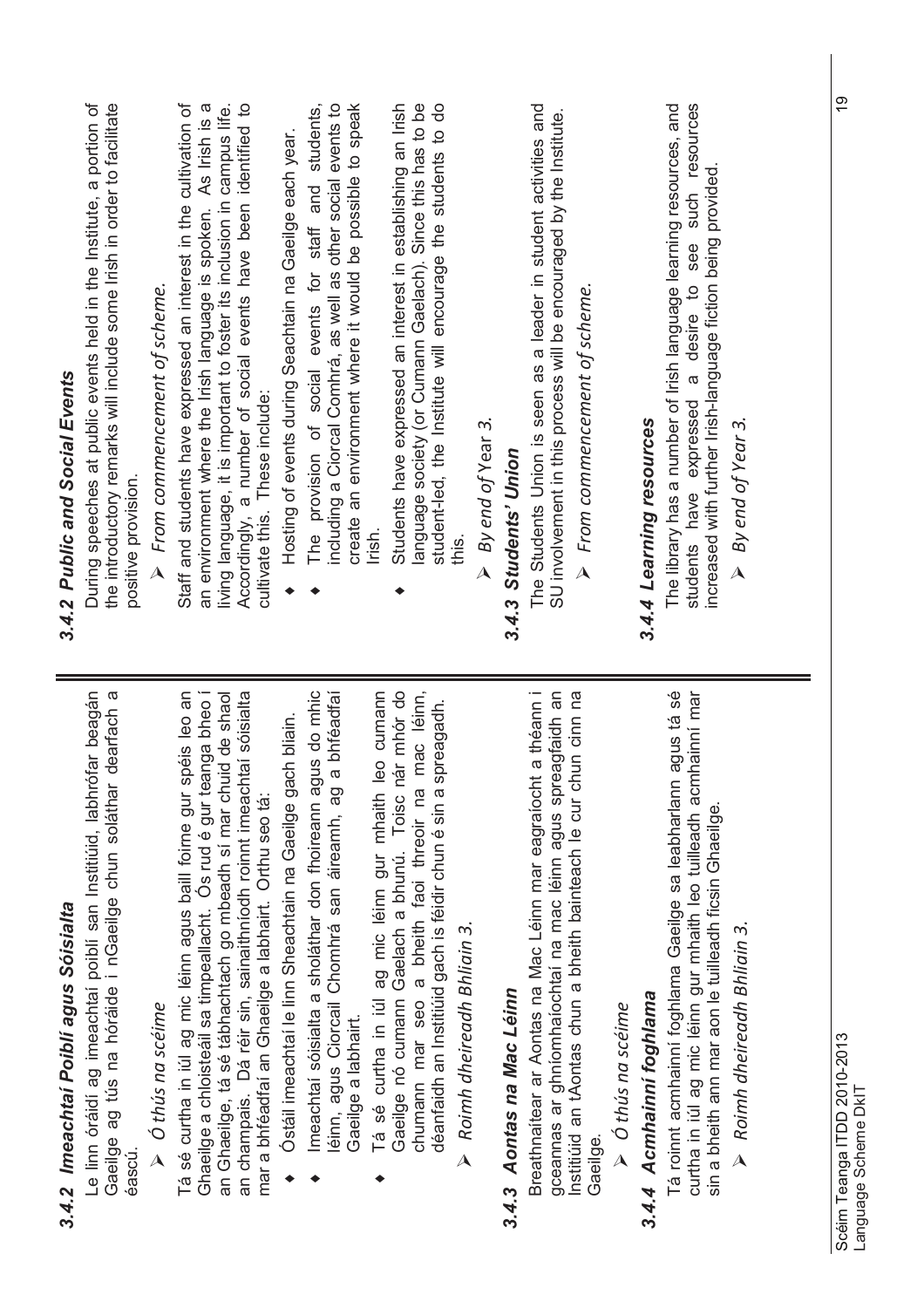| 3.4.5 Oifigeach na Gaeilge                                                                                                                                                                                                             | 3.4.5 Irish Language Officer                                                                                                                                                                                                                             |
|----------------------------------------------------------------------------------------------------------------------------------------------------------------------------------------------------------------------------------------|----------------------------------------------------------------------------------------------------------------------------------------------------------------------------------------------------------------------------------------------------------|
| páirt-aimseartha a chruthú d'Oifigeach na Gaeilge. Beidh ar an té<br>an Ghaeilge<br>Tá sé beartaithe, ach an formheas cuí a bheith faighte, post nua<br>a cheapfar raon gníomhaíochtaí a chomhordú ag cur<br>chun cinn san Institiúid. | It is proposed, subject to the necessary approvals, to create the<br>new part-time post of Oifigeach na Gaeilge, Irish Language Officer.<br>The office-holder would coordinate a range of activities promoting<br>the use of Irish within the institute. |
| Orthu seo tá:                                                                                                                                                                                                                          | These would include:                                                                                                                                                                                                                                     |
| ar na<br>agus<br>hacmhainní teanga atá ar fáil lasmuigh den Institiúid.<br>Eolas a sholáthar ar na ranganna Gaeilge                                                                                                                    | Providing information on externally available Irish classes<br>and learning resources.                                                                                                                                                                   |
| Suirbhéanna rialta a dhéanamh ar chumas Gaeilge na foirne<br>$\sigma$<br>$\frac{1}{3}$<br>agus pleananna oiliúna a éascú chun an cumas                                                                                                 | Arranging regular surveys of staff capabilities in Irish and<br>facilitating training plans arising from them.                                                                                                                                           |
| Suirbhéanna rialta a dhéanamh ar chustaiméirí maidir le<br>fhorbairt.                                                                                                                                                                  | Arranging regular customer surveys in relation to service<br>provision in Irish.                                                                                                                                                                         |
| Soláthar seirbhísí aistriúcháin a chomhordú.<br>soláthar seirbhísí Gaeilge.                                                                                                                                                            | Cultivating a positive environment for the inclusion of Irish in<br>Coordinating the provision of translation services.                                                                                                                                  |
| ΘÊ<br>bhféadfadh<br>Timpeallacht dhearfach a chothú ina                                                                                                                                                                                | campus life.                                                                                                                                                                                                                                             |
| Monatóireacht a dhéanamh ar ghéilliúlacht d'fhorálacha Acht<br>Ghaeilge a bheith ina dlúthchuid de shaol an champais.                                                                                                                  | Monitoring compliance with the provisions of the Official<br>Languages Act 2003.                                                                                                                                                                         |
| na dTeangacha Oifigiúla 2003.<br>Roimh dheireadh Bhliain 1.                                                                                                                                                                            | By end of Year 1.<br>$\overline{\mathbf{A}}$                                                                                                                                                                                                             |
| 3.4.6 An Oifig Gairmeacha                                                                                                                                                                                                              | 3.4.6 Careers Office                                                                                                                                                                                                                                     |
| Díreoidh an Oifig Gairmeacha aird na mac léinn ar dheiseanna atá<br>Sa<br>ar fáil dóibh siúd a bhfuil Gaeilge acu, i saol na hoibre agus<br>bhreisoideachas                                                                            | The Careers office will draw students' attention to the opportunities<br>not only in<br>presented to those with a proficiency in Irish,<br>employment but also in further education.                                                                     |
| $\triangleright$ Roimh dheireadh Bhliain 1.                                                                                                                                                                                            | By end of Year 1.<br>$\lambda$                                                                                                                                                                                                                           |
|                                                                                                                                                                                                                                        |                                                                                                                                                                                                                                                          |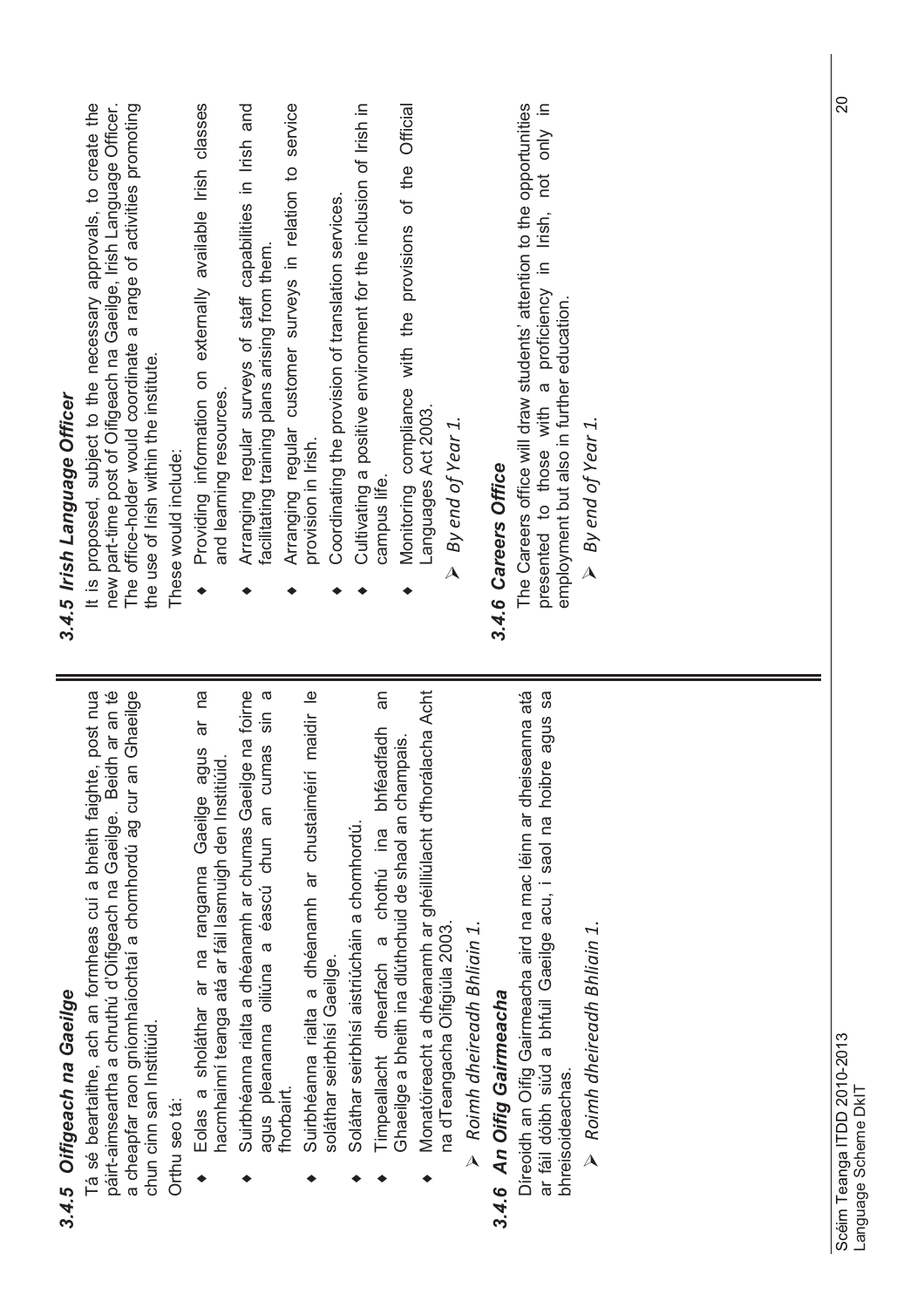### **Tacaíocht don Ghaeltacht 3.5** *Tacaíocht don Ghaeltacht* <u>ვ.</u><br>თ

Gaeltacht Ráth Chairn i gContae na Mí sa réigiún dá bhfónann sí. raon gníomhaíochtaí Gaeilge agus gníomhaíochtaí bunaithe ar an<br>gcultúr Gaelach do chuairteoirí Éireannacha agus do chuairteoirí Cé nach Gaeltacht í an ceantar ina bhfuil an Institiúid suite, tá Sráidbhaile beag beoga atá sa Ghaeltacht sin, a sholáthraíonn eachtrannacha. Ina measc sin tá ceardlanna ceoil, féilte agus Cé nach Gaeltacht í an ceantar ina bhfuil an Institiúid suite, tá gcultúr Gaelach do chuairteoirí Éireannacha agus do chuairteoirí eachtrannacha. Ina measc sin tá ceardlanna ceoil, féilte agus Gaeltacht Ráth Chairn i gContae na Mí sa réigiún dá bhfónann sí. Sráidbhaile beag beoga atá sa Ghaeltacht sin, a sholáthraíonn raon gníomhaíochtaí Gaeilge agus gníomhaíochtaí bunaithe ar an ranganna Gaeilge. ranganna Gaeilge.

- agus Dearbhaíonn an Institiúid sa scéim teanga seo go ndéanfar Dearbhaíonn an Institiúid sa scéim teanga seo go ndéanfar gach comhfhreagras le scoileanna Gaeltachta agus gach comhfhreagras le scoileanna Gaeltachta Gaelscoileanna i nGaeilge. Gaelscoileanna i nGaeilge. o
	- Lena chois sin, tacóidh gnéithe eile den scéim le mic léinn Lena chois sin, tacóidh gnéithe eile den scéim le mic léinn Gaeltachta chun gur féidir leo an Ghaeilge a úsáid san Gaeltachta chun gur féidir leo an Ghaeilge a úsáid san Institiúid. o
- mar réamhshocrú i gcláir agus i mbunachair sonraí faoi mar atá Bainfear úsáid as logainmneacha Gaeltachta mar réamhshocrú i gcláir agus i mbunachair sonraí faoi mar atá Bainfear úsáid as logainmneacha Gaeltachta sainaitheanta ag www.pobail.ie.sainaitheanta ag www.pobail.ie o
	- Ó thús na scéime *Ó thús na scéime*  $\overline{\mathbf{A}}$

### **3.5** *Supporting the Gaeltacht* **Supporting the Gaeltacht** 3.5

Gaeltacht has grown to a small vibrant village which provides a Gaeltacht in Co Meath does fall within the region it serves. This Gaeltacht has grown to a small vibrant village which provides a range of activities to further Irish language and culture for visitors Activities range from music Although DkIT is not situated in a Gaeltacht, the Ráth Chairn from around Ireland and abroad. Activities range from music Although DkIT is not situated in a Gaeltacht, the Ráth Chairn Gaeltacht in Co Meath does fall within the region it serves. This range of activities to further Irish language and culture for visitors workshops to festivals and Irish classes. workshops to festivals and Irish classes. from around Ireland and abroad.

- DkIT commits in this language scheme to communicate to DkIT commits in this language scheme to communicate to all Gaeltacht schools and Gaelscoileanna through Irish. all Gaeltacht schools and Gaelscoileanna through Irish.
- ഉ supported by the other aspects of the scheme to use the Additionally, students from Gaeltacht areas will be supported by the other aspects of the scheme to use the areas will from Gaeltacht Additionally, students o
	- irish language.<br>Gaeltacht place names will be used as the default on any Gaeltacht place names will be used as the default on any registers and databases as identified by www.poball.ie. registers and databases as identified by www.pobail.ie.o
		- *From commencement of scheme.*From commencement of scheme.  $\Delta$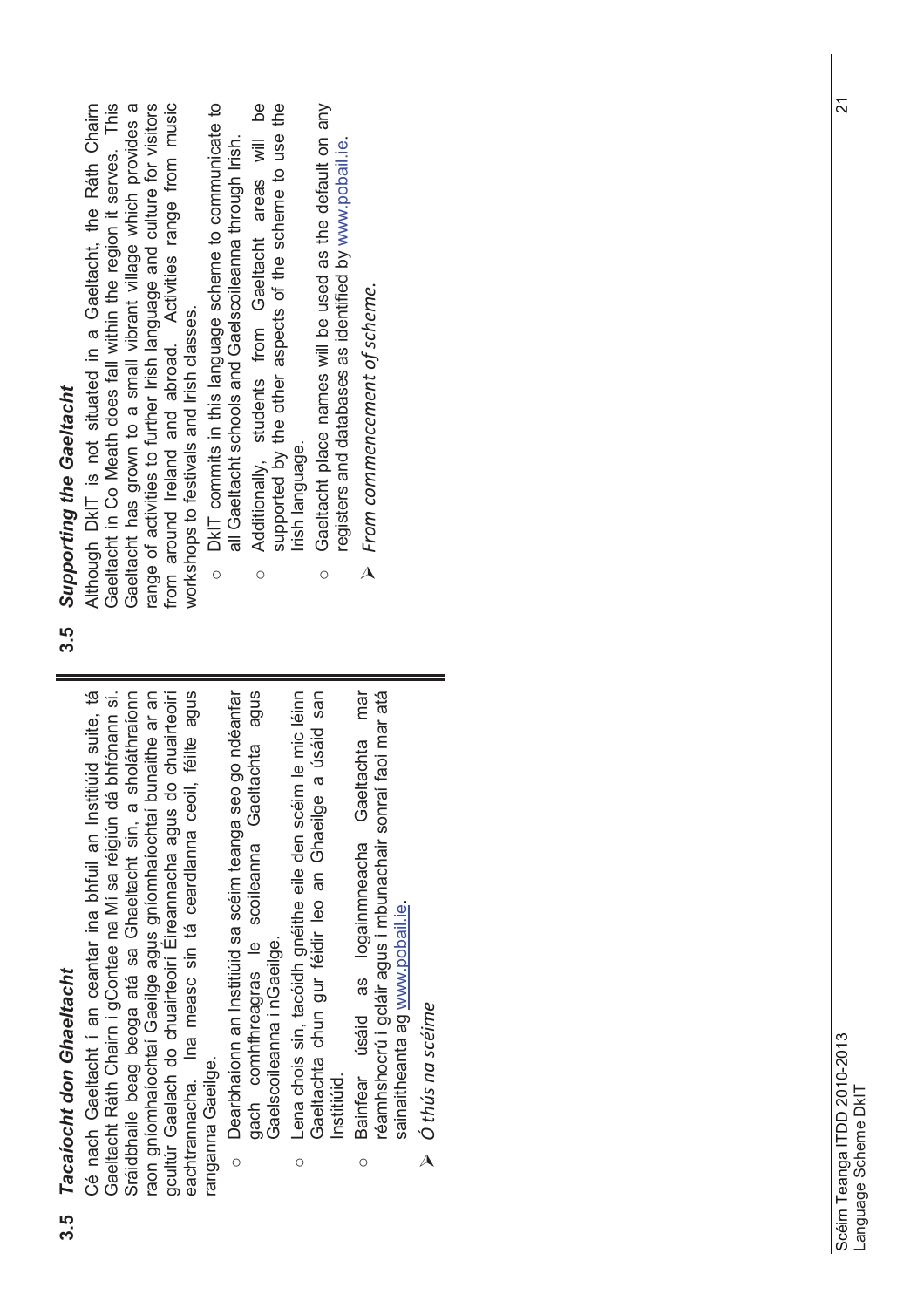| Section 4 Implementation and Monitoring of the<br>Scheme<br>tht na | Committees, which deal with operational issues on behalf of<br>Executive Board. Ongoing implementation and monitoring will<br>carried out by the Heads of the various Functional Units (Academic<br>and Administrative) who are making commitments under this<br>have ultimate<br>responsibility for ensuring the implementation of the scheme. This<br>will be primarily achieved through the Academic Management and<br>Planning and the Operations and Support Services Management<br>Board of the Institute will<br>Executive<br>scheme<br>The<br>an<br>bheidh<br>$\omega$             | Establish processes to seek ongoing feedback from users<br>a strategy and oversight committee that will review the workings of<br>future strategy in this regard. This group will work with Oifigeach<br>Establish processes to assess the awareness by the public<br>a system to assess Irish language service<br>Additionally, the Meitheal na Gaeilge group will be reconstituted as<br>the scheme and will report to the Executive Board on progress and<br>Identify improvements that can be put in place.<br>Evaluate services and ensure improvement.<br>Establish a measurement system.<br>na Gaeilge (if appointed) to:<br>of services provided<br>assessing demand<br>Set in place<br>provision.<br>$\circ$<br>$\circ$<br>O<br>$\circ$<br>$\circ$<br>Ο<br>straitéis don<br>Ó<br><u>ო</u><br>mar choiste<br>$\sigma$<br>Gaeilge (má<br>ø<br>don Bhord<br>a fháil<br>Gaeilge<br>sceime<br>oibriú na |
|--------------------------------------------------------------------|--------------------------------------------------------------------------------------------------------------------------------------------------------------------------------------------------------------------------------------------------------------------------------------------------------------------------------------------------------------------------------------------------------------------------------------------------------------------------------------------------------------------------------------------------------------------------------------------|-------------------------------------------------------------------------------------------------------------------------------------------------------------------------------------------------------------------------------------------------------------------------------------------------------------------------------------------------------------------------------------------------------------------------------------------------------------------------------------------------------------------------------------------------------------------------------------------------------------------------------------------------------------------------------------------------------------------------------------------------------------------------------------------------------------------------------------------------------------------------------------------------------------|
| Cuid 4 Cur chun feidhme agus Monatóireac<br>Scéime                 | Déanfaidh Cinn na nAonad Feidhmiúla éagsúla (idir Acadúil agus<br>fhreagracht dheiridh maidir le cur chun feidhme na scéime. Is iad<br>agus um Sheirbhísí Tacaíochta, a dhéileálann le saincheisteanna<br>Riaracháin) monatóireacht leanúnach ar an gcur chun feidhme,<br>na Coistí um Bainistíocht Acadúil, um Pleanáil agus Oibríochtaí<br>oibriúcháin thar cheann an Bhoird Fheidhmiúcháin, a bheith i<br>gceannas chur chun feidhme na scéime, den chuid is mó.<br>ar an Bhord Feidhmiúcháin na hInstitiúide<br>agus tá gealltanais á ndéanamh faoin scéim seo.<br>$\overline{\omega}$ | Próisis a bhunú chun a fháil amach cé chomh feasach<br>Feabhsuithe a shainaithint a d'fhéadfaí a chur i gcrích.<br>Córas a bhunú chun soláthar na seirbhíse<br>Próisis a bhunú chun aiseolas leanúnach<br>Lena chois sin, athbhunófar Meitheal na Gaeilge<br>Feidhmiúcháín maidir le dul chun cinn agus maidir le<br>úsáideoirí a léireoidh an t-éileamh ar sheirbhís<br>todhchaí. Oibreoidh an Meitheal le hOifigeach na<br>athbhreithniú agus tuairiscoidh an Meitheal<br>Seirbhísí a mheas agus feabhas a chinntiú.<br>straitéise agus maoirseachta chun<br>atá an pobal ar na seirbhísí.<br>Córas tomhais a bhunú.<br>cheaptar é/i) chun:<br>mheasúnú.<br>$\circ$<br>$\circ$<br>O<br>$\circ$<br>$\circ$<br>О                                                                                                                                                                                            |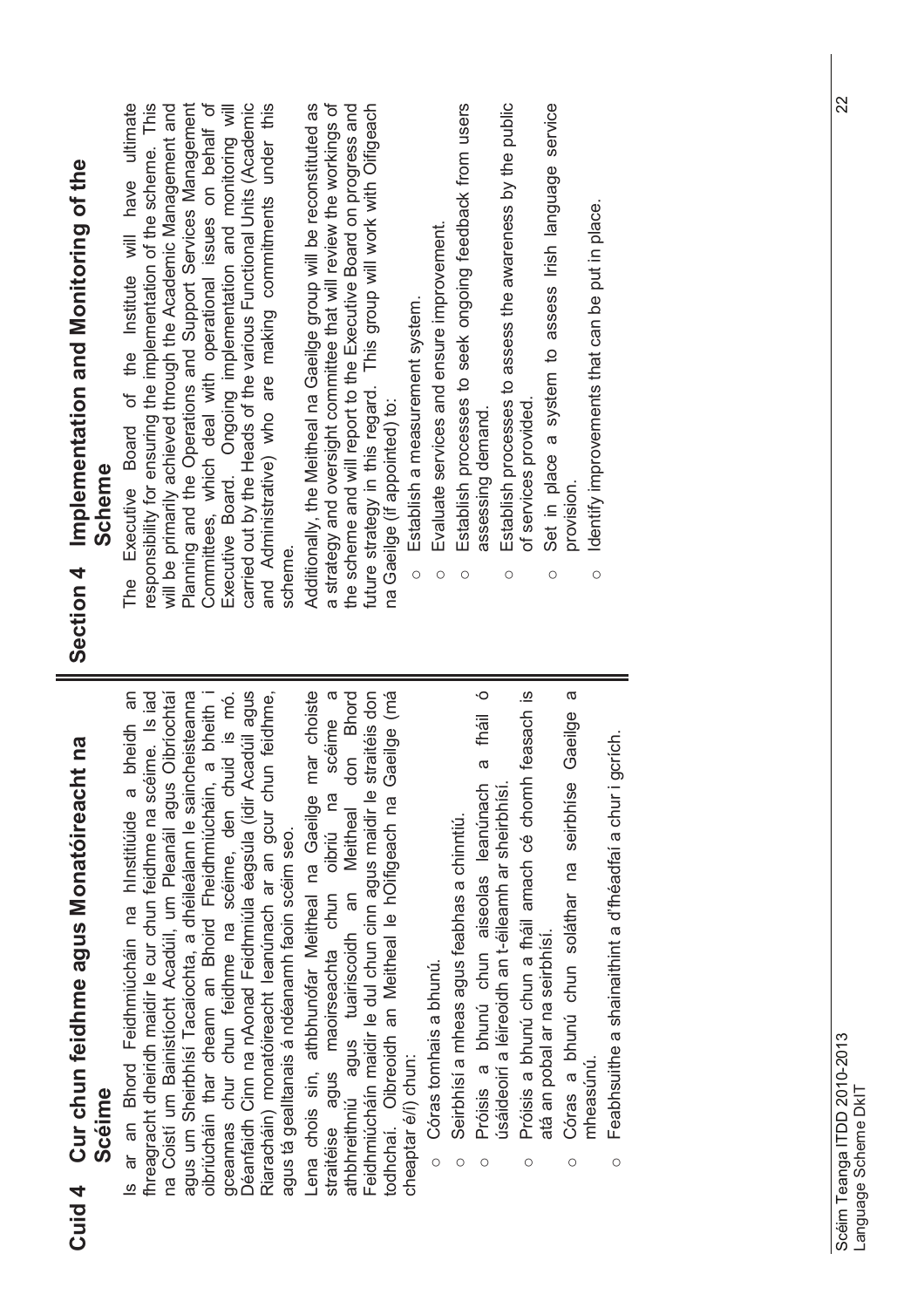| <b>Celh</b><br>ي<br>ټ<br>ò |                       |
|----------------------------|-----------------------|
| na<br>C<br>ibliú           | in an<br>$\mathbf{r}$ |
| Ó<br>Ó<br>5                | ă<br>í                |
| Cuid                       | ٠                     |

### Modhanna Poiblíochta **5.1** *Modhanna Poiblíochta* 5.1

Seo mar a fhógrófar ábhair na scéime mar aon le gealltanais agus Seo mar a fhógrófar ábhair na scéime mar aon le gealltanais agus forálacha na scéime don phobal i gcoitinne: forálacha na scéime don phobal i gcoitinne:

- Preasráiteas Preasráiteas o
- Seoladh oifigiúil na scéime o Seoladh oifigiúil na scéime o
- Fógraíocht i dtaobh na bhforálacha Fógraíocht i dtaobh na bhforálacha o
- Scaipeadh na scéime ar na gníomhaireachtaí agus ar na Scaipeadh na scéime ar na gníomhaireachtaí agus ar na comhlachtaí poiblí lena mbaineann comhlachtaí poiblí lena mbaineann o
	- Suíomh Gréasáin Suíomh Gréasáin o

roinn agus oifig a bhfuil gealltanas tugtha acu chun seirbhís Lena chois sin, a luaithe a bheidh seirbhís Ghaeilge le fáil ó gach Lena chois sin, a luaithe a bheidh seirbhís Ghaeilge le fáil ó gach roinn agus oifig a bhfuil gealltanas tugtha acu chun seirbhís Ghaeilge a sholáthar, fógrófar é sin ar na slite a liostaíodh thuas. Ghaeilge a sholáthar, fógrófar é sin ar na slite a liostaíodh thuas.

Tá cóip den scéim seo curtha ar aghaidh chuig Oifig Choimisinéir Tá cóip den scéim seo curtha ar aghaidh chuig Oifig Choimisinéir na dTeangacha Oifigiúla. na dTeangacha Oifigiúla.

Is í an leagan Béarla leagan bunaidh na scéime seo. Is í an leagan Béarla leagan bunaidh na scéime seo.

# Section 5 Publicising of the Scheme **Section 5 Publicising of the Scheme**

### **Methods of Publication 5.1** *Methods of Publication*  $5.1$

The contents of this scheme along with the commitments and provisions of the scheme will be publicised to the general public by provisions of the scheme will be publicised to the general public by The contents of this scheme along with the commitments and means of:

- **Press release** Press release
- Official launch of the scheme  $\circ$  Official launch of the scheme Advertising of provisions o
- oAdvertising of provisions
- Circulation to appropriate agencies and public bodies  $\circ$  Circulation to appropriate agencies and public bodies o
	- o

○ Website<br>In addition, once departments and offices which have committed to In addition, once departments and offices which have committed to delivering a service through Irish are in a position to do so this will delivering a service through Irish are in a position to do so this will also be publicised in the manner outlined above. also be publicised in the manner outlined above.

A copy of this scheme has also been forwarded to Olfig A copy of this scheme has also been forwarded to Oifig Choimisinéir na dTeangacha Oifigiúla. Choimisinéir na dTeangacha Oifigiúla.

The English language version is the original text of this scheme. The English language version is the original text of this scheme.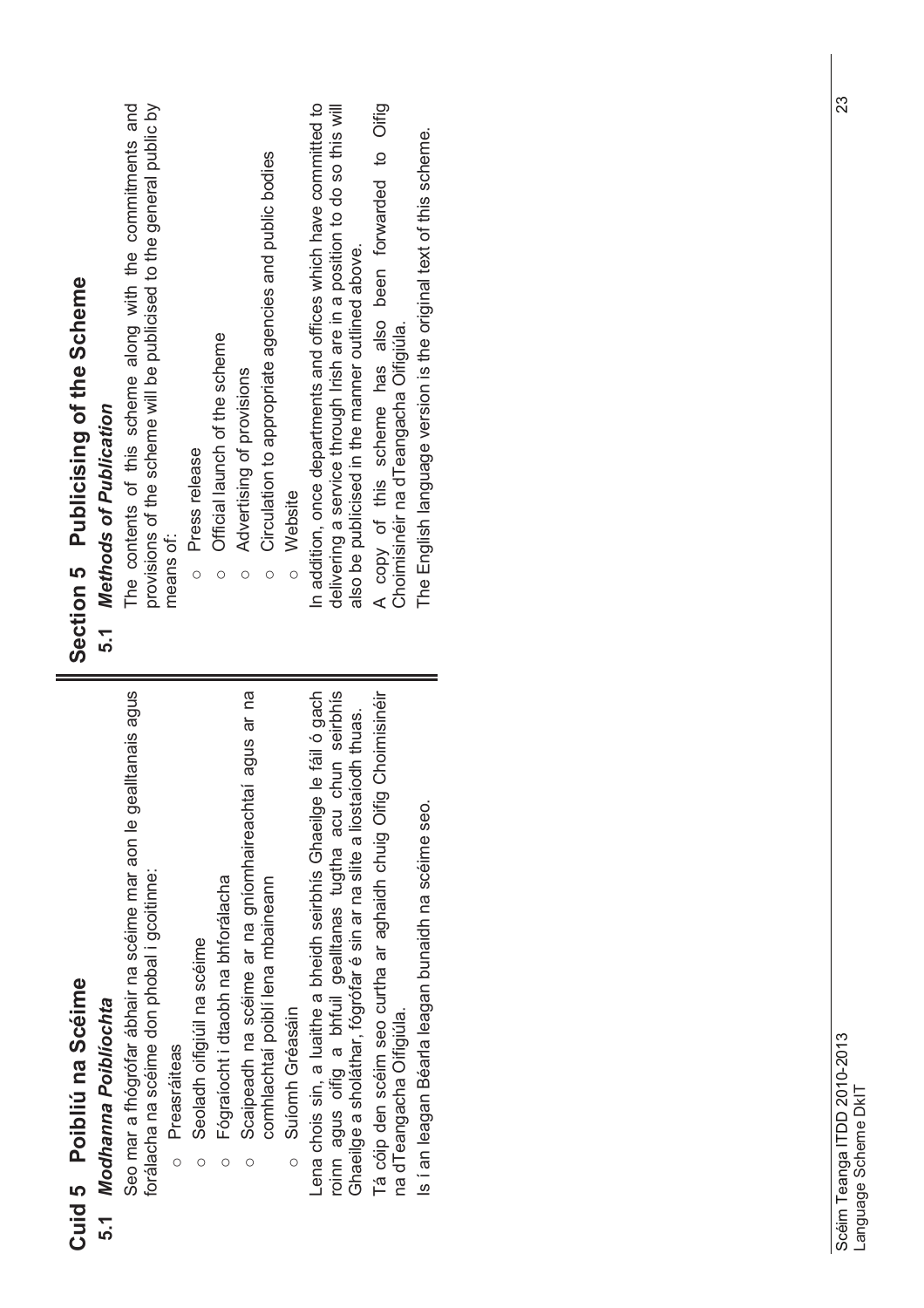

Scéim Teanga ITDD 2010-2013<br>Leonardo Colombus 24 Scéim Teanga ITDD 2010-2013 Language Scheme DkIT Language Scheme DkIT

24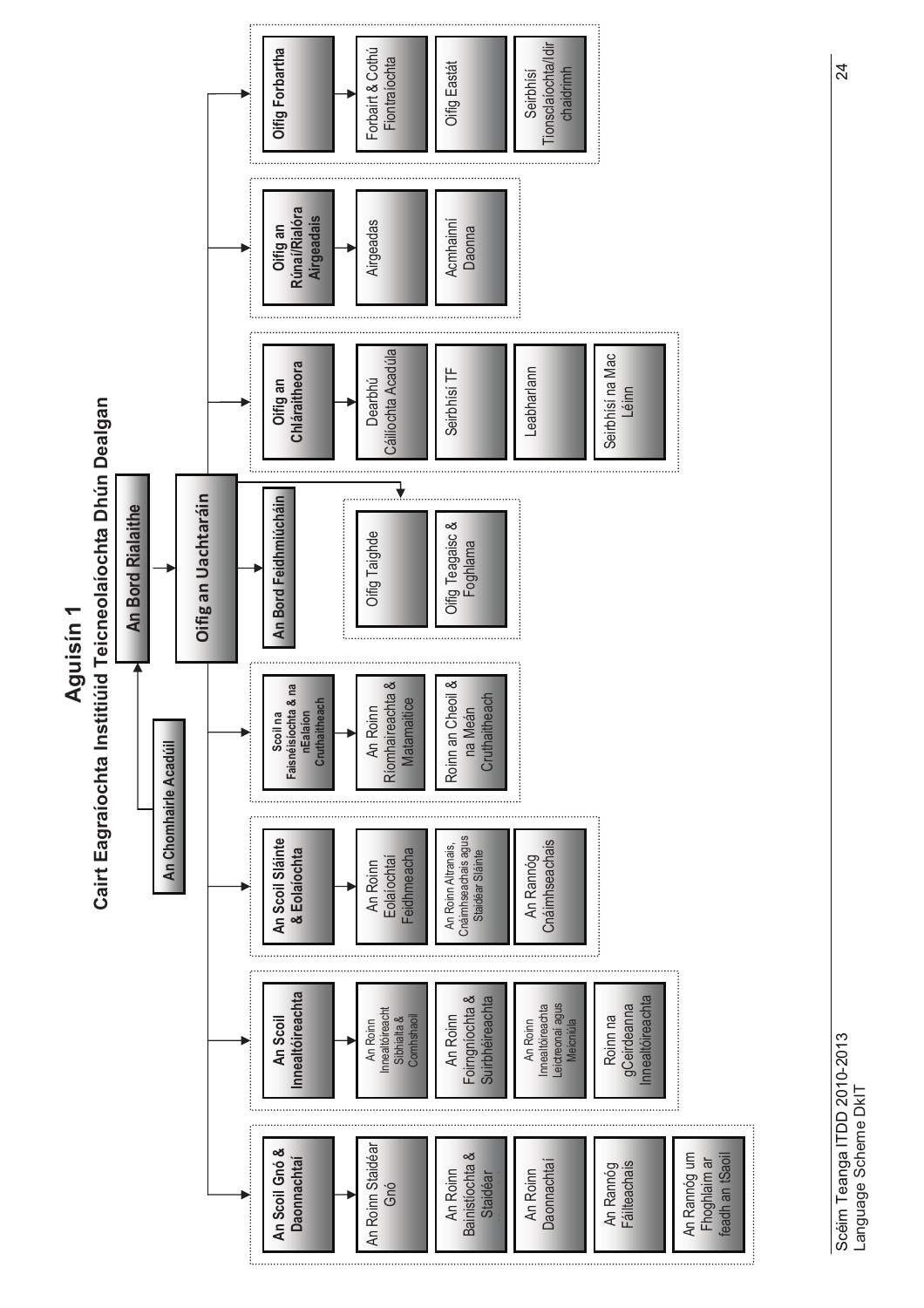

Scéim Teanga ITDD 2010-2013<br>Leonard Christian Christian Christian Christian Christian Christian Christian Christian Christian Christian Ch Scéim Teanga ITDD 2010-2013<br>Language Scheme DkIT Language Scheme DkIT

25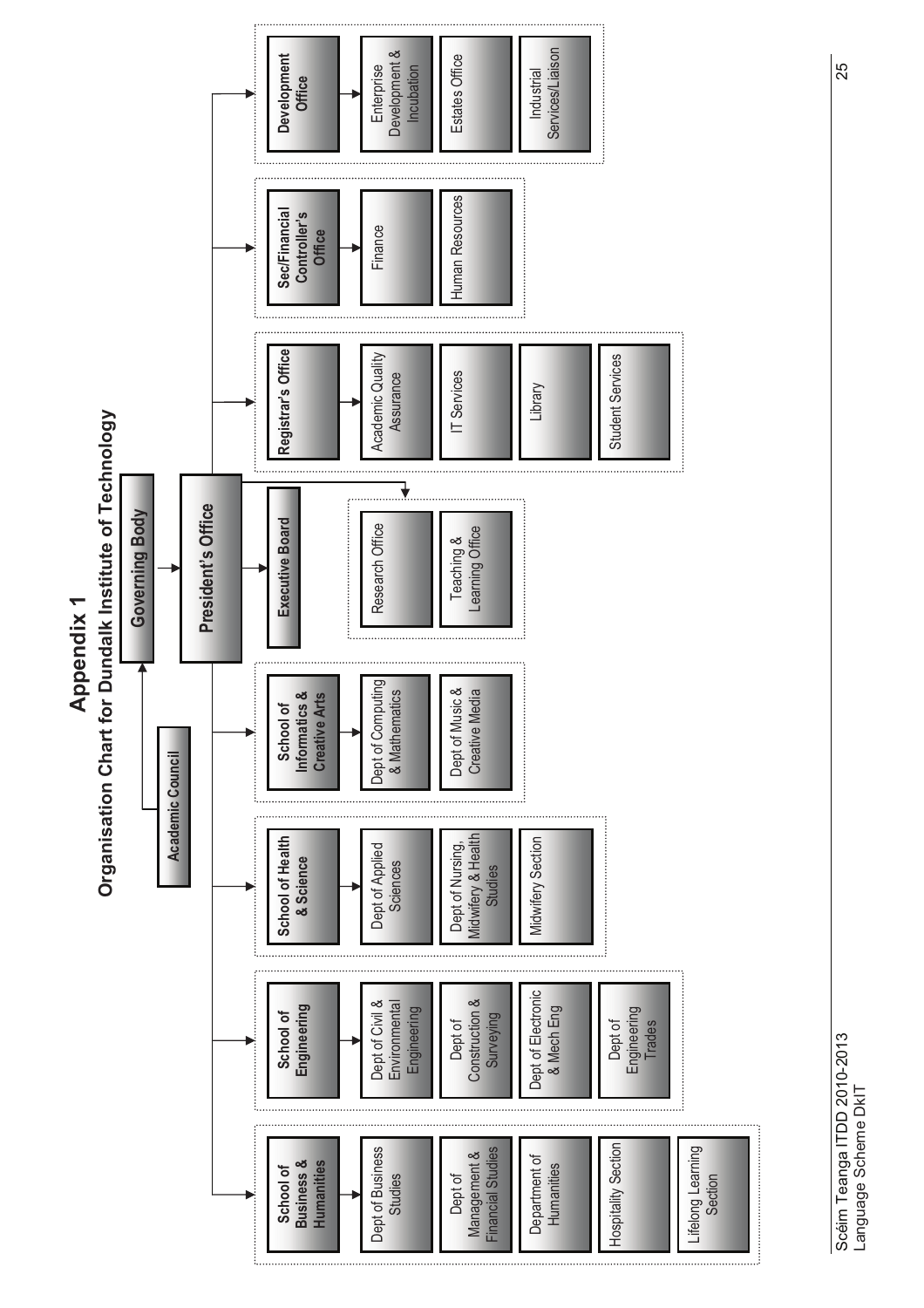### **Aguisín 2 Tábla na Seirbhísí a Sholáthraítear**

| Seirbhísí a Sholáthraítear do Mhic Léinn     |           | I mBéarla | InGaeilge |
|----------------------------------------------|-----------|-----------|-----------|
| agus do Dhaoine / Comhlachtaí                | mBéarla   | agus i    | amháin    |
| <b>Seachtracha</b>                           | amháin    | nGaeilge  |           |
| An Roinn Staidéar Gnó & Fáilteachais         |           |           |           |
| An Roinn Daonnachtaí                         | V         |           |           |
| An Roinn Staidéar Bainistíochta & Airgeadais | $\sqrt{}$ |           |           |
| An tIonad um Fhoghlaim ar feadh an tSaoil    | V         |           |           |
| An Roinn Altranais, Cnáimhseachais agus      | $\sqrt{}$ |           |           |
| Staidéar Sláinte                             |           |           |           |
| An Roinn Eolaíochtaí Feidhmeacha             | $\sqrt{}$ |           |           |
| An Rannóg Cnáimhseachais                     | $\sqrt{}$ |           |           |
| Roinn an Cheoil & na Meán Cruthaitheach      |           |           |           |
| Roinn an Cheoil & na Meán Cruthaitheach      |           | V         |           |
| Cuirí chuig Imeachtaí Ceoil                  |           |           |           |
| An Roinn Ríomhaireachta & Matamaitice        | $\sqrt{}$ |           |           |
| An Roinn Innealtóireachta Leictreonaí agus   | $\sqrt{}$ |           |           |
| Meicniúla                                    |           |           |           |
| An Roinn Innealtóireachta Sibhialta &        | $\sqrt{}$ |           |           |
| Comhshaoil                                   |           |           |           |
| An Roinn Foirgníochta agus Suirbhéireachta   | V         |           |           |
| An Roinn Ceirdeanna Innealtóireachta         | V         |           |           |
| Tráthnóntaí/Laethanta Eolais                 |           |           |           |
| Laethanta Oscailte                           |           |           |           |
| Eolas d'iarratasóirí                         |           |           |           |
| Seomraí a chur in Áirithe                    |           |           |           |
| Léachtaí                                     |           |           |           |
| Eolas faoi Shocrúcháin                       |           |           |           |
| Taighde agus Comhairliú                      |           |           |           |
| Scrúduithe Seachtracha                       |           |           |           |
| Rannpháirtíochta i gComórtais/Imeachtaí      |           |           |           |
| Forbairt Churaclaim / Cláir Nua              |           |           |           |
| Imeachtaí Bailíochtaithe Cláir               |           |           |           |
| Idirchaidreamh le comhlachtaí seachtracha    |           |           |           |
| Ballraíocht na bPainéal Agallóireachta       |           |           |           |
| Eolas do Lucht Tionscail                     |           |           |           |
| Fiontraíocht agus Forbairt ghnó              |           |           |           |
| Idirchaidreamh Tionsclaíoch                  |           |           |           |
| Seirbhísí na Mac Léinn                       |           |           |           |
| An Próiseas Tairisceana                      |           |           |           |
| An tSeirbhís Leabharlainne                   |           |           |           |
| Cláir Scoile agus Cláir                      |           |           |           |
| Grúpaí Oibre                                 |           |           |           |
| Cláir Thaighde                               |           |           |           |
| Eolas do Mhic Léinn                          |           |           |           |
| Eolas don Fhoireann                          |           |           |           |
| Socrúcháin Mac Léinn                         |           |           |           |
| Scrúduithe agus Measúnuithe                  |           |           |           |
| Ceannach                                     |           |           |           |
| Athbhreithniú ar Chláir                      |           |           |           |
| Tuarascálacha Bliantúla                      |           |           |           |
| Cláir agus Buiséid                           |           |           |           |
| Pleananna Foráis Foirne                      | V         |           |           |
| Plean Straitéiseach                          |           |           |           |
|                                              |           |           |           |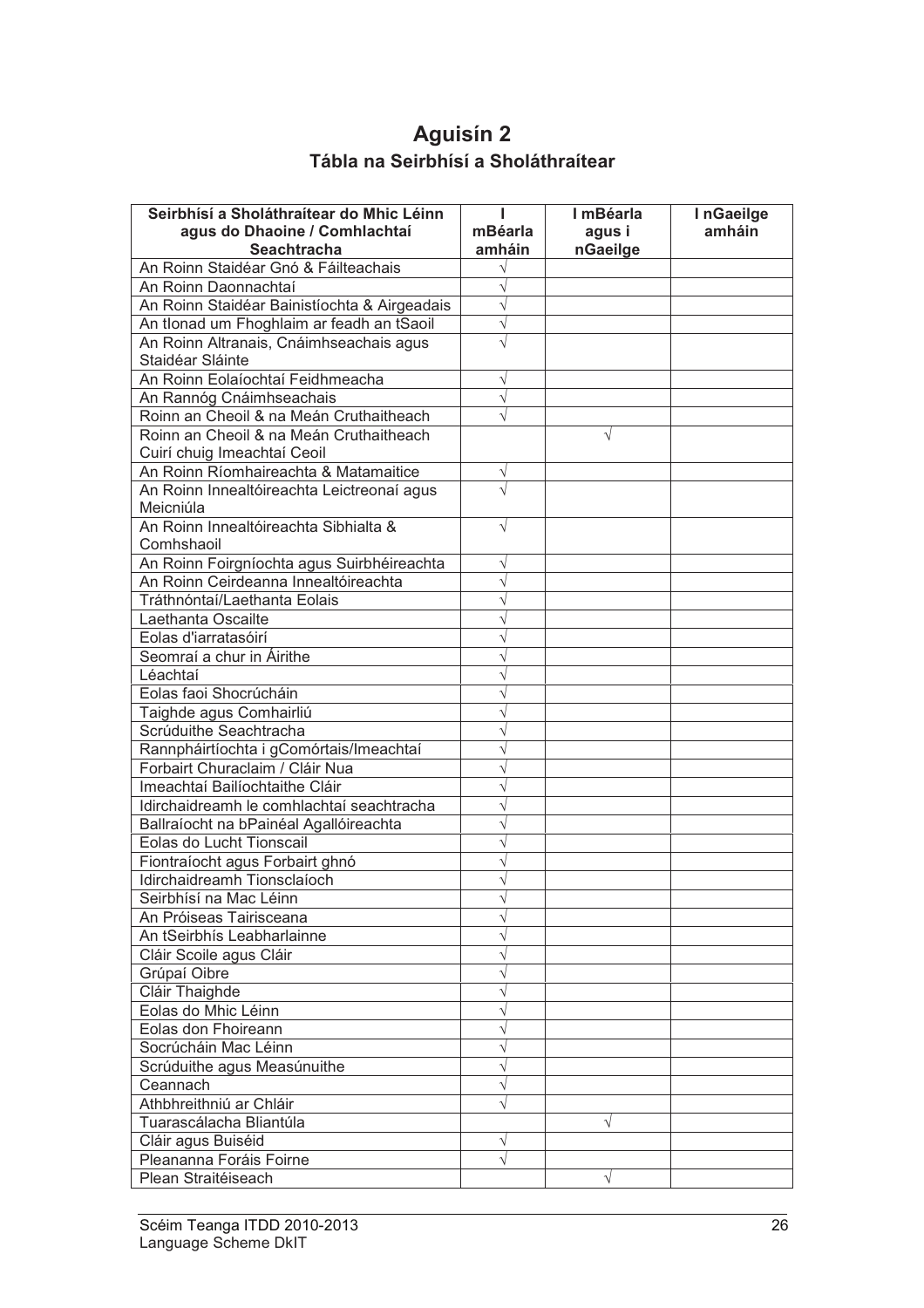| Seirbhísí a Sholáthraítear do Mhic Léinn<br>agus do Dhaoine / Comhlachtaí | mBéarla | I mBéarla<br>agus i | InGaeilge<br>amháin |
|---------------------------------------------------------------------------|---------|---------------------|---------------------|
| <b>Seachtracha</b>                                                        | amháin  | nGaeilge            |                     |
| Tuairiscí Ad Hoc                                                          |         |                     |                     |
| Staitisticí                                                               |         |                     |                     |
| Comhairleoireacht                                                         |         |                     |                     |
| Gairmchomhairle                                                           |         |                     |                     |
| <b>Baincéireacht</b>                                                      |         |                     |                     |
| <b>Bialann</b>                                                            |         |                     |                     |
| Séiplíneacht                                                              |         |                     |                     |
| Spóirt                                                                    |         |                     |                     |
| Comhairle / Ráitis Sláinte agus                                           |         |                     |                     |
| Sábháilteachta                                                            |         |                     |                     |
| Ionad Sláinte na Mac Léinn                                                |         |                     |                     |
| Cártaí Aitheantais Mac Léinn                                              |         |                     |                     |
| Lógó Pháipéarachas na hInstitiúide                                        |         |                     |                     |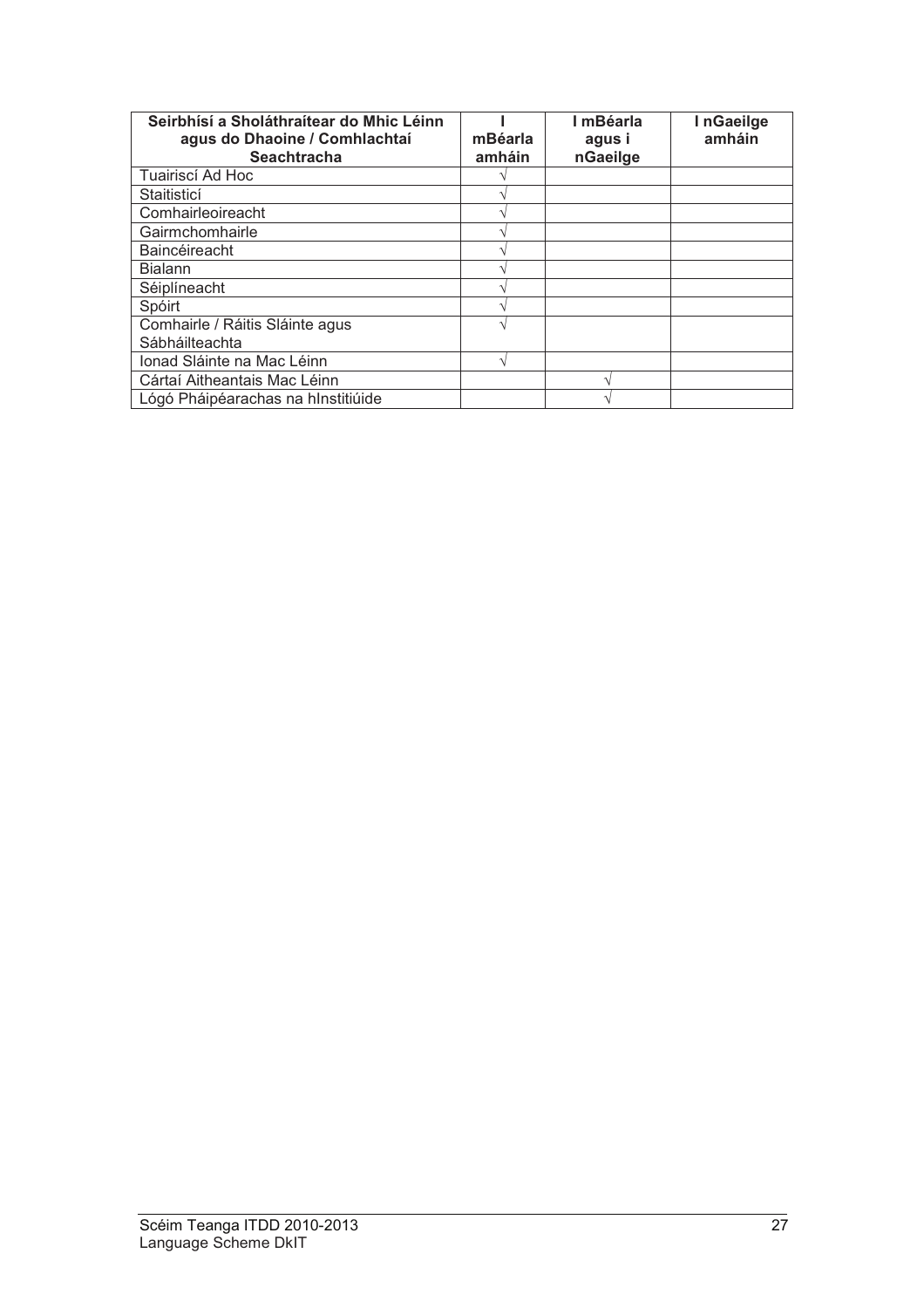### **Appendix 2 Table of Services Provided**

| <b>Services Provided to Students and</b>                      | In.                    | In English and | In Irish only |
|---------------------------------------------------------------|------------------------|----------------|---------------|
| <b>External Persons / Bodies</b>                              | <b>English</b><br>only | <b>Irish</b>   |               |
| Department of Business Studies & Hospitality                  |                        |                |               |
| Department of Humanities                                      |                        |                |               |
| Department of Management & Financial                          |                        |                |               |
| <b>Studies</b>                                                |                        |                |               |
| <b>Lifelong Learning Centre</b>                               | $\sqrt{}$              |                |               |
| Department of Nursing, Midwifery and Health<br><b>Studies</b> |                        |                |               |
| Department of Applied Sciences                                | V                      |                |               |
| <b>Midwifery Section</b>                                      |                        |                |               |
| Department of Music & Creative Media                          |                        |                |               |
| Department of Music & Creative Media                          |                        | V              |               |
| Invitations to Musical events                                 |                        |                |               |
| Department of Computing & Mathematics                         | V                      |                |               |
| Department of Electronic & Mechanical                         |                        |                |               |
| Engineering                                                   |                        |                |               |
| Department of Civil and Environmental                         | V                      |                |               |
| Engineering                                                   |                        |                |               |
| Department of Construction and Surveying                      |                        |                |               |
| Department of Engineering Trades                              |                        |                |               |
| Information Evening / Days                                    |                        |                |               |
| Open Days                                                     |                        |                |               |
| Information to applicants                                     |                        |                |               |
| Room Bookings                                                 |                        |                |               |
| Lectures                                                      |                        |                |               |
| Placement Information                                         |                        |                |               |
| <b>Research and Consultancy</b>                               |                        |                |               |
| <b>External Examining</b>                                     |                        |                |               |
| Participation in Competitions / Events                        |                        |                |               |
| Curriculum Development / New Programmes                       |                        |                |               |
| Programme Validation Events                                   |                        |                |               |
| Liaison with external bodies                                  |                        |                |               |
| <b>Interview Panel Membership</b>                             |                        |                |               |
| Information to Industry                                       |                        |                |               |
| Entrepreneurship and business development                     |                        |                |               |
| Industrial Liaison                                            |                        |                |               |
| <b>Student Services</b>                                       |                        |                |               |
| <b>Tendering Process</b>                                      |                        |                |               |
| <b>Library Service</b>                                        |                        |                |               |
| School and Programme Boards                                   |                        |                |               |
| <b>Working Groups</b>                                         |                        |                |               |
| Research Programmes                                           |                        |                |               |
| Information to Students                                       |                        |                |               |
| Information to Staff                                          |                        |                |               |
| <b>Student Placements</b>                                     |                        |                |               |
| <b>Examinations and Assessments</b>                           |                        |                |               |
| Purchasing                                                    |                        |                |               |
| <b>Programmatic Reviews</b>                                   |                        |                |               |
| Annual Reports                                                |                        |                |               |
| Programmes and Budgets                                        |                        |                |               |
| <b>Staff Development Plans</b>                                |                        |                |               |
| Strategic Plan                                                |                        | V              |               |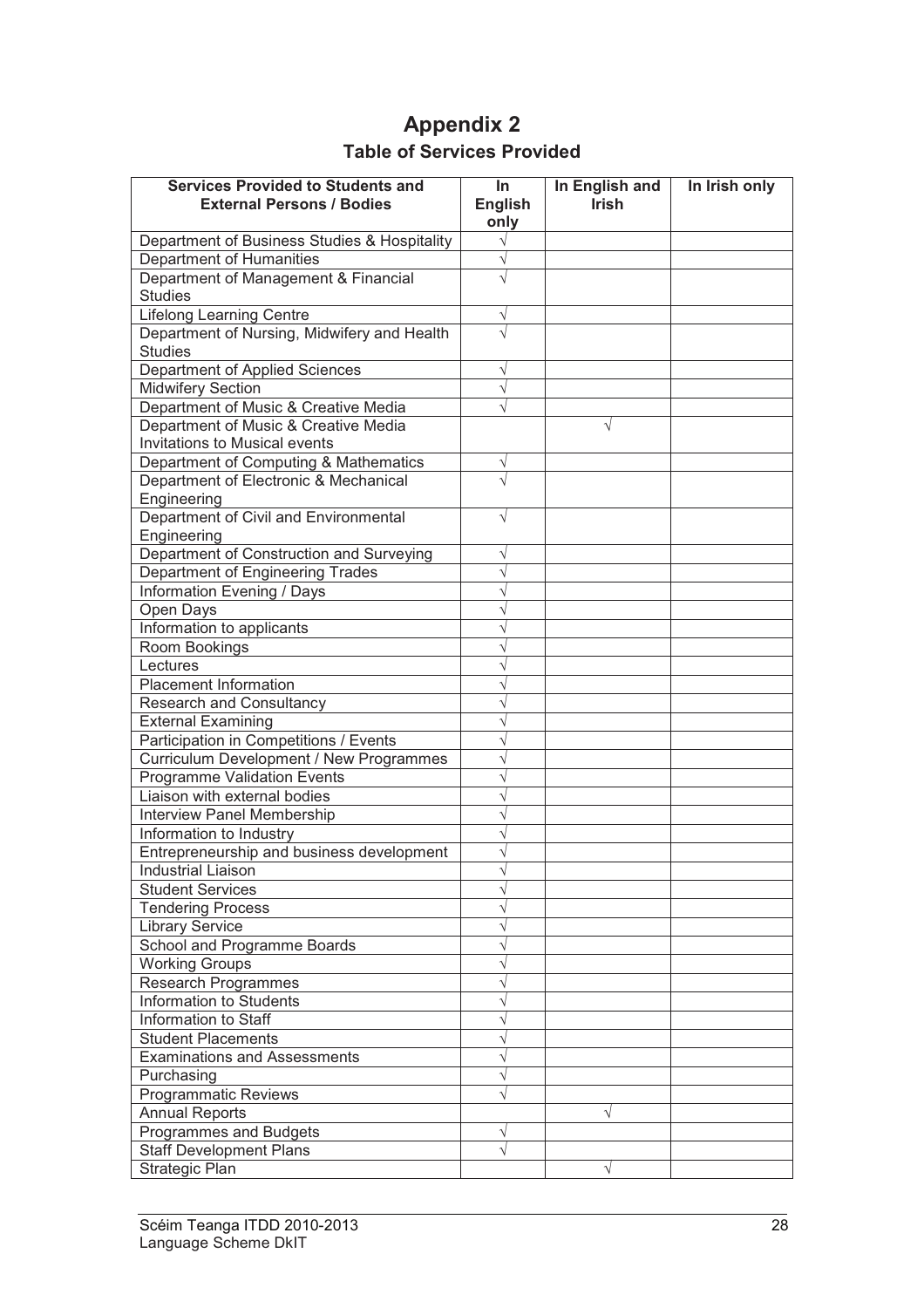| <b>Services Provided to Students and</b><br><b>External Persons / Bodies</b> | In.<br><b>English</b><br>only | In English and<br><b>Irish</b> | In Irish only |
|------------------------------------------------------------------------------|-------------------------------|--------------------------------|---------------|
| Ad Hoc reports                                                               |                               |                                |               |
| <b>Statistics</b>                                                            |                               |                                |               |
| Counselling                                                                  |                               |                                |               |
| <b>Careers Advice</b>                                                        |                               |                                |               |
| <b>Banking</b>                                                               |                               |                                |               |
| Restaurant                                                                   |                               |                                |               |
| Chaplaincy                                                                   |                               |                                |               |
| Sports                                                                       |                               |                                |               |
| Health and Safety Advice / Statements                                        |                               |                                |               |
| <b>Student Health Centre</b>                                                 |                               |                                |               |
| <b>Student Identity Cards</b>                                                |                               |                                |               |
| Institute Stationery Logo                                                    |                               |                                |               |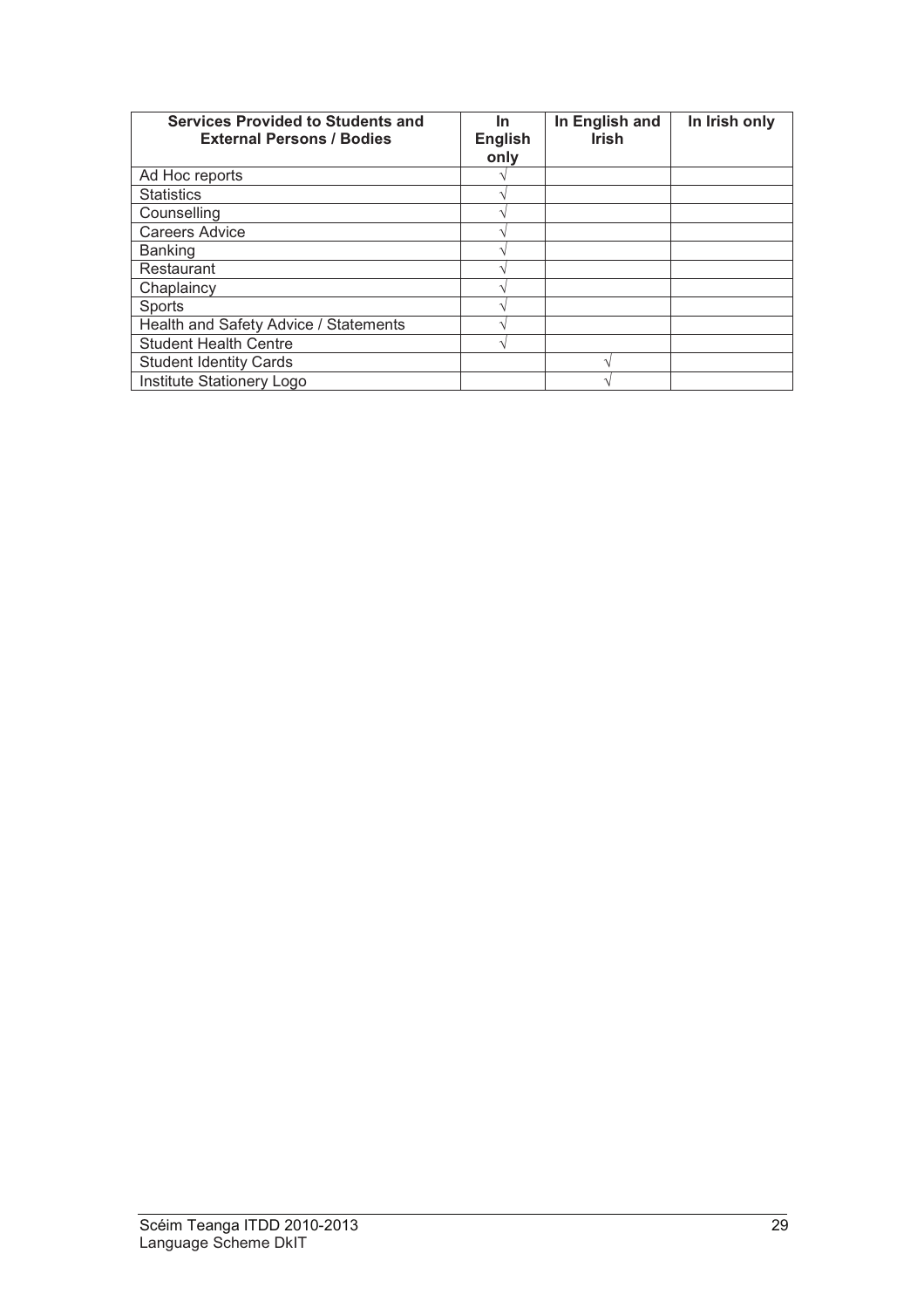### **Aguisín 3**

#### **Soláthar Foirmeacha Iarratais Dátheangacha, Bileog Eolais, Bróisiúr agus Seirbhísí Idirghníomhacha**

| Roimh dheireadh Bhliain 1 den Scéim |                                                                                                                                                                        |  |  |  |
|-------------------------------------|------------------------------------------------------------------------------------------------------------------------------------------------------------------------|--|--|--|
| Cláraitheoirí/Scoileanna            | Foirm Chláraithe na Chéad Bliana<br>÷<br>Foirm Iontrála Ath-Mhic Léinn<br>÷<br>Foirm Iarratais Dhíreach na Chéad Bliana<br>÷<br>÷<br>Foirm Chláraithe Iar-Chéad Bliana |  |  |  |
| Leabharlann                         | Foirm Ordaithe Leabhair<br>÷<br>∙∡<br>Foirm lasachta Idir-Leabharlainne                                                                                                |  |  |  |
| AD                                  | Foirmeacha d'Fhostaithe Nua<br>÷<br>Foirm Éilimh do Mhúinteoirí Páirtaimseartha<br>∙⊱                                                                                  |  |  |  |
| <b>Ionad Forbartha</b>              | <b>SALE</b><br>An réamhrá leath leathanach agus an t-ainm ar<br>an gclúdach agus laistigh den THE LINK (AN<br>NASC), iris ghlasta débhliantúil ón RDC.                 |  |  |  |

#### **Roimh dheireadh Bhliain 2 den Scéim**

| Cláraitheoirí/Scoileanna                        | ❖ | Foirm Iarratais ar Chláir Iar-Chéimithe                   |
|-------------------------------------------------|---|-----------------------------------------------------------|
|                                                 | ❖ | Foirm Iarratais ar Iontráil ag Céim Chun Cinn             |
|                                                 | ❖ | Foirm Iarratais ar Chúrsaí Céime Breise                   |
|                                                 | ❖ | Foirm Iarratais ar Chur ar Athlá                          |
|                                                 | ÷ | Foirm Iontrála do Mhic Léinn ACCS                         |
|                                                 | ÷ | Foirm Chláraithe Printíseachta                            |
|                                                 | ❖ | Foirmeacha Athbhreithnithe agus Athsheiceála<br>(ar líne) |
| AD                                              | ÷ | Foirm éilimh d'fhostaithe neamhbhuana                     |
|                                                 | ❖ | Foirmeacha Éilimh ar Chostais Taistil                     |
| Ionad Forbartha                                 | ÷ | Foirm iarratais 'rathúnas trí chomharbas'                 |
|                                                 | ❖ | Foirmeacha iarratais ar aonaid ghoir agus<br>deisceála te |
|                                                 | ❖ | Bileoga eolais RDC & na nAonad Seachtrach                 |
| An tionad um<br>Fhoghlaim ar feadh an<br>tSaoil | ❖ | Foirm Chláraithe Páiraimseartha (Cóip chrua + ar<br>líne  |

#### **Roimh dheireadh Bhliain 3 den Scéim**

| AD              | ∙⊱  | Foirm Iarratais ar Chúnamh le Táillí                               |
|-----------------|-----|--------------------------------------------------------------------|
|                 | • € | Foirm Iarratais ar Shaoire/Foirm Tuairisce ar<br>Neamhláithreachas |
| Jonad Forbartha |     | Clár Ardáin d'Fhiontraíocht Nuachana                               |
|                 | ∙⊱  | <b>Foirm Iarratais</b>                                             |
|                 | ❖   | <b>Bróisiúr Eolais</b>                                             |
|                 |     | Fógráin Eolais                                                     |